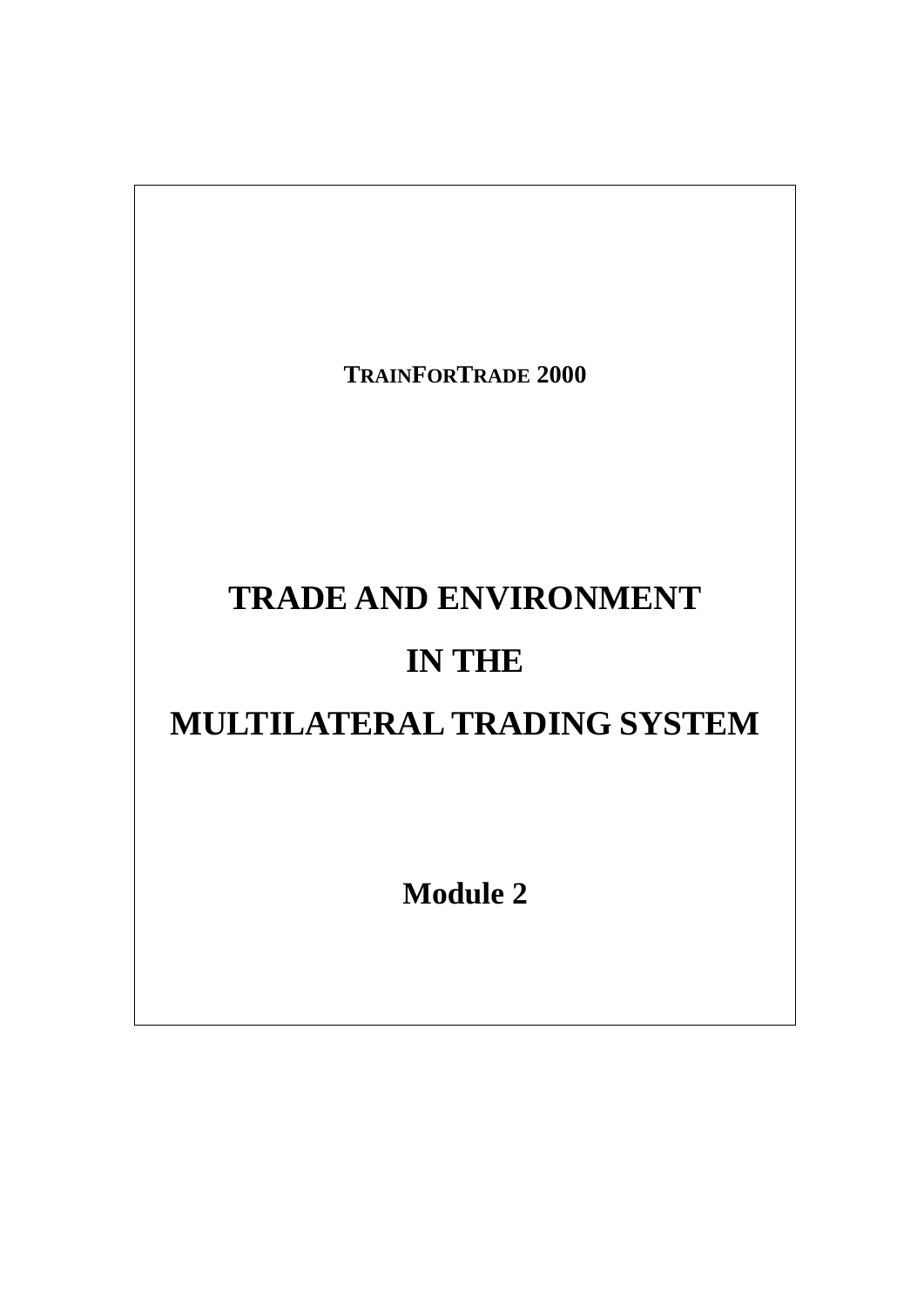# **Table of Contents**

| 4. Article XIV on General Exceptions of the General Agreement on Trade in Services (GATS)  8                                                                                                                                                                                         |  |
|--------------------------------------------------------------------------------------------------------------------------------------------------------------------------------------------------------------------------------------------------------------------------------------|--|
|                                                                                                                                                                                                                                                                                      |  |
|                                                                                                                                                                                                                                                                                      |  |
|                                                                                                                                                                                                                                                                                      |  |
|                                                                                                                                                                                                                                                                                      |  |
|                                                                                                                                                                                                                                                                                      |  |
|                                                                                                                                                                                                                                                                                      |  |
|                                                                                                                                                                                                                                                                                      |  |
|                                                                                                                                                                                                                                                                                      |  |
| SPECIFIC TRADE AND ENVIRONMENT ISSUES DISCUSSED IN THE WTO 18<br>III.                                                                                                                                                                                                                |  |
|                                                                                                                                                                                                                                                                                      |  |
| B. TRADE MEASURES TAKEN PURSUANT TO MULTILATERAL ENVIRONMENTAL AGREEMENTS (MEAS). 20                                                                                                                                                                                                 |  |
|                                                                                                                                                                                                                                                                                      |  |
|                                                                                                                                                                                                                                                                                      |  |
| E. ENVIRONMENTAL IMPACT ASSESSMENTS OF TRADE POLICIES AND AGREEMENTS 23                                                                                                                                                                                                              |  |
|                                                                                                                                                                                                                                                                                      |  |
|                                                                                                                                                                                                                                                                                      |  |
| <b>I.DOMESTICALLY PROHIBITED GOODS (DPGS)</b>                                                                                                                                                                                                                                        |  |
|                                                                                                                                                                                                                                                                                      |  |
|                                                                                                                                                                                                                                                                                      |  |
|                                                                                                                                                                                                                                                                                      |  |
| B. BRIEF REVIEW OF SOME TRADE-RELATED ENVIRONMENTAL GATT/WTO DISPUTES  34                                                                                                                                                                                                            |  |
|                                                                                                                                                                                                                                                                                      |  |
| United States - Taxes on Automobiles, not adopted, circulated on 11 October 199437                                                                                                                                                                                                   |  |
| United States - Standards for Reformulated and Conventional Gasoline, adopted on 20 May 1996 38<br>EC Measures concerning meat and meat products (hormones), adopted on 13 February 199839<br>United States - Import Prohibition of Certain Shrimp and Shrimp Products, adopted on 6 |  |
| European Communities -Measures Affecting Asbestos and Asbestos- Containing Products 41                                                                                                                                                                                               |  |
| V. COMMON THEMES AND MISUNDERSTANDINGS OF THE TRADE AND                                                                                                                                                                                                                              |  |
|                                                                                                                                                                                                                                                                                      |  |
| A. DO WTO RULES PREVENT COUNTRIES FROM IMPLEMENTING SOUND ENVIRONMENTAL POLICIES? 45                                                                                                                                                                                                 |  |
| B. WHAT ARE WTO'S LIMITATIONS TO DEAL WITH ENVIRONMENTAL ISSUES?  46                                                                                                                                                                                                                 |  |
|                                                                                                                                                                                                                                                                                      |  |
|                                                                                                                                                                                                                                                                                      |  |
|                                                                                                                                                                                                                                                                                      |  |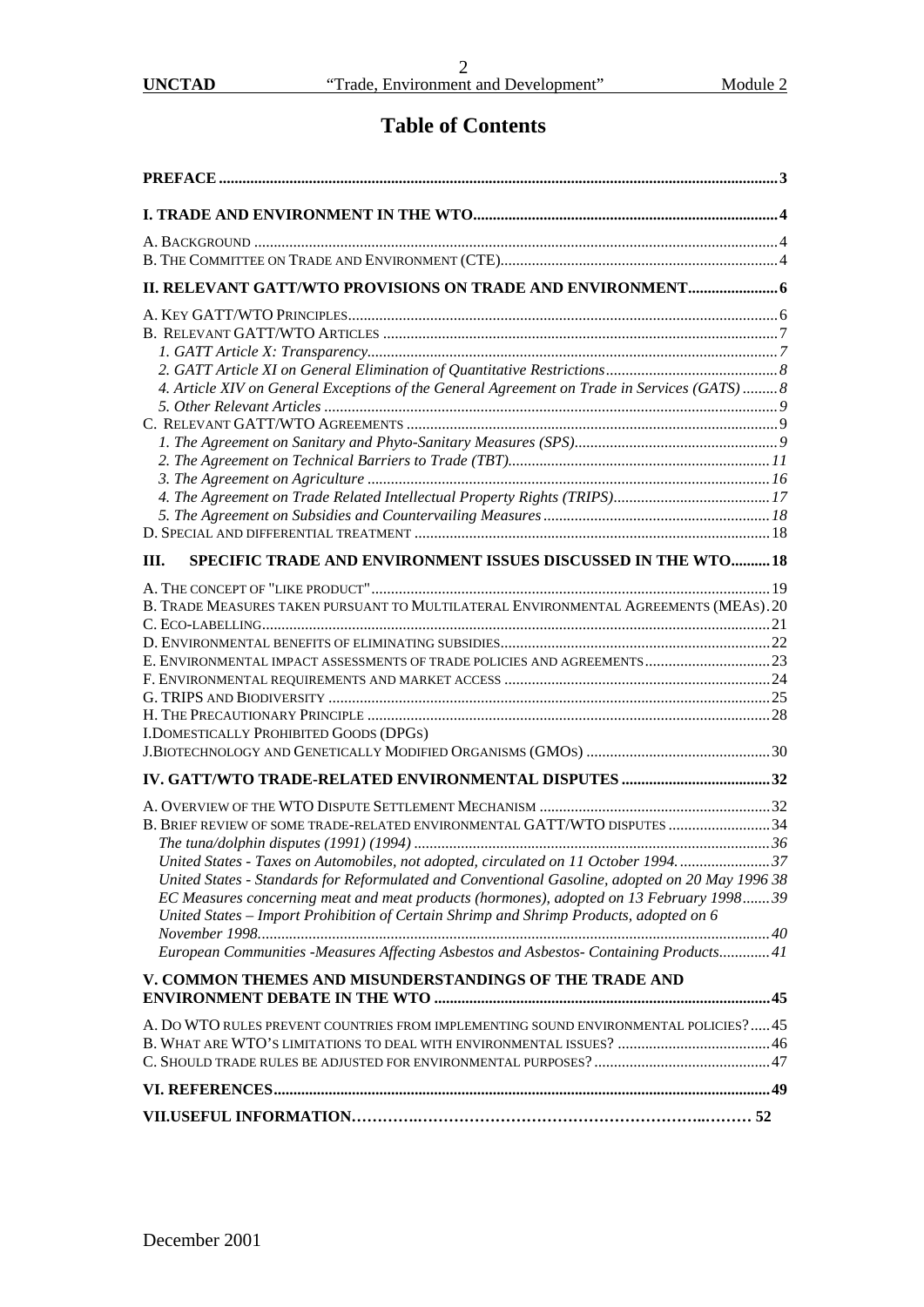# **PREFACE**

1. The objectives of this module are to raise awareness and enhance the understanding of the possibilities and challenges that trade and environment issues pose for developing countries and their governments within the framework of the GATT/WTO multilateral trading system. This should assist government policymakers and other stakeholders to:

- increase their awareness of relevant GATT/WTO provisions on trade and environment;
- enhance their understanding of specific trade and environment issues that are being discussed in the WTO;
- participate effectively in multilateral deliberations in the area of trade and environment, in particular within the WTO; and
- stimulate policy-making and coordination on trade and environment issues at the national level between the different stakeholders.
- 2. Target groups for this module include several stakeholders, in particular:
	- Government officials with responsibility in the area of trade policy;
	- Government officials with responsibility in the area of environmental policy;
	- Industry associations;
	- Non-governmental organizations (NGOs);
	- Academic institutions.

3. Section I presents an overview of how the environment and the concept of sustainable development emerged in the GATT/WTO multilateral trading system (MTS). Section II provides background information and analysis of trade-related environmental provisions within the GATT/WTO framework. It also examines issues that are of particular relevance for developing countries. Specific trade and environment issues discussed within the WTO are highlighted in Section III. Section IV briefly examines a number of trade-related environmental cases brought before the GATT and the WTO Dispute Settlement Mechanism (DSM). Finally, section V addresses a series of questions on common themes and misunderstandings of the trade and environment debate in the WTO.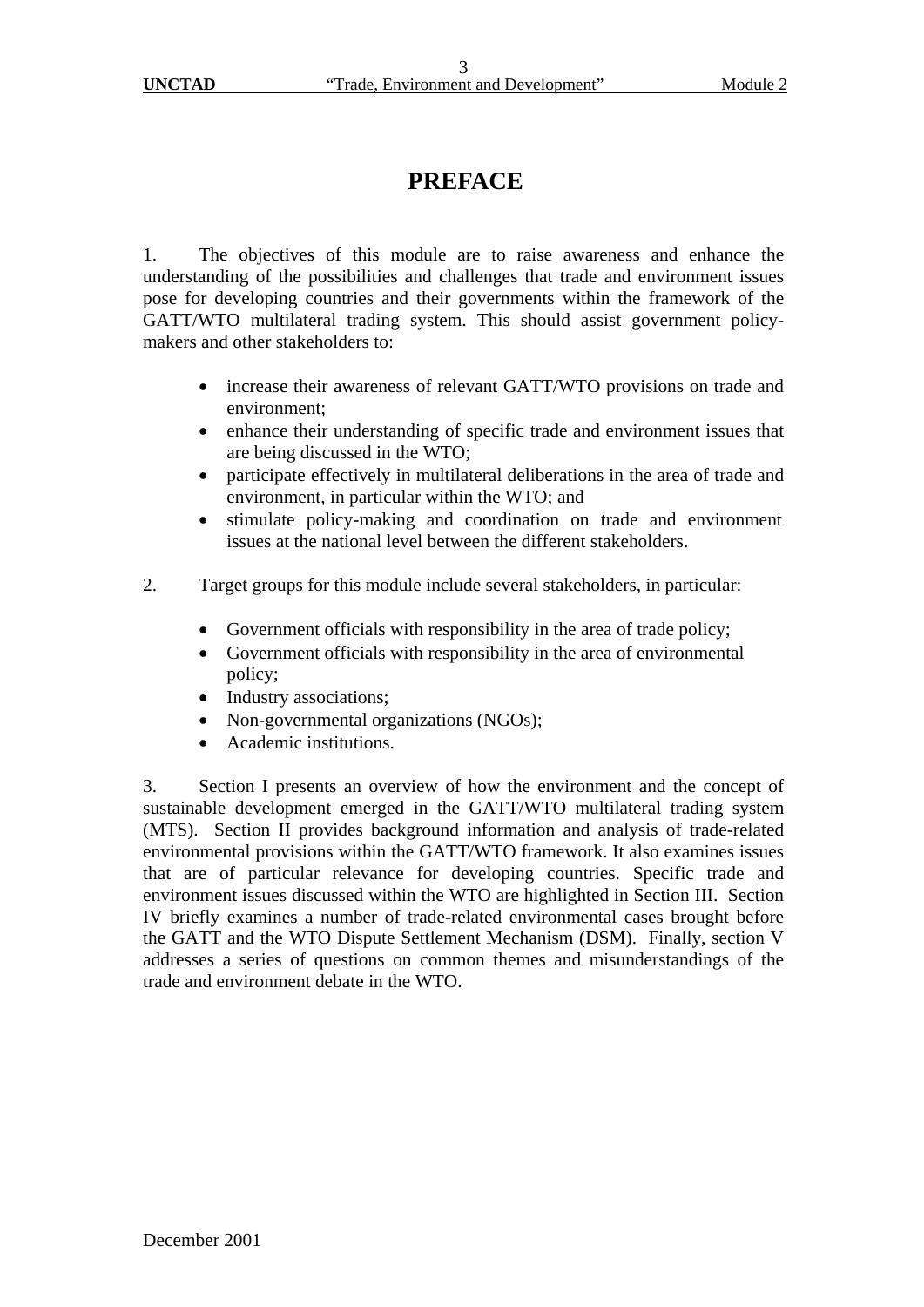# **I. TRADE AND ENVIRONMENT IN THE WTO**

# **A. Background**

4. Emphasis on environmental policies within the Multilateral Trading System (MTS) is relatively recent. The WTO has no specific agreement dealing with the environment, however a number of its agreements include provisions dealing with environmental concerns. The objectives of sustainable development and environmental protection are stated in the preamble to the Agreement establishing the WTO. A number of different reasons can be said to have led to the inclusion of these concepts into the WTO.

5. In particular, in the early 1990s representatives of the environmental community feared that there could be a conflict between trade liberalization - resulting, in particular, from the Uruguay Round negotiations and the North American Free Trade Association (NAFTA)-- and enhanced environmental protection. Furthermore, some saw the ruling of the well-known GATT "tunadolphin" panel as an indication that GATT rules were not sufficiently responsive to environmental concerns. In contrast, the trade community feared that environmental concerns could be used for protectionist purposes or that environmental standards could have the effect of creating unnecessary obstacles to trade.

6. In the early 1990s, GATT Members reconvened the Working Group on Environmental Measures and International Trade ("EMIT group"), established in 1971 to examine the possible effects of environmental protection policies on the operation of the GATT. At the end of the Uruguay Round of Multilateral Trade Negotiations in 1994, attention was once again drawn to trade-related environmental issues and trade ministers thought it would be useful to begin a comprehensive work programme on trade and environment in the WTO to analyze the relationship between trade liberalization and the protection of the environment. Thus, the WTO Committee on Trade and Environment (CTE) was established with the creation of the WTO in 1994.

# **B. The Committee on Trade and Environment (CTE)**

7. The CTE was established at the first meeting of the General Council of the WTO, in accordance with the Uruguay Round Ministerial Decision on Trade and Environment. It received a broad-based mandate to identify the relationship between trade measures and environmental measures in order to promote sustainable development, and to make appropriate recommendations on whether any modifications of the provisions of the MTS are required. This brought environmental and sustainable development issues into the mainstream work of the WTO. The CTE considers the work programme envisaged in the Decision on Trade in Services and the Environment and the relevant provisions of the Agreement on Trade-Related Aspects of Intellectual Property Rights as an integral part of its work.

8. The Committee's work is guided by two important principles: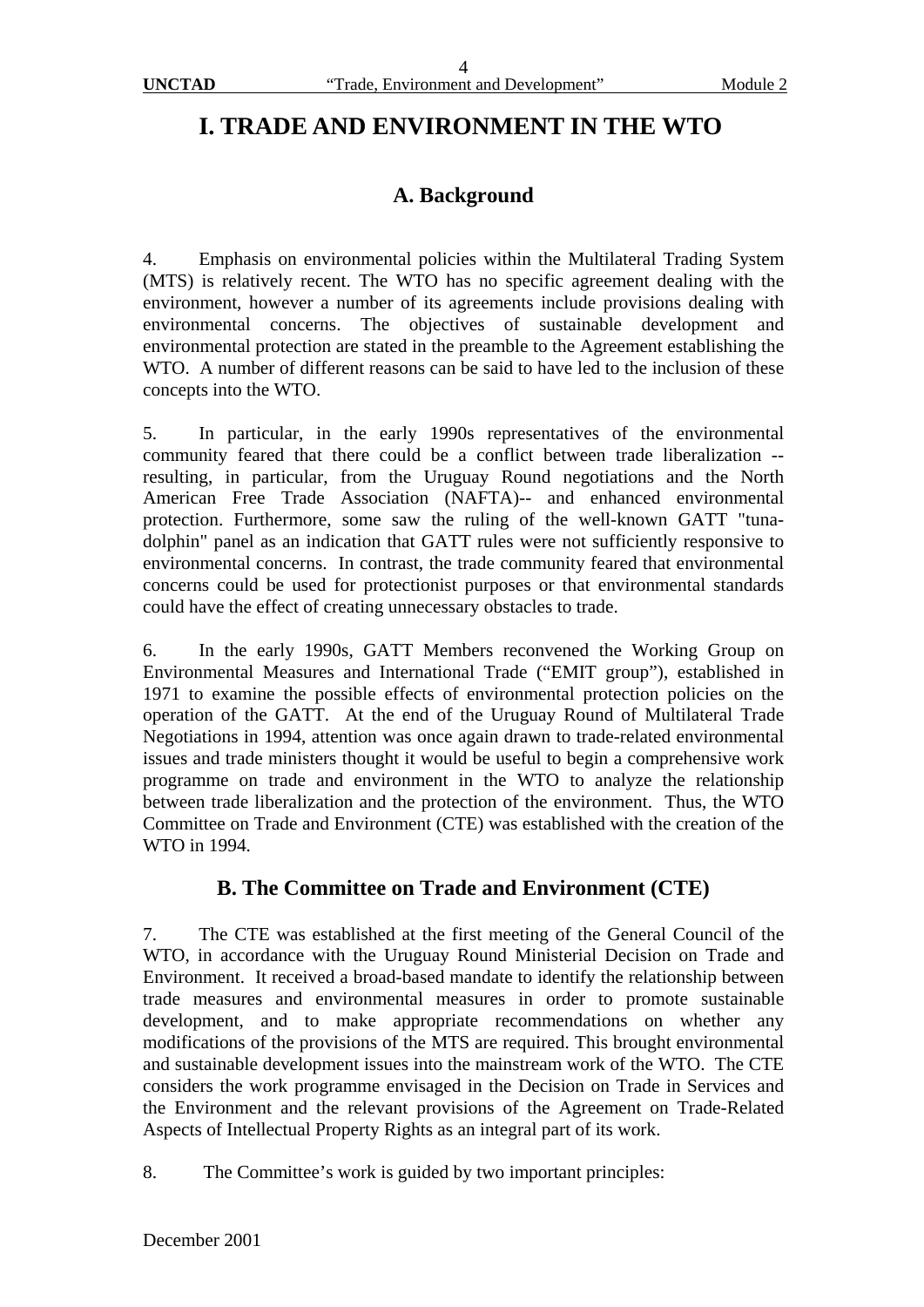- 1. The WTO is only competent to deal with trade; it is not an environmental agency. Therefore, with respect to environmental issues its only task is to study issues that arise when environmental policies have a significant impact on trade. Members of the WTO do not want the WTO intervening in national or international environmental policies or to set environmental standards.
- 2. If the CTE does identify problems, the solutions that stem from the discussions within the committee must support the principles of the WTO trading system. WTO Members are convinced that an open, equitable and non-discriminatory multilateral system has a key contribution to make to both national and international efforts directed towards the protection and conservation of environmental resources and promotion of sustainable development.

9. In addressing the link between trade and environment, WTO Members do not believe that the WTO itself has the answer to environmental problems. However, they are of the view that trade and environmental policies can be mutually supportive. Environmental protection aims to preserve the natural resource base on which economic growth is often premised and the liberalization of trade results in increased economic growth necessary for adequate environmental protection. Therefore, the WTO's role is limited to trade liberalization and to ensure that environmental policies do not result in obstacles to trade. Furthermore, the WTO ensures that trade rules do not interfere with adequate domestic environmental protection.

10. The work programme of the CTE focuses on 10 items (see Box 1). The agenda of the CTE is driven by the proposals presented by individual WTO Members on issues that are of importance to them. Since its establishment, the CTE has discussed all of the items contained in its work programme.

| Item 1:        | The relationship between the provisions of the multilateral trading<br>system and trade measures for environmental purposes, including<br>those pursuant to multilateral environmental agreements                                                                                                     |
|----------------|-------------------------------------------------------------------------------------------------------------------------------------------------------------------------------------------------------------------------------------------------------------------------------------------------------|
| Item 2         | The relationship between environmental policies relevant to trade<br>and environmental measures with significant trade effects and the<br>provisions of the multilateral trading system                                                                                                               |
| Item $3$ :     | The relationship between the provisions of the multilateral trading<br>system and: (a) charges and taxes for environmental purposes; and<br>(b) requirements for environmental purposes relating to products,<br>including standards and technical regulations, packaging, labelling<br>and recycling |
| <b>Item 4:</b> | The provisions of the multilateral trading system with respect to the<br>transparency of trade measures used for environmental purposes and<br>environmental measures and requirements which have significant<br>trade effects                                                                        |

# **Box 1: The Work Programme of the CTE**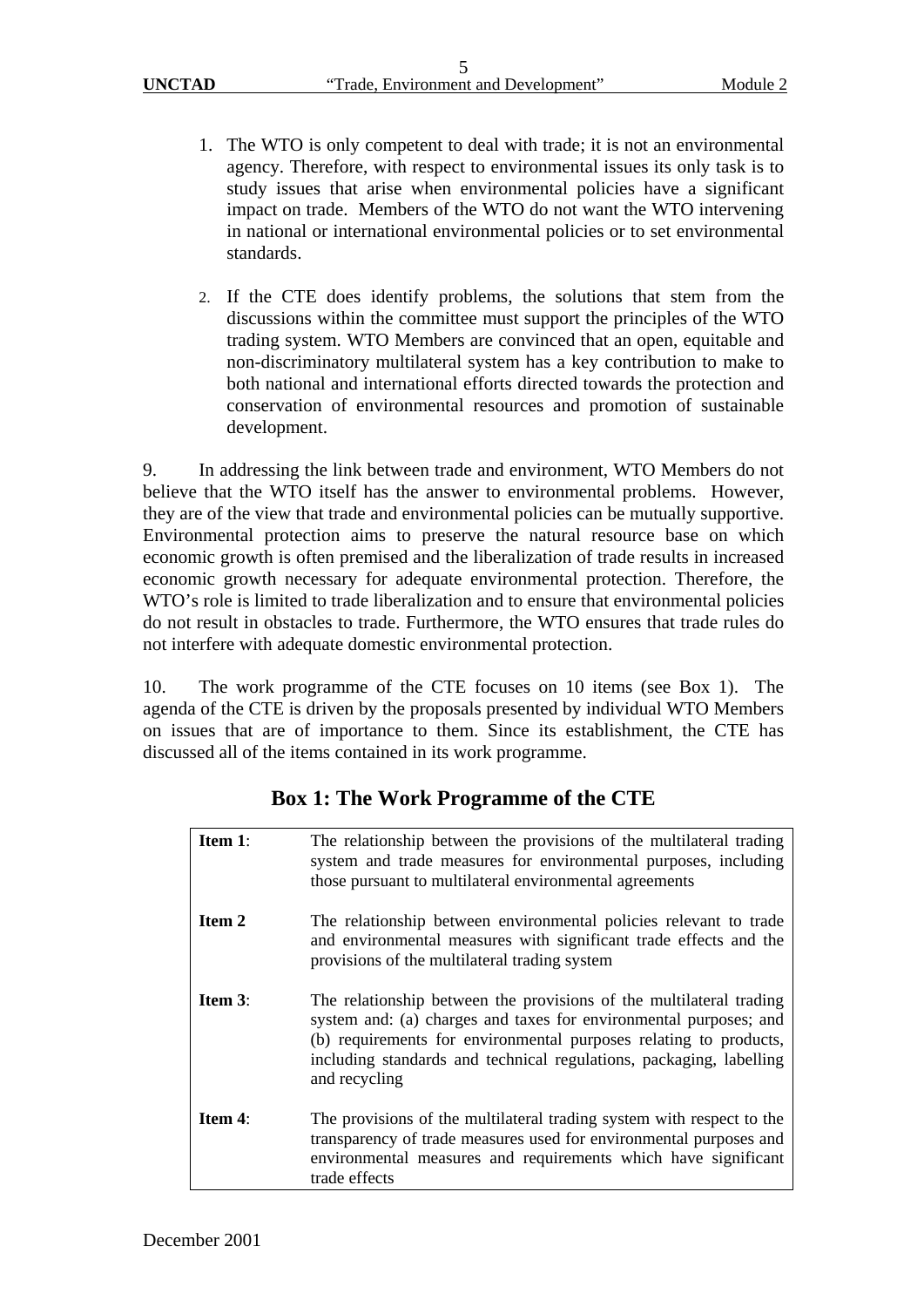| UNCTAD   | 6<br>"Trade, Environment and Development"<br>Module 2                                                                                                                                                                                      |
|----------|--------------------------------------------------------------------------------------------------------------------------------------------------------------------------------------------------------------------------------------------|
| Item 5:  | The relationship between the dispute settlement mechanisms in the<br>multilateral trading system and those found in multilateral<br>environmental agreements                                                                               |
| Item 6:  | The effect of environmental measures on market access, especially in<br>relation to developing countries, in particular to the least developed<br>among them, and environmental benefits of removing trade<br>restrictions and distortions |
| Item 7:  | The issue of exports of domestically prohibited goods (DPGs)                                                                                                                                                                               |
| Item 8:  | Trade-Related Aspects of Intellectual Property Rights (TRIPs) and<br>the environment                                                                                                                                                       |
| Item 9:  | The work programme envisaged in the Decision on Trade and<br>Services and the Environment                                                                                                                                                  |
| Item 10: | Input to the relevant bodies in respect of appropriate arrangements<br>for relations with intergovernmental and non-governmental<br>organizations (NGOs).                                                                                  |

11. Following the 1996 Singapore Ministerial Conference, discussions have been grouped into two main clusters: MEAs and TRIPS (Items 1, 5, 7 and 8) and market access (Items 2, 3, 4 and 6).

# **II. RELEVANT GATT/WTO PROVISIONS ON TRADE AND ENVIRONMENT**

12. This section is divided into three parts. The first part presents key GATT/WTO principles of the MTS. In the second part a number of articles of direct relevance to the environment are presented. Part three reviews a number of WTO Agreements that contain provisions dealing with environmental concerns. It also examines certain WTO provisions on Special and Differential Treatment (S&D) and discusses the extent to which they can assist developing countries in achieving sustainable development through trade.

# **A. Key GATT/WTO Principles**

13. A number of basic principles run throughout all of the WTO Agreements. These fundamental principles are the foundation of the MTS. In particular, these principles ensure that:

- Trade takes place without discrimination;
- The MTS becomes freer with barriers being gradually reduced through negotiation;
- The MTS ensures a business environment that is more stable and predictable;
- The MTS promotes fair competition and is rendered more competitive by discouraging "unfair practices", such as the use of export subsidies and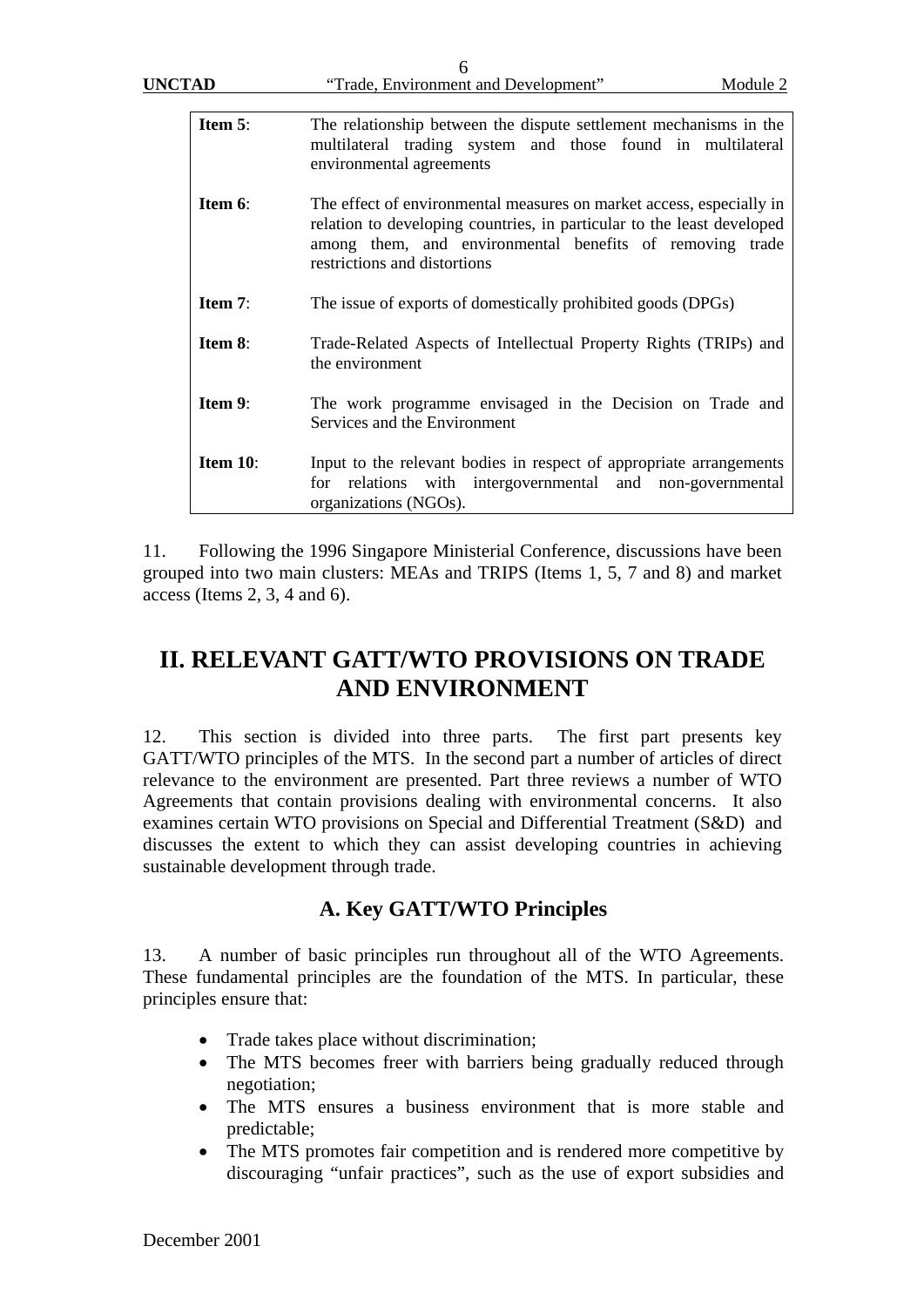dumping products at low cost to gain market share, and;

• Developing and least developed countries are granted special privileges, greater flexibility and more time to adjust their policies.<sup>1</sup>

# **B. Relevant GATT/WTO Articles**

# *1.GATT Article I: Most Favoured Nation and GATT Article III: National Treatment*

14. Non-discrimination is the cornerstone of GATT/WTO. It contributes to the most efficient allocation of resources on the basis of comparative advantage. Non-discrimination is implemented through Article I of GATT, which contains the Most Favoured Nation clause (MFN) as well as, the National Treatment clause (NT) contained in Article III of GATT. The MFN principle ensures that imports from all sources are subject to the same treatment, while the NT principle implies non-discrimination between domestic and imported goods. Non-discrimination prevents the inappropriate use of trade restrictions and protects in particular the interests of weaker trading partners.

15. With respect to trade-related environmental issues, the principle of nondiscrimination ensures that national environmental protection policies are not adopted with a view to arbitrarily discriminate between foreign and domestically produced 'like products',<sup>2</sup> or between 'like products' imported from different trading partners. Therefore, it prevents the abuse of environmental policies, and of their use as disguised restrictions on international trade.

# *2. GATT Article X: Transparency*

16. According to GATT Article X, laws and regulations regarding trade are to be published before they are enforced. This will ensure that Members' trade rules are as clear and transparent as possible, and accessible to other Members as well as companies engaged in international trade.

17. With respect to the environment, WTO members should provide as much information as possible about the environmental policies they have adopted or actions they may take, when these may have a significant impact on trade. This should be done by notifying the WTO, but the task should not be more of a burden than is normally required for other policies affecting trade. The WTO Secretariat is to compile from its Central Registry of Notifications all information on trade-related environmental measures that members have submitted. These are to be put in a single database that all WTO members can access.

<sup>&</sup>lt;u>1</u>  $1$  http://www.wto.org

 $2^2$  For a definition of the concept of 'like product' see section III.A.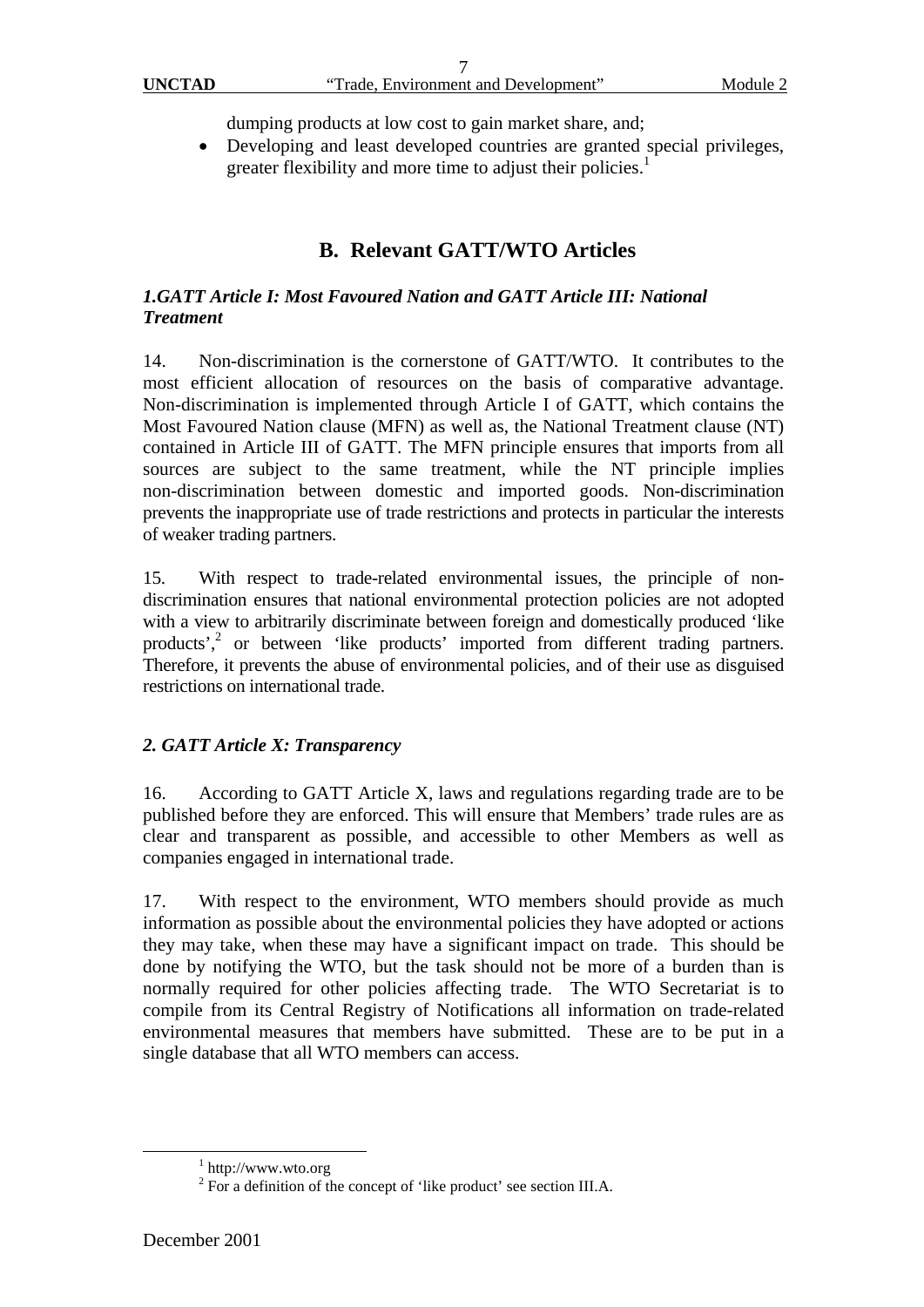### *3. GATT Article XI on General Elimination of Quantitative Restrictions*

18. GATT Article XI provides that no prohibitions or restrictions other than duties, taxes or charges "shall be instituted or maintained on the importation or exportation of any product".<sup>3</sup> This means that quantitative restrictions for environmental purposes would normally be considered inconsistent with GATT rules.

## *4. GATT Article XX on General Exceptions*

19. GATT Article XX on General Exceptions lays out a number of specific instances in which GATT Contracting Parties, or current WTO Members may be exempted from GATT rules. These include two exceptions for environmental purposes. GATT Article XX states that:

"Subject to the requirement that such measures are not applied in a manner which would constitute a means of **arbitrary or unjustifiable**  discrimination between countries where the same conditions prevail, or a **disguised restriction on international trade**, nothing in this Agreement shall be construed to prevent the adoption or enforcement by any contracting party of measures:

- (b) necessary to protect human, animal or plant life or health;
- (g) relating to the conservation of exhaustible natural resources if such measures are made effective in conjunction with restrictions on domestic production or consumption;"

20. Paragraphs (b) and (g) of GATT Article XX are designed to allow WTO Members to adopt otherwise GATT-inconsistent policy measures if this is either "necessary" to protect human, animal or plant life or health, or if the measures "are primarily aimed at the conservation of exhaustible natural resources". For a measure to be covered by article XX (g), it will also have to be demonstrated that restrictive measures were imposed on domestic production or consumption.<sup>4</sup>

21. The chapeau of GATT Article XX is designed to ensure that the environmental exceptions do not result in arbitrary or unjustifiable discrimination and do not constitute disguised restriction on international trade.<sup>5</sup>

# *5. Article XIV on General Exceptions of the General Agreement on Trade in Services (GATS)*

22. The chapeau of GATS Article XIV (General exceptions clause) is identical to that contained in GATT Article XX. It also allows Members to adopt measures

 $\frac{3}{3}$ <sup>3</sup> Article XI itself allows some exceptions, covering primarily agricultural and fisheries products.

<sup>&</sup>lt;sup>4</sup>The cases referred to in the Dispute Settlement Section below will provide illustrations of interpretations given to this article in a number of decisions rendered by the dispute settlement bodies of the GATT and the WTO, addressing environment-related issues. 5

 $<sup>5</sup>$  For more information see Part III.B.</sup>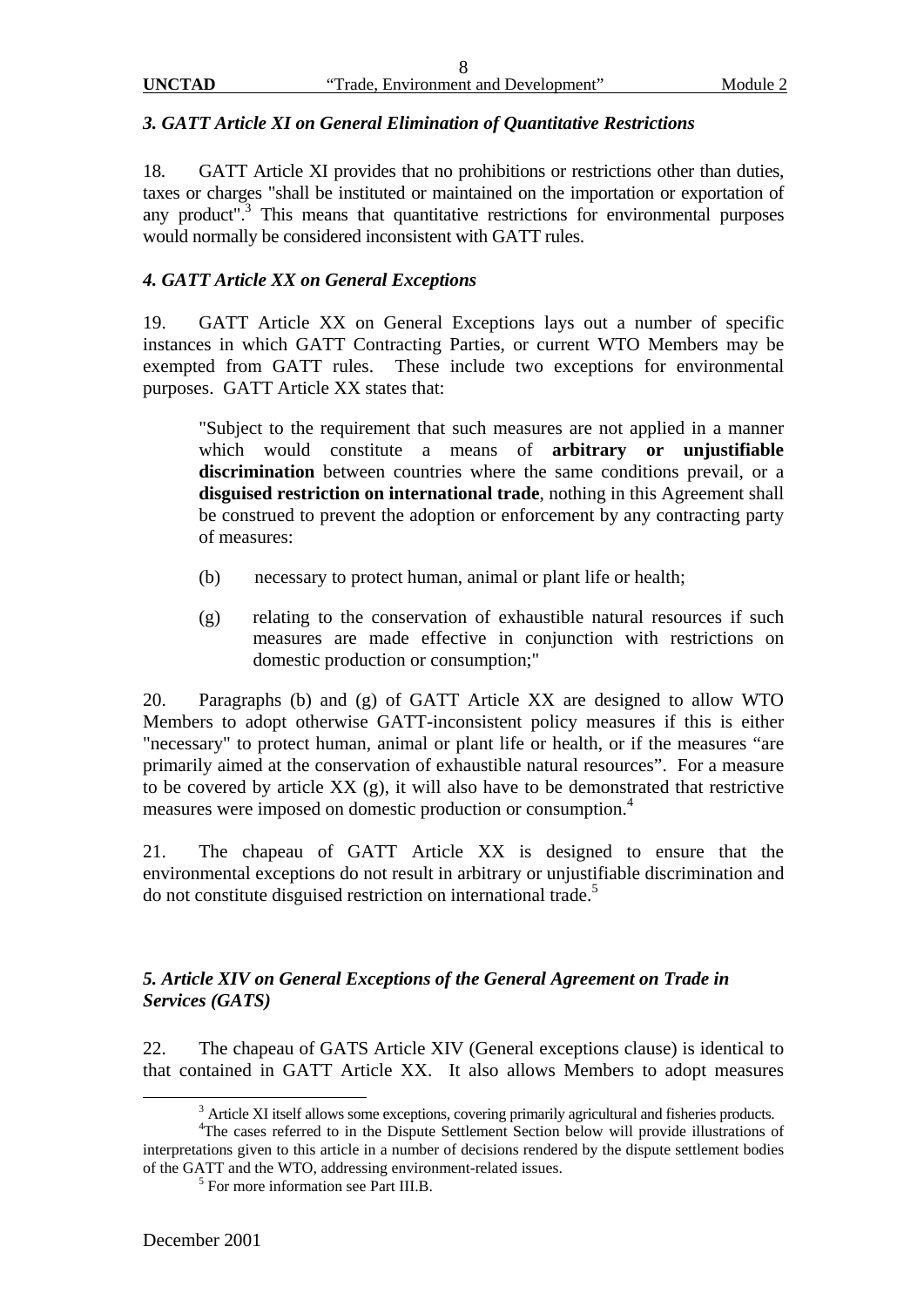otherwise inconsistent with the agreement if it is "necessary to protect human, animal or plant life or health".

### *6. Other Relevant Articles*

23. "Part IV" of the GATT, which was added in 1964, consists of three articles, which contain special provisions on actions that could be taken by developed countries to promote trade and development of developing country Members. A Committee on Trade and Development (CTD) was established to monitor the implementation of the provisions of Part IV and to examine whether modifications or additions are needed.

24. GATT Article XXXVI, "Principles and Objectives", recognizes the need to provide developing countries with improved market access for primary products (including agricultural products) and for processed and manufactured products of export interest to them. It also recognizes the need to take measures, whenever appropriate, to "attain stable, equitable and remunerative prices" for primary products.

25. GATT Article XXXVII, "Commitments", provides that developed countries should, to the fullest extent possible, accord high priority to the reduction and elimination of tariffs and non-tariff barriers on products of potential export interest to developing countries.

26. GATT Article XXXVIII, "Joint Action", lists the forms of joint actions that the contracting parties are expected to undertake, for example in the area of commodities (for improved market access and stabilization of prices at equitable and fair levels).

# **C. Relevant GATT/WTO Agreements**

### *1. The Agreement on Sanitary and Phyto-Sanitary Measures (SPS)*

27. The Sanitary and Phytosanitary (SPS) Agreement negotiated under the Uruguay Round and in effect since 1 January 1995, concerns the application of food safety and animal and plant health regulations. In particular, the measures of the SPS Agreement are designed to protect the following:<sup>6</sup>

- human or animal life from risks arising from additives, contaminants, toxins or disease causing organisms in their food;
- human life from diseases carried by plants and animals;
- animal or plant life or health from pests, diseases, or disease causing organisms.

 <sup>6</sup>  $<sup>6</sup>$  Measures for environmental protection (other than as defined above), to protect consumer</sup> interests, or for the welfare of animals are not covered by the SPS Agreement. These concerns are addressed by other WTO agreements (i.e., the TBT Agreement or Article XX of GATT 1994).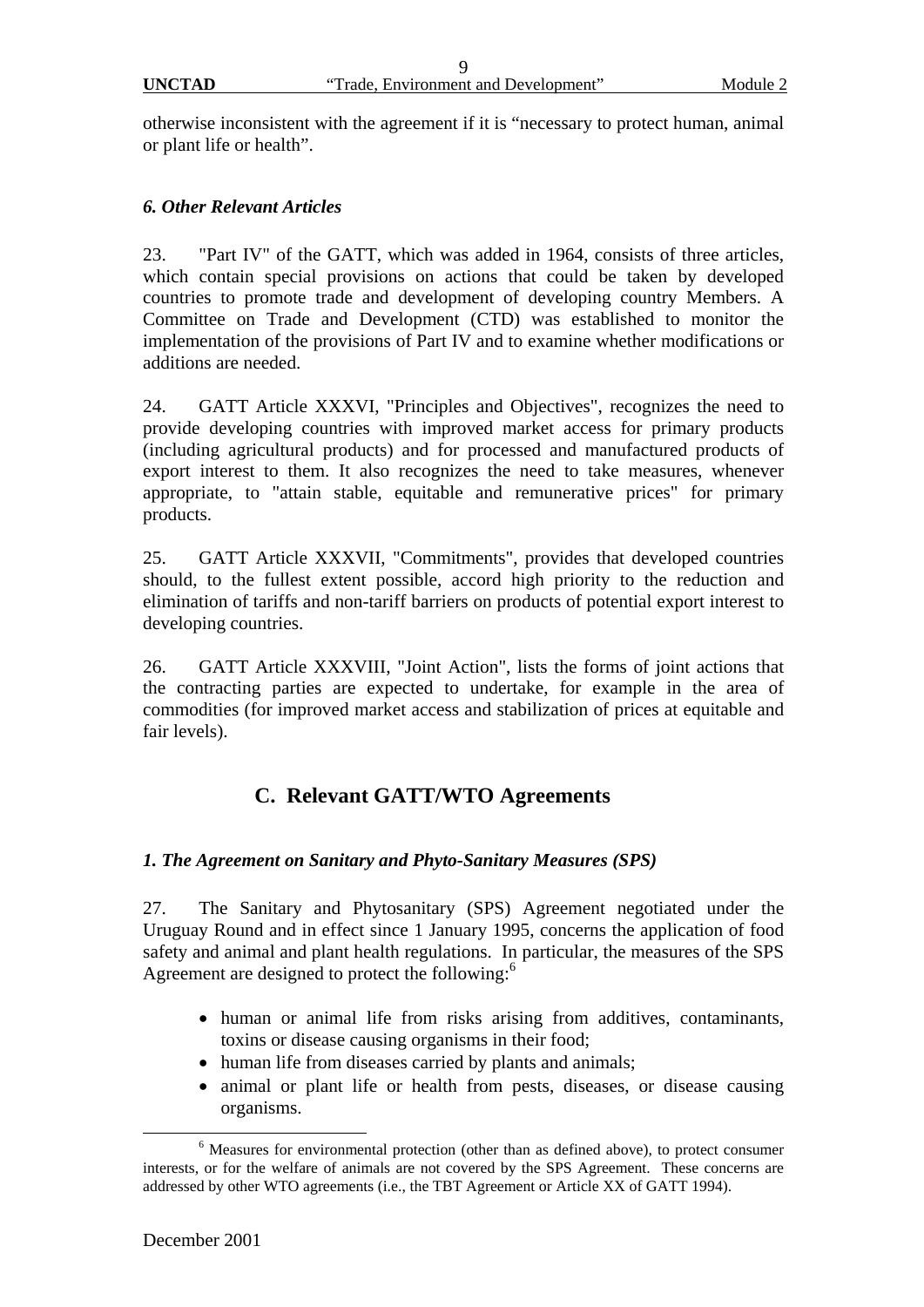| <b>UNCTAD</b> | "Trade, Environment and Development" | Module 2 |
|---------------|--------------------------------------|----------|
|               |                                      |          |

28. The main objective of the SPS Agreement is to maintain the sovereign right of any Government to provide the level of health protection it considers appropriate and to ensure that these sovereign rights are not abused for protectionist purposes and do not result in unnecessary barriers to international trade. Article 2 of the Agreement stipulates that SPS measures shall not be applied in a manner which would constitute a disguised restriction on international trade.<sup>7</sup>

29. SPS measures can be used by a Member to prevent or limit potential damage that could result from the entry, establishment, or spread of pests. SPS measures include relevant laws, decrees, regulations, requirements and procedures, including end-product criteria, processing and production methods, and packaging and labeling requirements directly related to food safety.

30. The formulation of SPS measures must be based upon international standards, guidelines and recommendations developed by international organizations, such as the joint FAO/WHO Codex Alimentarius Commission for food safety; the Office International des Epizooties (OIE) for animal health; and for plant health, the FAO International Plant Protection Convention (IPPC).However, each Government has the discretion to determine its own level of acceptable risk and is explicitly permitted to impose requirements more stringent than existing international standards.

28. There are, nevertheless limitations on a country's right to do so. A Member that selects a standard exceeding international guidelines is required to justify its use under the SPS Agreement if a trade dispute occurs. In particular the Member has to demonstrate that:

- the standards set are necessary for the protection of human animal or plant life; and
- that they are based on scientific principles and not maintained without sufficient scientific evidence.

29. It follows that a government wishing to defend local or national food safety regulations more stringent than those of Codex Alimentarius Commission bears the burden of proof, and would have to convince a WTO dispute resolution panel that the regulation is both necessary and scientifically based.

30. The SPS Agreement provides additional latitude for schemes aimed at controlling disease causing organisms and pests even if the criteria includes nonproduct characteristics such as environmentally sustainable management.

31. SPS measures, by their very nature, may result in restrictions on trade. There is consensus amongst governments that some trade restrictions may be necessary to ensure food safety and animal and plant health protection. However, SPS measures should not be applied beyond what is needed for health protection and put in place to protect their domestic producers from economic competition. The SPS Agreement stipulates that "WTO Members shall ensure that the measures adopted are not more trade-restrictive than required to achieve their appropriate level of sanitary or

 <sup>7</sup> <sup>7</sup> Article 2 of the Agreement on the Application of Sanitary and Phytosanitary Measures.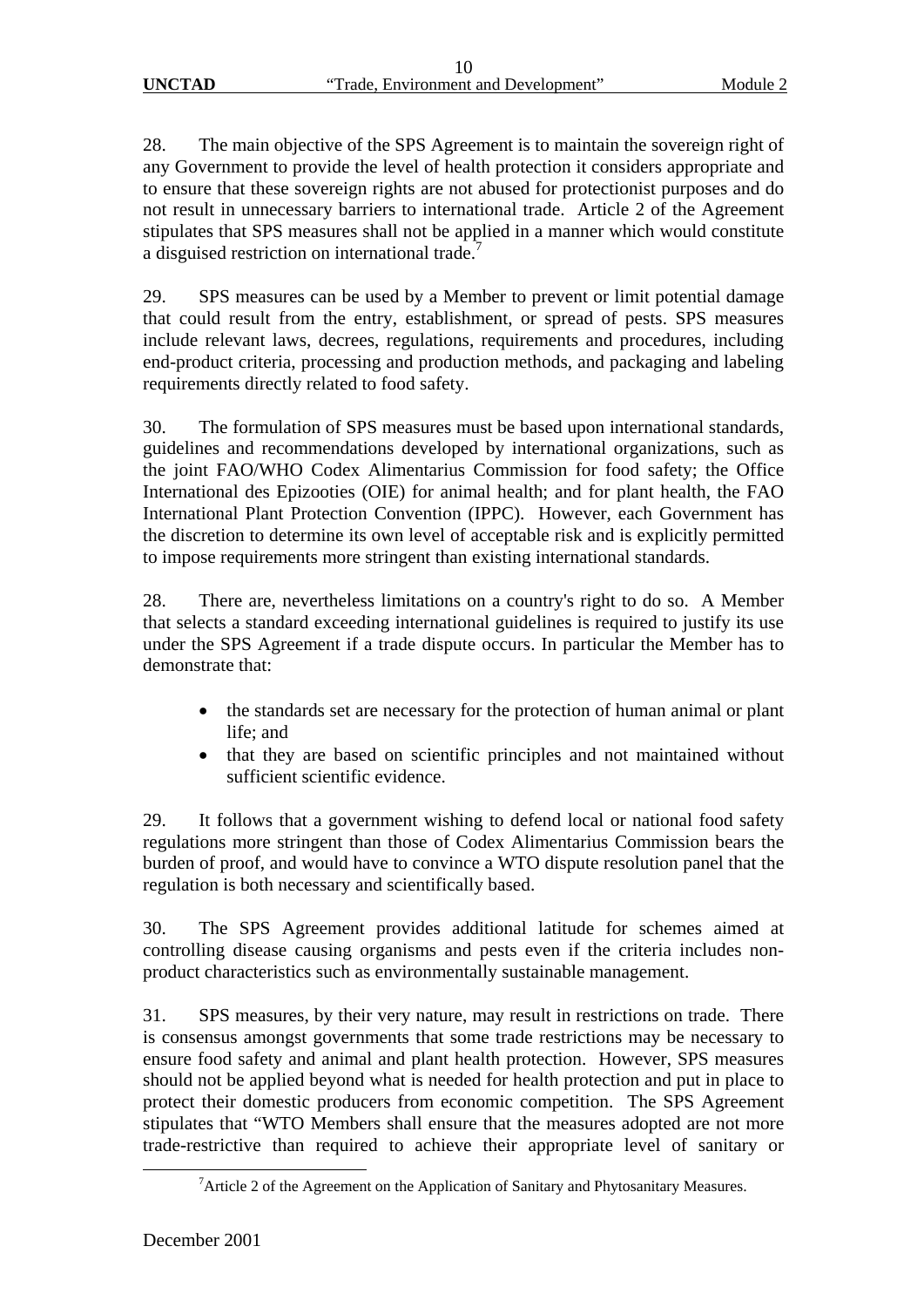| <b>UNCTAD</b> | "Trade, Environment and Development" | – Module ∠ |
|---------------|--------------------------------------|------------|

phytosanitary protection, taking into account technical and economic feasibility."<sup>8</sup>

32. An important number of developing countries have established food safety and veterinary and plant health services, others not. For the latter, the requirements of the SPS Agreement present a challenge to improve the health situation of their people, livestock and crops which may be hard for some to meet. Due to this difficulty, the SPS Agreement delayed all requirements, other than those dealing with transparency (notification and the establishment of enquiry points), until 1997 for developing countries, and until 2000 for the least developed countries. These countries were not required to provide a scientific justification for their SPS requirements before that time. Countries that may need longer time periods, i.e., for the improvement of their veterinary services or for the implementation of specific obligations of the agreement, can request the SPS Committee to grant them further delays.

33. A large number of developing countries have already adopted international standards as the basis for their national requirements in an effort to avoid the need to duplicate work already done by international experts (including those of Codex Alimentarius, OIE and the IPPC). The SPS Agreement encourages developing countries to participate as actively as possible in these international standard-setting organizations, in order to contribute to and ensure the development of further standards that address their needs.

34. Article 9 of the SPS Agreement stipulates that Members agree to facilitate the provision of technical assistance to developing countries, either through the relevant international organizations or bilaterally. Such assistance, may be, *inter alia*, in the areas of processing technologies, research and infrastructure, including in the establishment of national regulatory bodies, and may take the form of advice, credits, donations and grants, including for the purpose of seeking technical expertise, training and equipment to allow such countries to adjust to, and comply with SPS measures necessary to achieve the appropriate level of SPS protection in their own markets. FAO, OIE and WHO have considerable programmes to assist developing countries with regard to food safety, animal and plant health concerns. A number of countries also have many bilateral programmes with other WTO Members in these areas.

35. Where substantial investments are required in order for an exporting developing country Member to fulfil the SPS requirements of an importing Member, the latter shall consider providing such technical assistance as will permit the developing country Member to maintain and expand its market access opportunities for the product involved.<sup>9</sup>

# *2. The Agreement on Technical Barriers to Trade (TBT)*

36. The new Agreement on Technical Barriers to Trade (TBT) negotiated during

 <sup>8</sup> Article 5 of the Agreement on Sanitary and Phytosanitary Measures.

<sup>&</sup>lt;sup>9</sup> Article 9 of the Agreement on Sanitary and Phytosanitary Measures.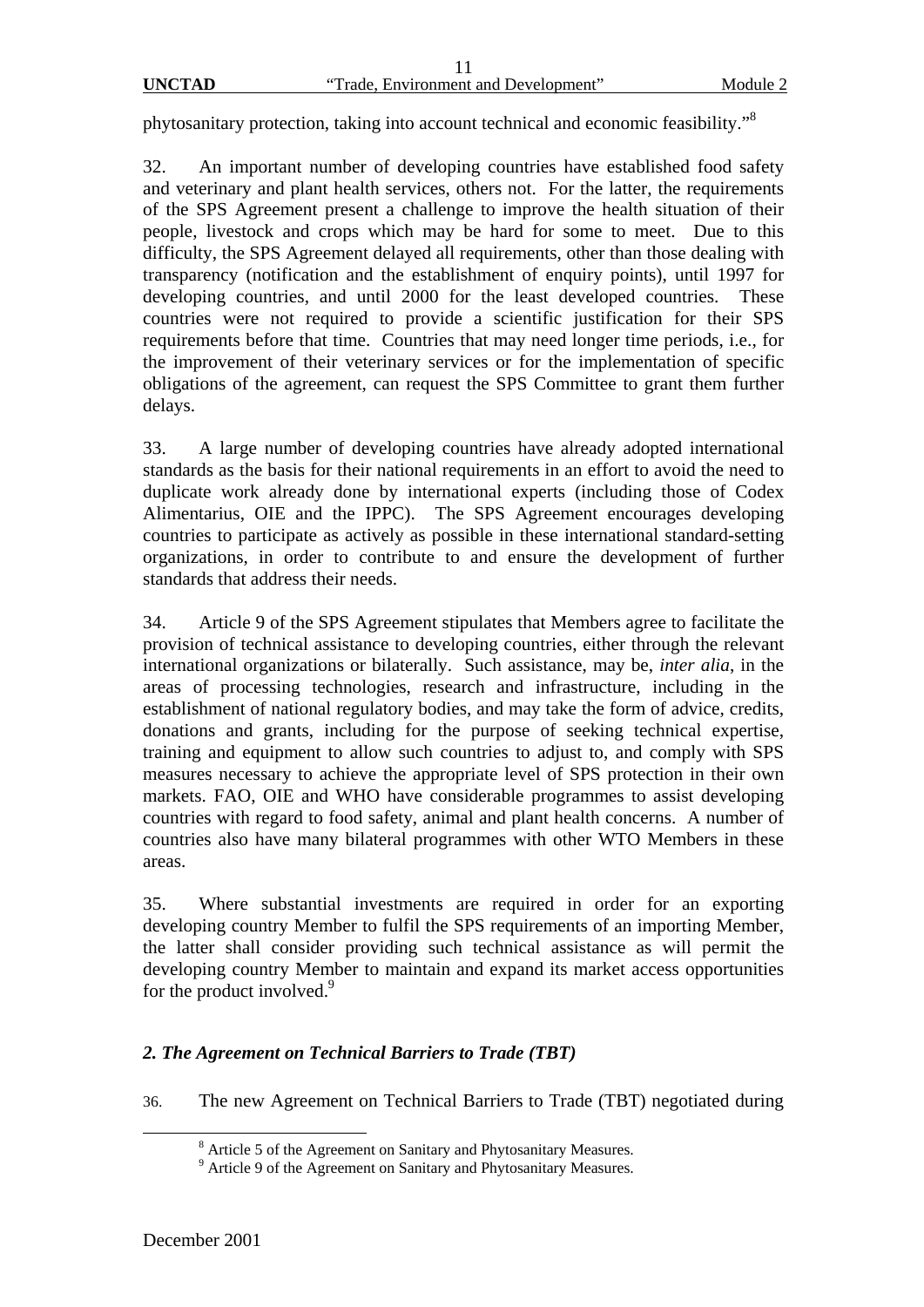| <b>UNCTAD</b> | "Trade, Environment and Development" | Module 2 |
|---------------|--------------------------------------|----------|
|               |                                      |          |

the Uruguay Round and in effect since 1 January 1995, with the entry into force of the WTO, builds upon and strengthens the Standards Code under the GATT. It is premised on an acknowledgement of the right of WTO Members to develop technical requirements, and to ensure they are complied with. However, the main objective of the TBT Agreement is to ensure that unnecessary obstacles to international trade are not created.

37. The TBT Agreement separates the technical requirements into two categories: *technical regulations* and *standards.* In the Agreement, a technical regulation is defined as a:

"Document which lays down product characteristics or their related processes and production methods, including the applicable administrative provisions, with which compliance is mandatory. It may also include or deal exclusively with terminology, symbols, packaging, marking or labelling requirements as they apply to a product, process or production method."<sup>10</sup>

38. And, a standard is defined as a:

"Document approved by a recognized body, that provides for common and repeated use, rules, guidelines or characteristics for products or related processes and production methods, with which compliance is not mandatory. It may also include or deal exclusively with terminology, symbols, packaging, marking or labeling requirements as they apply to a product, process or production method."<sup>11</sup>

39. Both technical regulations and standards are considered product technical requirements. However the main difference between the two is that compliance with technical regulations is mandatory, while compliance with standards is voluntary.

40. The Agreement states that Members must ensure that neither technical regulations nor standards are "prepared, adopted, or applied with a view to or with the effect of creating unnecessary obstacles to international trade." Concerning technical regulations, the Agreement stipulates that, "Members shall ensure that technical regulations shall not be more trade restrictive than necessary to fulfill a legitimate objective, taking into account of the risks non-fulfillment would create. $"^{12}$ 

41. Technical regulations under the TBT Agreement can only be developed for one or more of the objectives considered legitimate by the Agreement. Legitimate objectives include: "*inter alia*, national security requirements, the prevention of deceptive practices, protection of human health or safety, animal or plant life or health, or the environment."<sup>13</sup> The Agreement does not consider these legitimate objectives as being exhaustive and therefore, other objectives may also be considered legitimate.

42. In light of the above, in order for a technical regulation not to be considered as posing unnecessary obstacles to international trade it must meet two conditions.

<sup>&</sup>lt;sup>10</sup> Annex 1 of the Agreement on Technical Barriers to Trade.<br><sup>11</sup>  $U<sub>d</sub>$ 

<sup>&</sup>lt;sup>12</sup> Article 2 of the of the Agreement on Technical Barriers to Trade.  $13<sub>Id</sub>$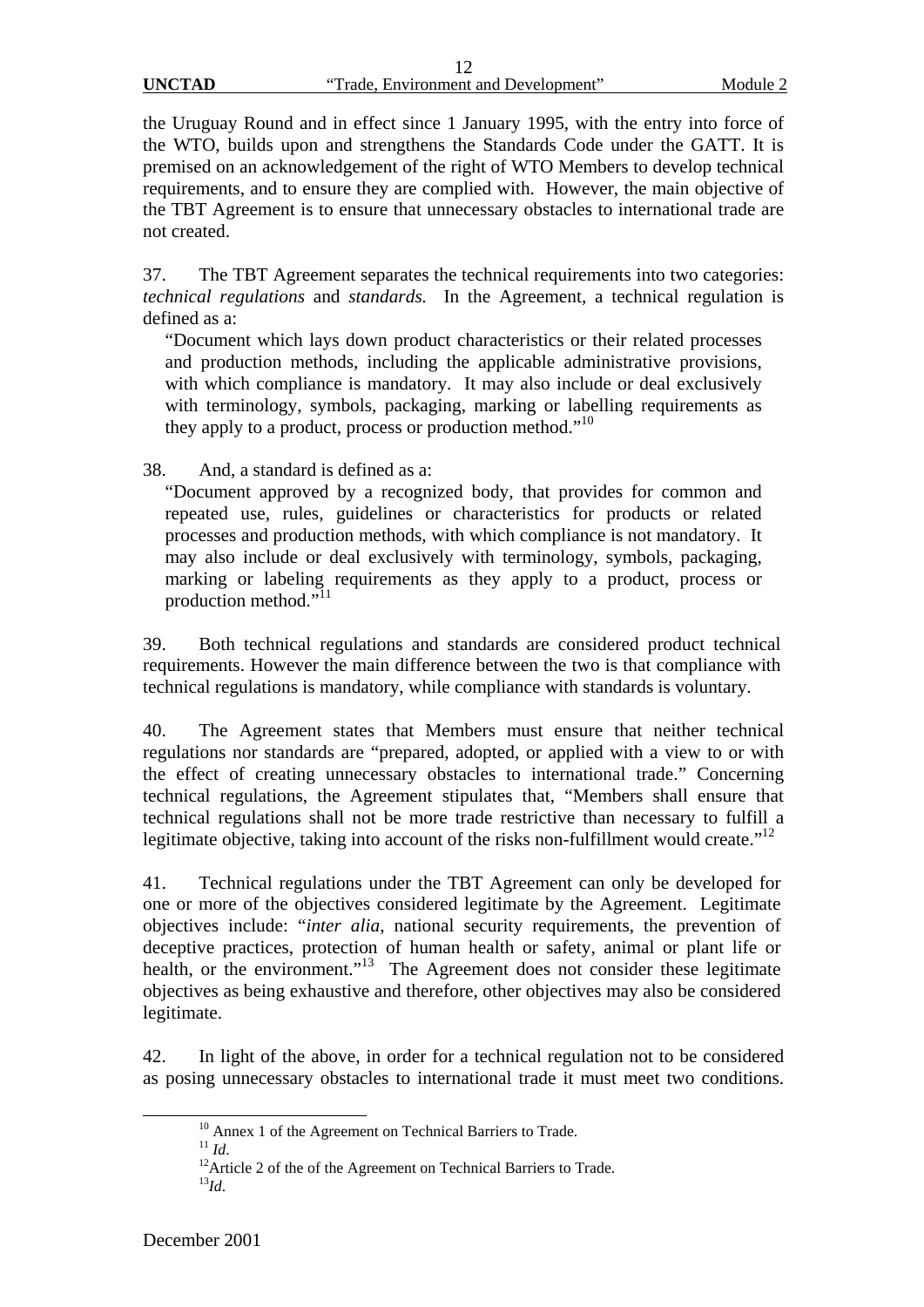| UNCTAD |  |
|--------|--|
|        |  |

First of all, it must be designed to meet one of the legitimate objectives stated in the Agreement and second, it must be the least trade-restrictive option available to a WTO Member that achieves that legitimate objective, taking into account the risks that would be associated with its non-fulfilment.<sup>14</sup>

43. The TBT Agreement embraces the GATT principle of non-discrimination, and applies it to technical regulations, standards and conformity assessment procedures. It also encourages WTO Members to base their technical regulations, standards and conformity assessment procedures, on international standards, and guides and recommendations when these exist or are about to be put in place, except when they are considered to be inappropriate or ineffective for the fulfillment of the legitimate objectives pursued.<sup>15</sup> The objective of the call for harmonization is designed to avoid the appearance of unnecessary layers of technical requirements and assessment procedures, and to encourage the use of those that have been designed with the approval of the international community. In support of this requirement, the Agreement calls upon Members to participate in the work of international standardizing and conformity assessment bodies.

44. The Agreement notes that there may be times when Members would need to derogate from this obligation and it creates enough scope for them to do so in order to tailor domestic requirements to the specifics of their situation. In the case of technical regulations and standards Members may derogate from this obligation in the event of: fundamental climatic or geographic differences or as a result of fundamental technological problems and, for conformity assessment procedures the exceptions allowed are broader. According to the Agreement, these may be obtained for "inter alia, such reasons as: national security requirements, the prevention of deceptive practices, protection of human health or safety, animal or plant life or health, or the environment, fundamental climatic or other geographic factors, fundamental technological or infrastructural problems".

45. The Agreement notes that WTO Members shall give positive consideration to accepting as equivalent technical regulations of other Members, even if these regulations differ from their own, provided they are satisfied that these regulations adequately fulfill the objectives of their own regulations. Given that international harmonization is a timely as well as very complex process, the Agreement encourages Members to accept each other's regulations as equivalent until complete international harmonization becomes possible. This has the effect of greatly reducing barriers to trade.<sup>16</sup>

46. Concerning conformity assessments procedures, Article 6.1 of the Agreement calls upon WTO Members to "ensure, whenever possible, that results of conformity assessments procedures in other Members are accepted, even when those procedures differ from their own, provided they are satisfied that those procedures offer an

<sup>&</sup>lt;sup>14</sup>Doaa Abdel Motaal, "Overview of the WTO Agreement on Technical Barriers to Trade", paper presented at the CUTS *International Workshop Negotiating Agenda for Market Access: Cases* 

<sup>&</sup>lt;sup>15</sup> Article 2.4 of the Agreement on Technical Barriers to Trade.<br><sup>16</sup> Doaa Abdel Motaal, "Overview of the WTO Agreement on Technical Barriers to Trade", paper presented at the CUTS *International Workshop Negotiating Agenda for Market Access: Cases of SPS and TBT*, 24-25 April 2001, Geneva.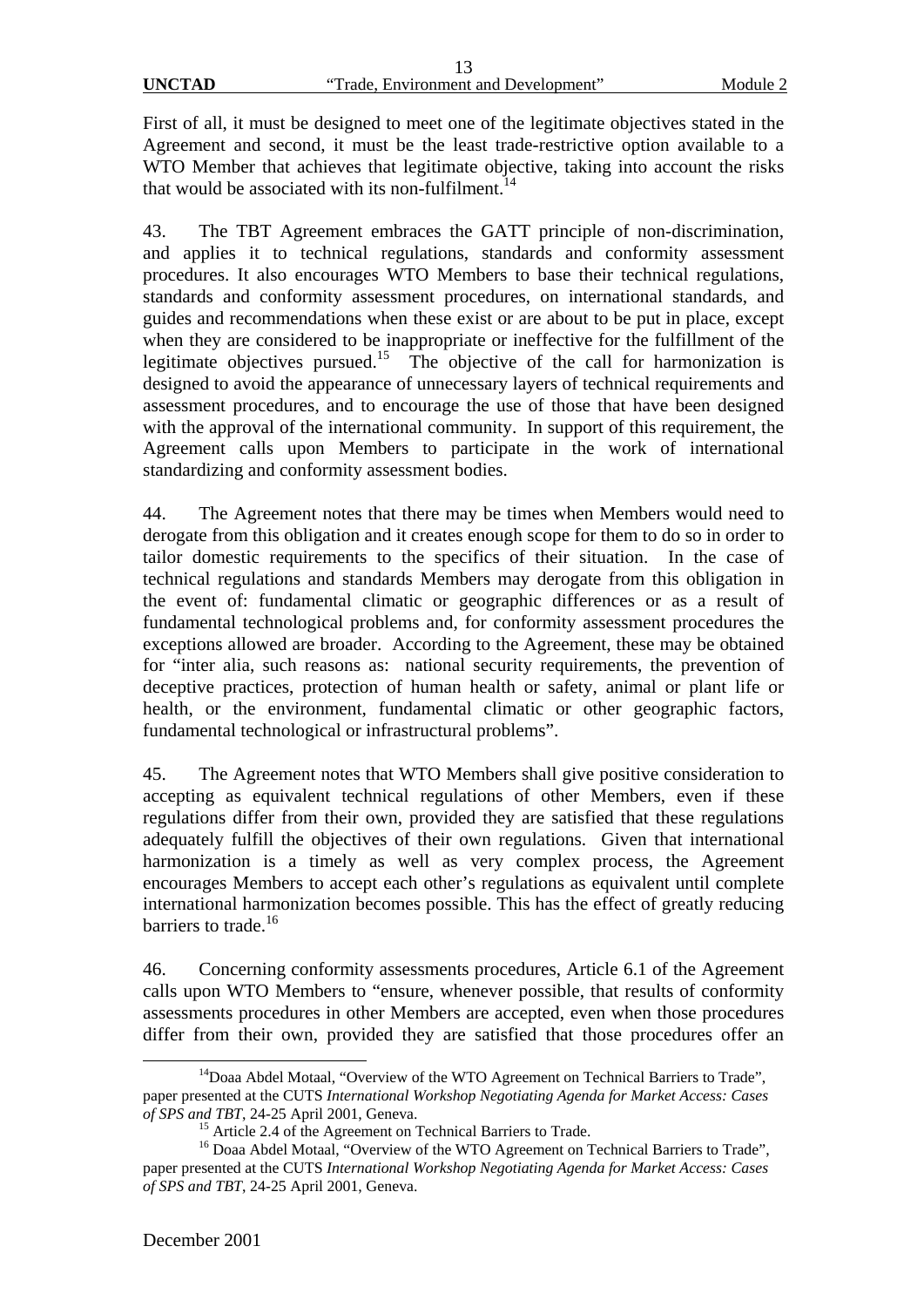| <b>UNCTAD</b> | "Trade, Environment and Development" | Module 2 |
|---------------|--------------------------------------|----------|

assurance of conformity with applicable technical regulations or standards equivalent to their own procedures".<sup>17</sup> The purpose of this provision is to avoid multiple product testing, both in, exporting and importing country markets, and its associated costs, financial and otherwise.18

47. In order for Members to achieve the equivalence, the Agreement encourages Members to enter into mutual recognition agreements (MRAs), for the acceptance of each other's assessment results. MRAs are generally negotiated bilaterally or plurilaterally to cover specific product groups.

48. Transparency is a very important feature of the TBT Agreement, it includes notification obligations to the WTO Secretariat and the establishment of national enquiry points as well as the creation of the TBT Committee. Notification obligations are comprised of the following: notifying the measures taken to implement the provisions of the TBT Agreement nationally, i.e., how its provisions have been incorporated into domestic legislation; notifying draft technical regulations, conformity assessment and standards and providing other members with sufficient time to comment on them, with the obligation of taking these comments into account; and, notifying entry into any bilateral or multilateral agreement regarding technical regulations, standards or conformity assessment procedures.<sup>19</sup>

49. The objective behind the notifications is that they allow for the dissemination of information, and for avoiding unnecessary obstacle to international trade at the early stage. They permit exporters to be informed of the new requirements that are developed in their export markets before their entry into force, to provide comments on these requirements, as well as, to have their comments taken into consideration and finally, to prepare themselves for compliance.

50. The TBT Agreement calls for each WTO Member to establish an enquiry point that can respond to questions on technical regulations, standards and conformity assessment procedures (whether proposed or adopted), and supply relevant documents. Enquiry points are designed to increase transparency by contributing to the flow of information. The Agreement has also established a TBT Committee in the WTO, which is a standing body that acts as a forum for consultation and negotiation on all issues pertaining to the Agreement. Participation in the Committee is open to all WTO Members.

51. Special and differential treatment of developing country Members within the TBT Agreement is provided for in Article 12. It includes the following provisions:

<sup>19</sup> *Id*.

<sup>&</sup>lt;sup>17</sup> Article 6.1 of the Agreement on Technical Barriers to Trade.<br><sup>18</sup>Doaa Abdel Motaal, "Overview of the WTO Agreement on Technical Barriers to Trade", paper presented at the CUTS *International Workshop Negotiating Agenda for Market Access: Cases of SPS and TBT*, 24-25 April 2001, Geneva.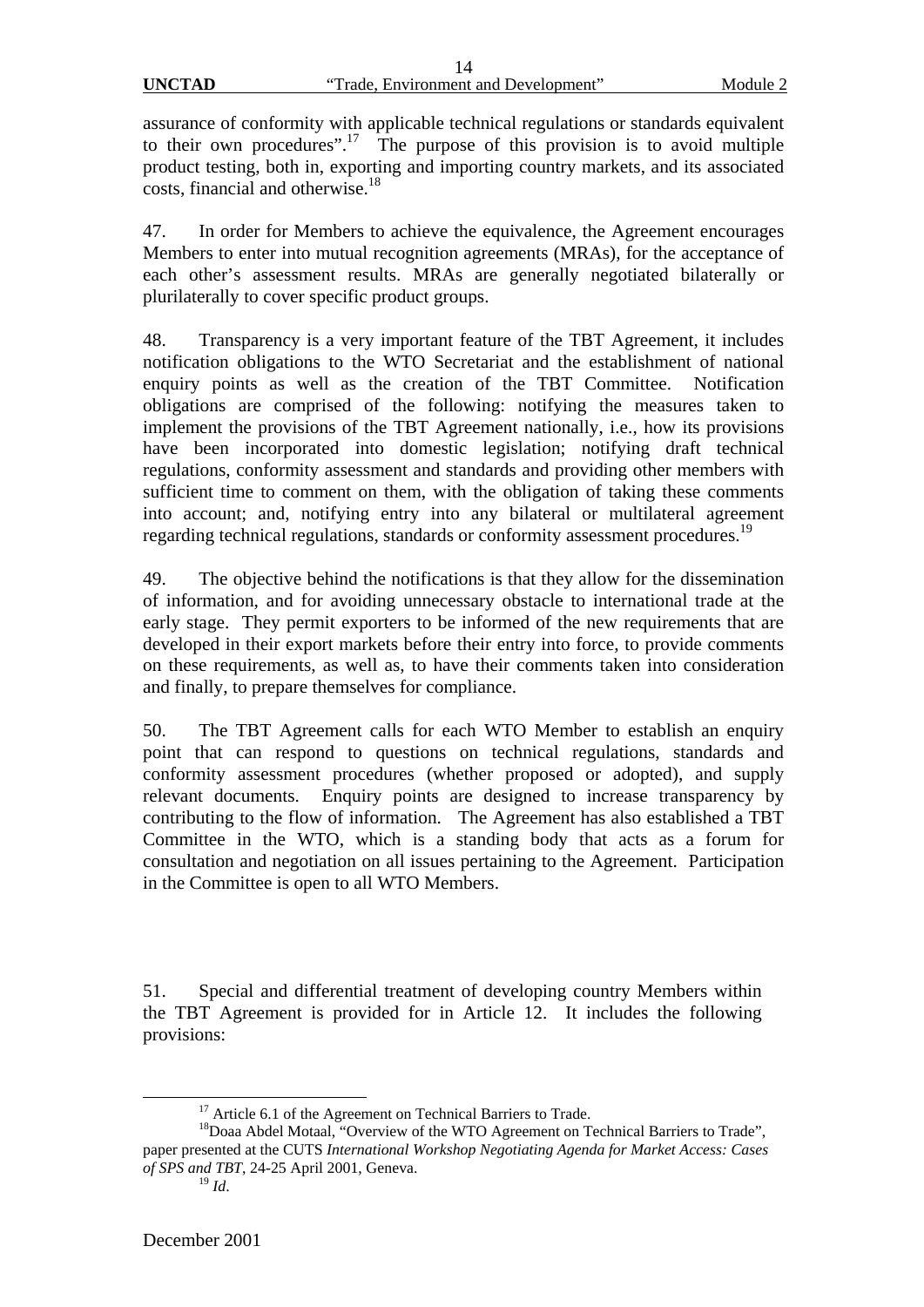| <b>UNCTAD</b> | "Trade, Environment and Development" | Module 2 |
|---------------|--------------------------------------|----------|
|               |                                      |          |

- In the preparation and application of technical regulations, standards and conformity assessment procedures, the special development, financial and trade needs of developing country Members have to be considered, with a view to ensuring that they do not create unnecessary obstacles for products that are of export interest to them.
- Developing country Members should not be expected to use international standards as a basis for their technical regulations or standards, including test methods, which are not appropriate to their development, financial and trade needs.
- International standardizing bodies and international systems for conformity assessment should be organized and operated, to the extent possible, in a way which facilitates active and representative participation of relevant bodies in all Members, taking into account the special problems of developing country Members. Reasonable measures should be pursued with a view to ensuring that international standards are prepared for the products that are of special interest to developing countries.
- Upon request, developing countries, in particular LDC's may obtain specified, time-limited exceptions in whole or in part from obligations under the Agreement.

52. Furthermore, the Agreement encourages developed country Members to provide technical assistance directed towards helping developing countries, in particular LDC's to: prepare their own technical regulations; meet the technical requirements of their export markets; establish national standardizing bodies and participate in international ones; establish bodies for conformity assessment with technical regulations and standards; access the conformity assessment systems of other countries; and become Members of international bodies.

53. It is important to note that the scope of the SPS and TBT agreements is different. SPS provisions differ from those of the TBT Agreement in three important aspects:

- While the TBT Agreement requires that product regulations be applied on a MFN basis, the SPS permits Members to impose different sanitary and phytosanitary requirements on food, animal or plant products sources from different countries, provided that they "do not arbitrarily or unjustifiably discriminate between countries where identical or similar conditions prevail". The rational for this is that there may be to differences in climate, pests or diseases and food safety conditions across countries.
- The provisions of the SPS Agreement provide governments with a greater degree of flexibility not to use international standards. The Agreement explicitly states that a country may introduce or maintain a SPS measure that would result in a "higher level of SPS protection than would be achieved by an international standard". However, should they result in a greater restriction of trade, the government may be asked to show scientific justification for the measure or to demonstrate that the international standard would not result in the level of health protection it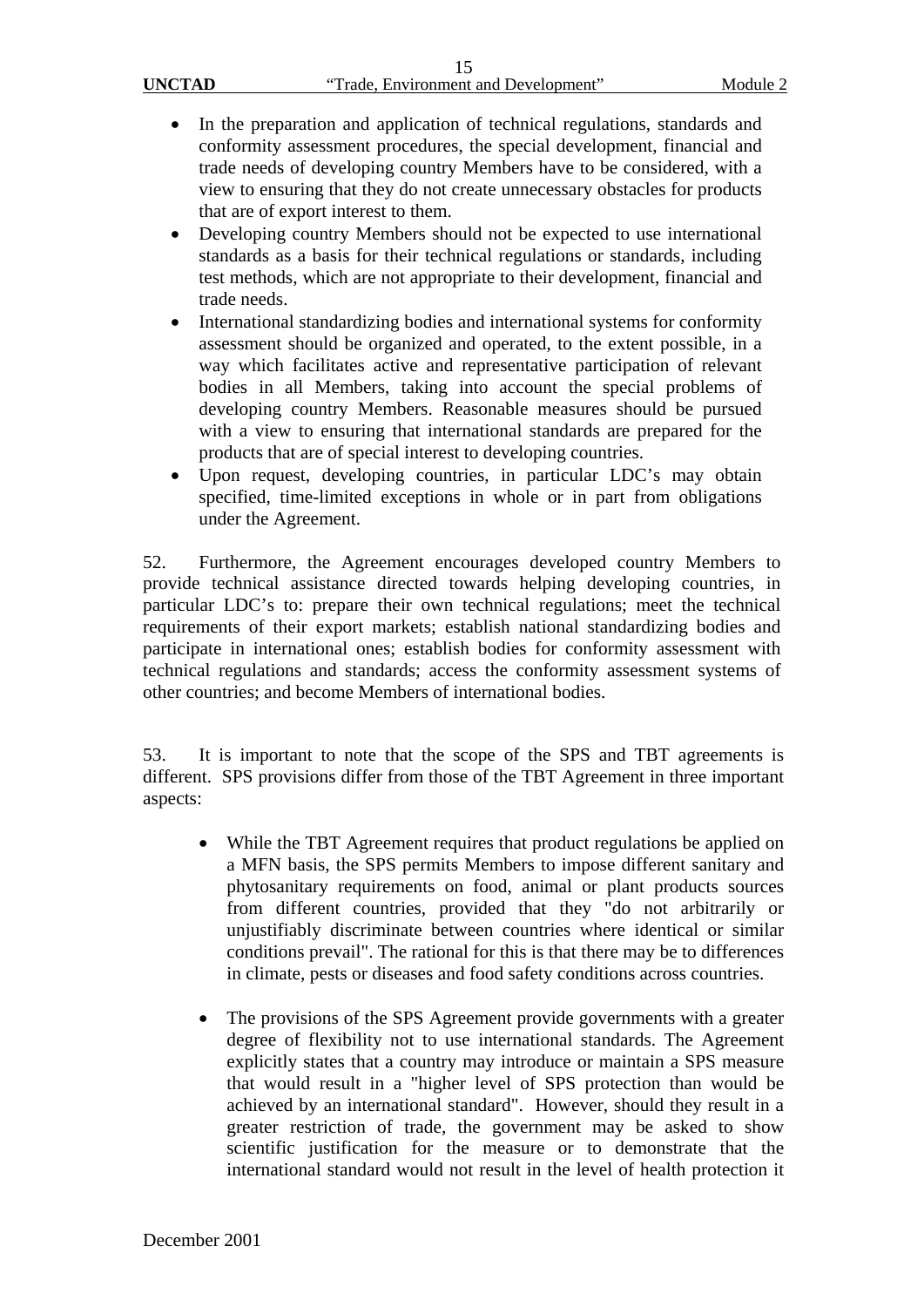considers appropriate.

The SPS Agreement introduces a precautionary approach by permitting Member countries to adopt SPS measures on a "provisional basis", in cases where "relevant scientific evidence is insufficient" by taking into account "pertinent information" that may be available to them, including from other Members or from relevant international organizations.

# *3. The Agreement on Agriculture*

54. The Agreement on Agriculture (AoA) was adopted during the Uruguay Round, it sought to reform trade in agricultural products and provide the basis for a fair and market-oriented agricultural trading system. This would improve predictability and security for both importing and exporting countries. International trade in agriculture products had always been subject to GATT rules, nonetheless, these rules and their application were weak. As a result of this, agricultural trade became highly distorted, especially with the use of export subsidies that normally would have not been allowed for industrial products.

55. The long term objective, as stated in the Preamble to the AoA is to "provide for substantial progressive reductions in agricultural support and protection sustained over an agreed period of time, resulting in correcting and preventing restrictions and distortions in world agricultural markets." The Preamble also notes that commitments under the reform programme should be made in an equitable way among all Members, having regard to non-trade concerns, including food security and the need to protect the environment.

56. Under the Agreement, domestic support measures with minimal impact on trade (known as "green box" policies) are excluded from reduction commitments (contained in Annex 2 of the Agreement). These include expenditures under environmental programmes, provided they meet certain conditions.

57. The new rules and commitments apply to:

- Market access-various trade restrictions confronting imports
- Domestic support- subsidies and other programmes including those that raise or guarantee farm-gate prices and farmers incomes.
- Export subsidies and other methods used to make exports artificially more competitive

58. The Agreement allows governments to support their rural economies but preferably through policies that cause less distortion to trade. It allows some flexibility in the way commitments are implemented**.** Developing countries don't have to cut their subsidies or lower their tariffs as much as developed countries and they are given extra time to complete their obligations. Special provisions deal with the interest of countries that rely on imports for their food supplies and the LDCs. "Peace" provisions within the agreement aim to reduce the likelihood of disputes or challenges on agricultural subsidies over a period of 9 years.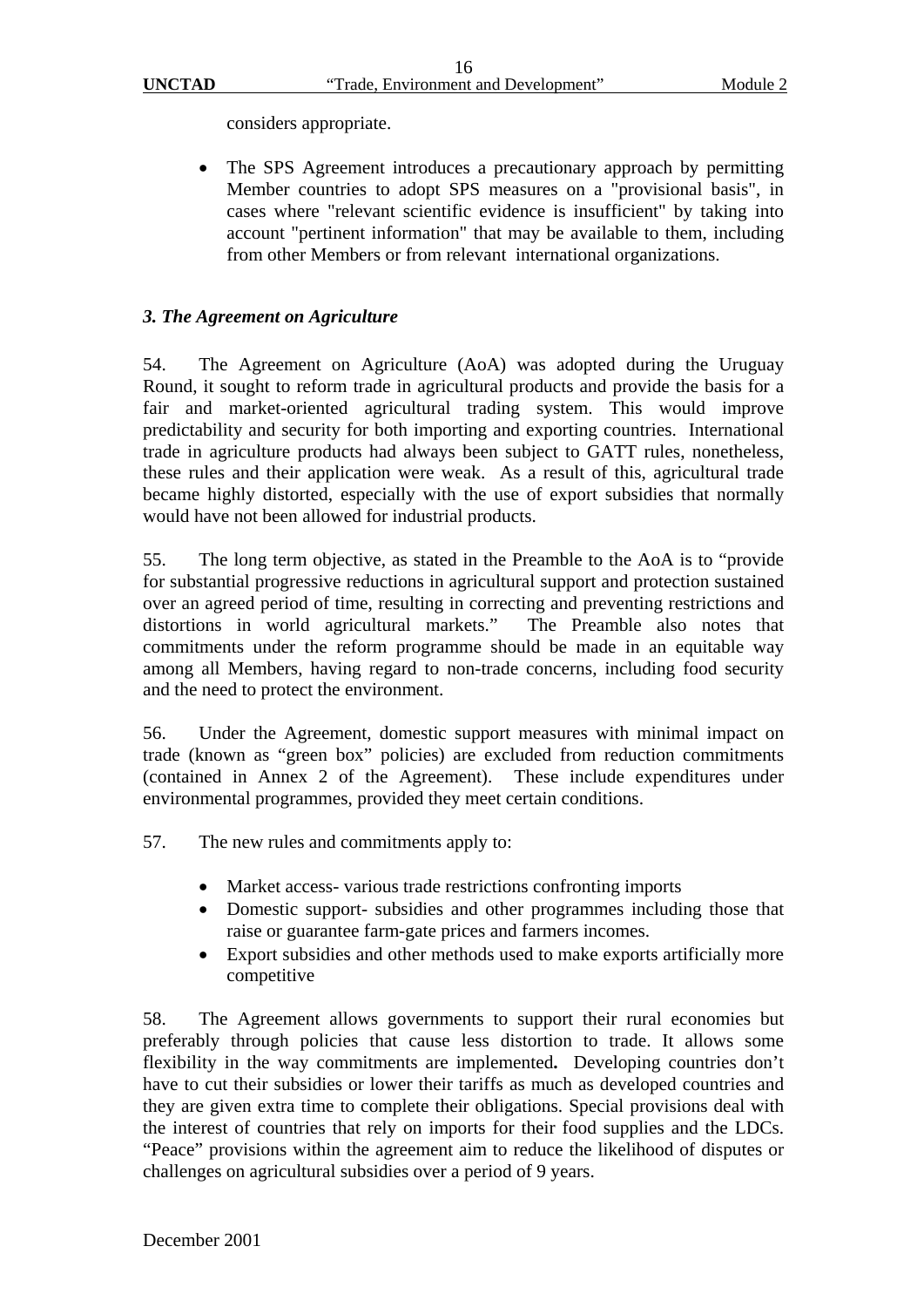| UNCTAD | "Trade, Environment and Development" | Module 2 |
|--------|--------------------------------------|----------|
|        |                                      |          |

59. The AoA reform programme is the first step in a longer term process whose objective, through substantial and progressive reductions in support and protection, is the establishment of a fair and market-oriented agricultural trading system, in particular for developing countries that have a comparative advantage as agricultural producers. Future agricultural trade reform, through the elimination of export subsidies for example, has the potential to yield direct economic benefits, in particular for developing countries, by creating fairer and more open trading conditions. Rural poverty could be reduced; moreover, by dismantling policies that have provided incentives for environmentally damaging behavior, such as intensive farming in ill-suited areas, environmental quality could be enhanced. Exemptions from the reduction commitments are contained in Annex 4 of the Agreement and include direct payments under environmental programmes. The provisions of Article XX on non-trade concerns (NTCs) may be relevant to certain developing countries, for example in the context of the relationship between trade liberalization and food security.

60. The continuation of the agriculture reform process is one of the most important components of the 'built-in' agenda. To date, some members have expressed dissatisfaction over the lack of progress of agricultural negotiations under Article XX. On the other hand, a number of members, perceived as those not willing to work towards an in-depth reform in agriculture, have given signals that under a wide negotiation, going beyond the limits of the 'built-in' agenda, they would be willing to consider a wider agricultural reform.

# *4. The Agreement on Trade Related Intellectual Property Rights (TRIPS)*

61. The Agreement on Trade Related Intellectual Property Rights (TRIPS) is one of the new Uruguay Round Agreements that was adopted with the creation of the WTO. It is designed to enhance the protection of intellectual property rights. Explicit reference is made to the environment in Section 5 on Patents.

62. Article 27.2 provides Members the possibility to temporarily exclude inventions from patentability if preventing their commercial exploitation is necessary to avoid serious damage to the environment, or to protect human, animal or plant life.

63. Under Article 27.3, Members may also exclude from patentability plants and animals other than microorganisms, as well as biological processes for the production of plants or animals other than microorganisms. However, Members must also provide for the protection of plant varieties either by patents or by an effective *sui generis* system or by a combination of the two.

64. Many developing countries have expressed concern about the potential impact of TRIPs on biodiversity, health, and rural populations. The relationship between the TRIPS Agreement and the Convention on Biological Diversity is addressed in module 5 on Multilateral Environmental Agreements.

65. The WTO Committee on Trade and Environment, in its 1996 report to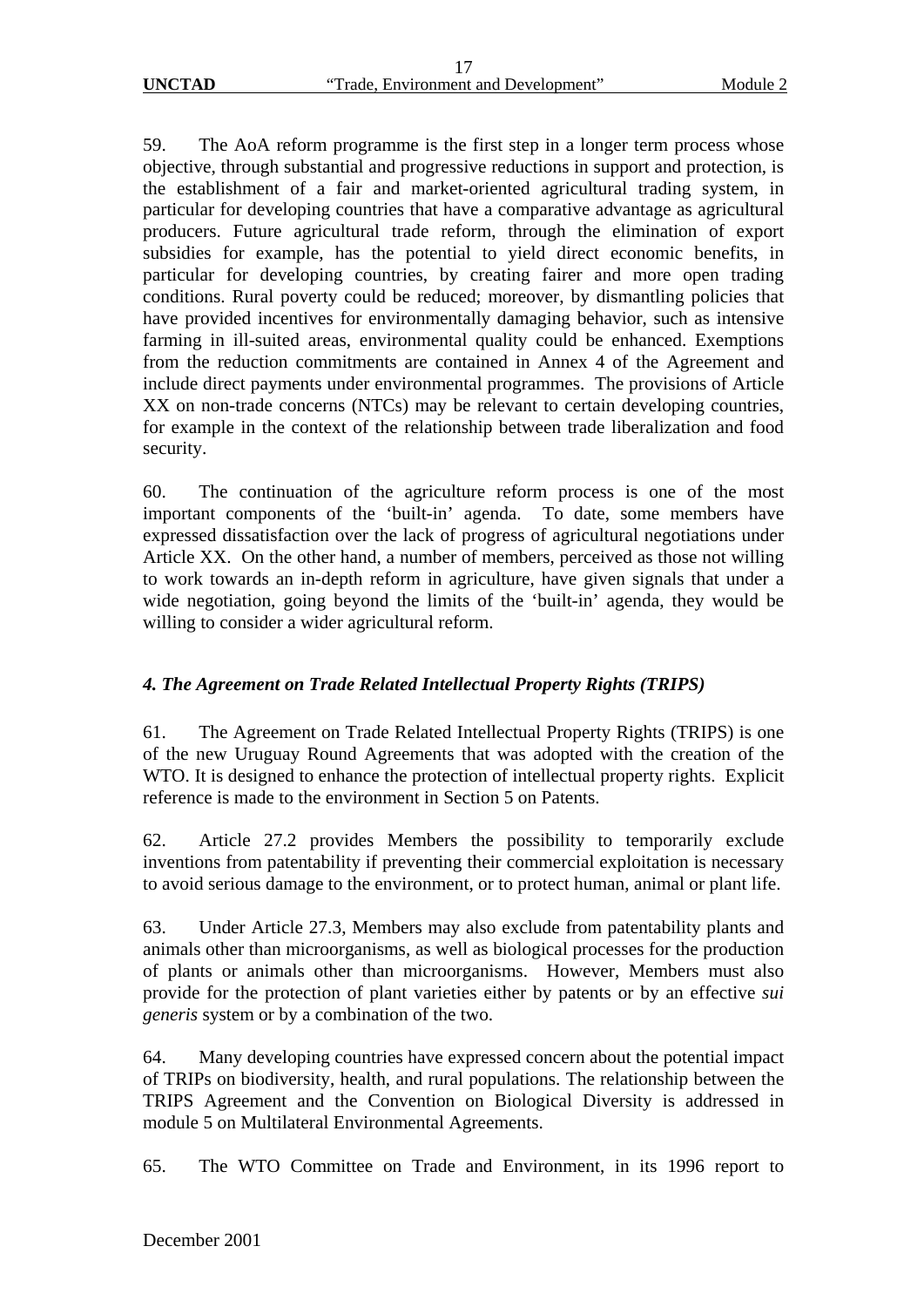Ministers, decided to continue work on how the provisions of the TRIPs Agreement relate to:

- Facilitating the generation of environmentally sound technologies and products (EST&Ps);
- Facilitating the access to, transfer and dissemination of EST&Ps:
- Environmentally-unsound technologies and products; and
- The creation of incentives for the conservation of biological diversity, the sustainable use of its components and the fair and equitable sharing of benefits arising out of the utilization of genetic resources including the protection of knowledge, innovation and practices of indigenous and local communities embodying traditional lifestyles relevant to the conservation and sustainable use of biodiversity."<sup>20</sup>

# *5. The Agreement on Subsidies and Countervailing Measures*

66. The Agreement on Subsidies, which applies to non-agricultural products, is a Uruguay Round Agreement designed to regulate the use of subsidies. Under the Agreement, certain subsidies are referred to as "non-actionable" and are generally allowed. Under Article 8.2 (c) of the Agreement on non-actionable subsidies, direct references had been made to the environment under specific circumstances. Among the non-actionable subsidies that had been provided for under that Article, were subsidies used to promote the adaptation of existing facilities to new environmental requirements imposed by law and/or regulations which result in greater constraints and financial burden on firms.

# **D. Special and Differential Treatment**

67. Special and Differential Treatment (S&D) is of key importance to many developing countries, in particular the least developed (LDC's) among them. The Uruguay Round Decision on Measures in Favour of Least-Developed Countries recognizes the need to ensure the effective participation of the LDC's in the world trading system, and to take further measures to improve their trading opportunities. Members agree to keep under review the specific needs of the LDC's and to continue to seek the adoption of positive measures which facilitates the expansion of trading opportunities in favour of these countries. S&D Treatment could also assist developing countries, in particular LDCs, in achieving sustainable development objectives.

# **III. SPECIFIC TRADE AND ENVIRONMENT ISSUES DISCUSSED IN THE WTO**

68.| This section briefly presents a number of trade and environment issues

 $20$  See, WTO Singapore Report (1996) Committee on Trade and Environment.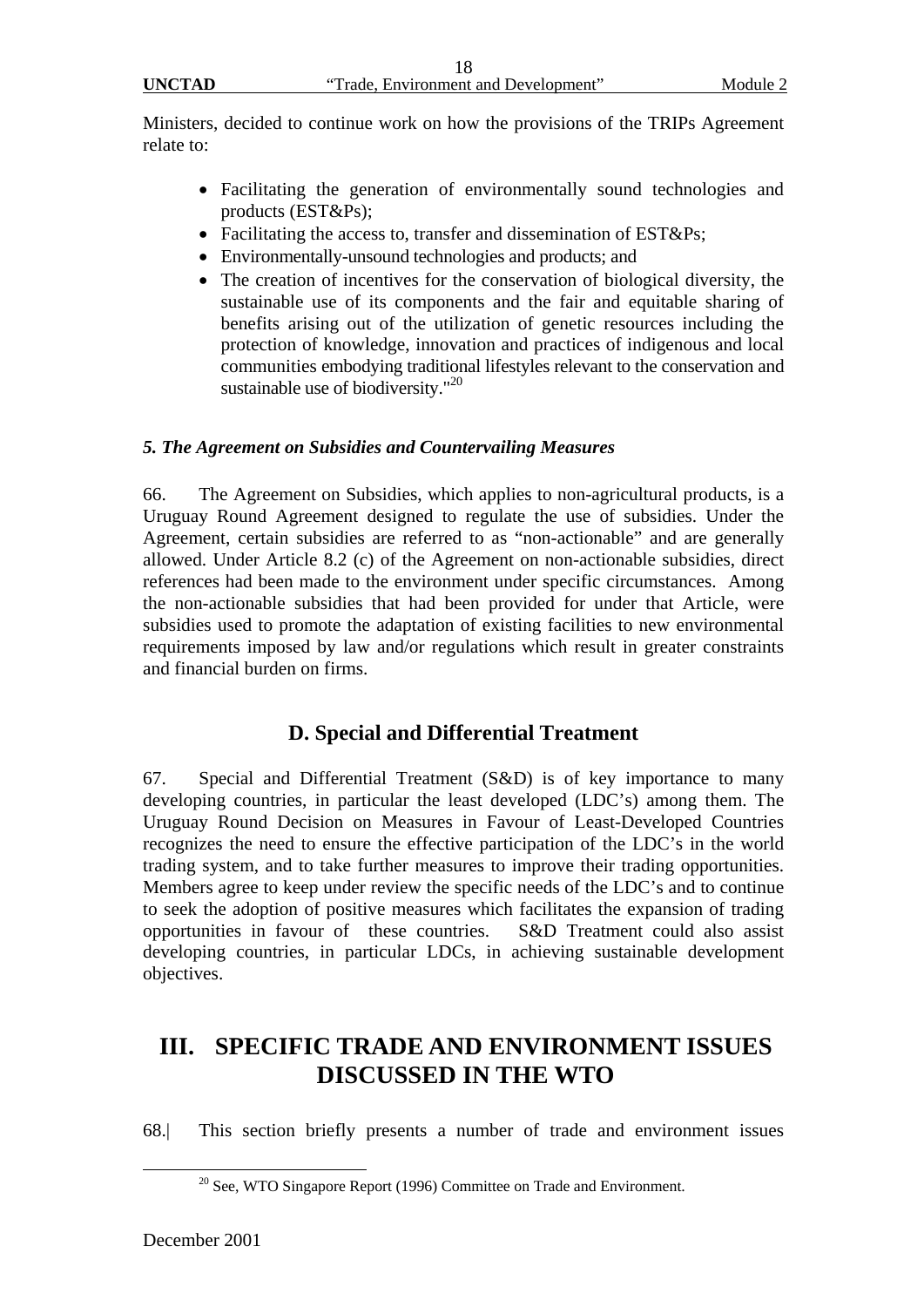discussed in the WTO and outlines where the debate stands. It also provides an analysis of possible implications and challenges that developing countries face on the issues concerned.

# **A. The concept of "like product"**

69. The debate over the definition of "like product" has been at the heart of the trade and environment debate. The concept of "likeness" is important because under GATT's main obligations, such as MFN (GATT Article I) and national treatment (GATT Article III), discrimination is only prohibited between "like products". According to a common interpretation of WTO rules, products are considered as "like products" on the basis of their final characteristics $21$ . Therefore products may not be distinguished on the basis of their process and production methods (PPMs), unless these have an impact on the final characteristics of the product. However, while WTO rules do not allow countries to discriminate between "like products" on the basis of their PPMs, from an environmental point of view some consider that it may be relevant to take into account the environmental externalities of a product during its production. For example, some consumers may be concerned about whether or not timber or timber products originate from sustainable managed forests, or whether tuna has been harvested without the incidental kill of dolphins, in other words in a "dolphin safe" manner. A number of developed countries in response to environmentally conscious consumers have voiced increasing concerns about the whole life cycle of a product, from cradle to grave, and have advocated that it may be desirable to distinguish between seemingly "like products" within the WTO.

70. The Shrimp/Turtle and Tuna/Dolphin cases presented in Section IV provide illustrations of disputes that deal with the controversial definition of "like products". Current discussions on whether genetically modified organisms (GMOs) can be differentiated from conventional products provide another illustration of the potential controversy arising from the lack of clarity on the definition of "like products."

### *Challenges for Developing Countries*

71. Developing countries have argued that they do not want products to be distinguished on the basis of their process and production methods (PPMs), unless these have an impact on the final characteristics of the product. They fear that if products are distinguished on the basis of whether or not they were processed or produced in an environmentally sound manner this will result in serious obstacles to market access opportunities for their export products. Another main concern is the spillover effect that this may create in opening up the door for future considerations, including labor standards in the determination of "like-product".

 $21$  The determination of whether any particular imported product is "like" a domestic product is generally made on a case-by-case basis, when a dispute arises. This would allow a fair assessment in each case of the different elements that constitute a "similar" product. Some criteria were suggested for determining, on a case-by-case basis, whether a product is "similar": the product's end-uses in a given market; consumers' tastes and habits, which change from country to country; the product's properties, nature and quality; and HS (harmonized system) codes the tariff classification. In all these cases, however, the distinguishing criteria are based on the final product and its physical characteristics.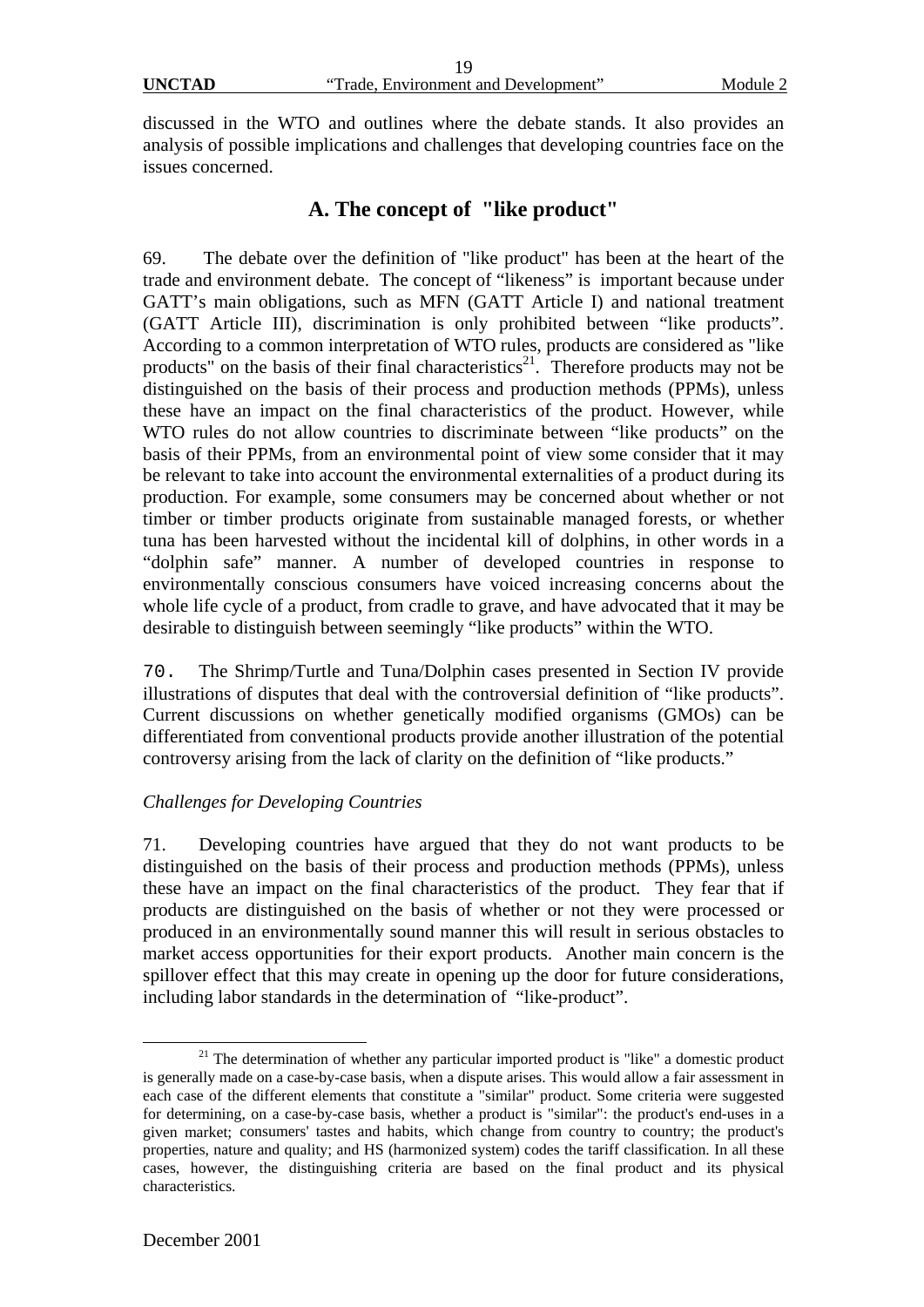# **B. Trade Measures taken pursuant to Multilateral Environmental Agreements (MEAs)**

72. One key issue in the trade and environment debate is the relationship between the provisions of the MTS and trade measures for environmental purposes, including those pursuant to MEAs

73. There is broad consensus that there should be a harmonious relationship between MEAs and the MTS. However there is no agreement on whether or not a modification or interpretation of WTO rules is needed to prevent conflicts between these two legal instruments.

74. A number of developed countries argue that there is a need to provide MEA negotiators with a clear indication of possible packages of measures they can design in the process of negotiating MEAs. They argue that trade measures "pursuant to" MEAs should not be challenged in the WTO, as this would undermine both the MTS as well as the international environmental agenda. Furthermore, they argue that legal clarity is particularly relevant in the context of future agreements. Others have argued that there is already sufficient flexibility and clarity under WTO rules to address environmental challenges through MEAs and that the possibility of conflict can be substantially reduced through policy coordination at the national level. Supposing a trade dispute arises because a country has taken action on trade (i.e., imposed a tax or restricted imports) under an environmental agreement outside the WTO and another country objects, if both sides to the dispute have signed that agreement, WTO members agree that they should try to use the environmental agreement to settle the dispute. However, if one side in the dispute has not signed the environment agreement, then the WTO would provide the only possible forum for settling the dispute.

# *Challenges for Developing Countries*

75. Developing countries argue that GATT Article XX already provides sufficient scope for trade measures, which are implemented in a non-discriminatory way. They have emphasized that to date, no trade measures pursuant MEAs have been challenged in the WTO, and that it is unlikely that this would happen in the near future. Developing countries further argue that the international community should focus on supportive measures to assist them in joining MEAs and complying with their obligations under these agreements.

76. Further accommodation of MEA trade measures in the multilateral trading system may have implications for developing countries. In this context, the following concerns have been raised:

- Could further accommodation of MEA trade measures affect the balance of rights and obligations under the WTO?
- Could discriminatory trade measures against non-parties to an MEA be used effectively only against economically weaker trading partners?
- Could accommodating trade measures reduce incentives to search for alternative supportive measures?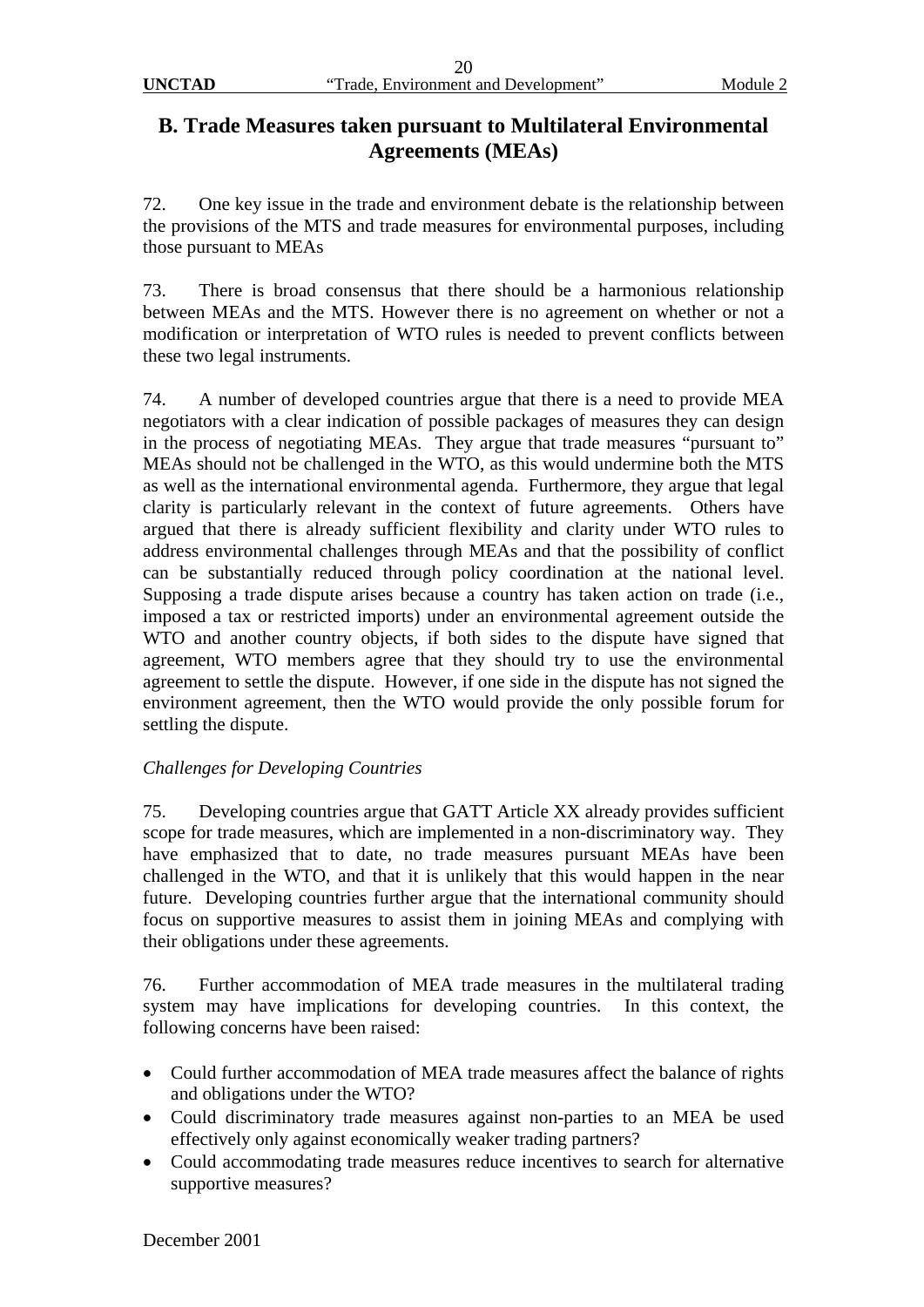| UNCTAD |  |
|--------|--|

Is there a risk that trade measures purportedly taken "pursuant to" an MEA by one or several Parties, and which are regarded arbitrary and unjustifiable by other Parties, could no longer be challenged at the WTO?

77. On the other hand, Appellate Body decisions may have widespread effects including a possible precedent setting on interpretations of Article XX as well as other Articles.22 This could imply that even if clarification of the scope of measures covered by Article XX [sub paragraphs (b) and (g)] were desirable, there is no need to amend either the chapeau or the text of Article XX.

# **C. Eco-labelling**

78. Well-designed eco-labelling programmes may be a useful market-based instrument tool to inform consumers about environmental characteristics of a product and to promote consumption and production of "environment-friendly" products (see also modules 3 and 4). A key point for the WTO is that labelling requirements and practices should not be discriminatory, either between trading partners, or between domestically produced goods or services and imports.

79. A number of WTO developed country Members, i.e., the E.U. propose that the WTO compatibility of eco-labelling should be considered within the context of future trade negotiations. They argue that voluntary eco-labelling schemes, including those using criteria based on non-product related processes and production methods (PPMs), should be covered by trade rules and disciplines, provided that there is strict adherence to multilaterally agreed eco-labelling guidelines.

80. Some are of the view that eco-labelling only becomes a WTO issue if it causes undue trade effects and that in such case WTO laws provide adequate coverage in terms of its criteria of least trade restrictiveness, as well as arbitrary and unjustifiable discrimination clauses. Some feel that, if necessary, it may be possible to spell out guidelines for the panels on eco-labelling that take account of additional considerations such as mutual recognition and equivalence.

81. There is broad consensus concerning the usefulness of the notification of ecolabelling schemes.

# *Challenges for Developing Countries*

82. Developing countries in the past have voiced their concerns about the implications of accommodating eco-labelling programmes based on non-product related PPMs in the MTS. They were particularly worried about setting a precedent for accommodation of other PPM-based instruments in the WTO and about the possible spillover effects of the application of labels to other policy areas, in particular concerning social issues.

83. Recently the debate has moved forward and developing countries are focusing

<sup>&</sup>lt;sup>22</sup> Article III of GATT, Asbestos Case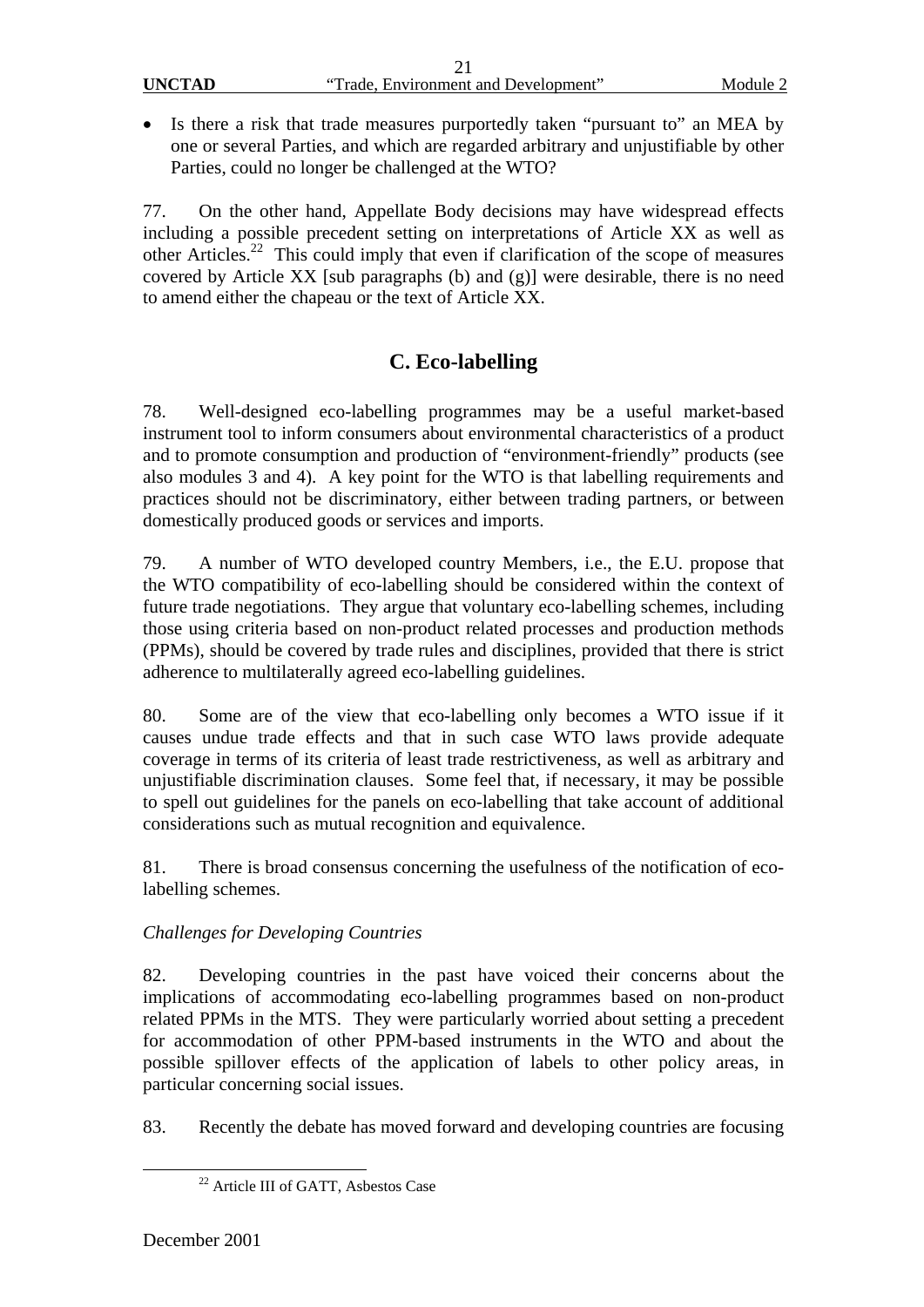| <b>UNCTAD</b> | "Trade, Environment and Development" | Module 2 |
|---------------|--------------------------------------|----------|

now more on the kinds of disciplines to which such labeling schemes should be subject. Developing countries have expressed concern about the implications for their exports of eco-labelling programmes based on non-product related PPMs, and about the need to ensure labeling programmes are subject to appropriate disciplines. A number of developing countries have recognized that in some cases, labeling schemes may be of benefit to them. For example, foreign schemes may increase market access in some specific markets, i.e., organic agriculture, and domestic schemes may protect local health and industry, i.e., GMO labels.

# **D. Environmental benefits of eliminating subsidies**

84. "Win-win" situations arise when the removal of trade restrictions and distortions have the potential to yield benefits both for the MTS and the environment. For most Members, this issue is particularly important in that it holds the key to the complementarities that exist between sound trade policy-making and sound environmental policy-making.

85. A number of WTO Members argue that future trade negotiations should aim at pursuing win-win results, for example through:

- The establishment of disciplines to eliminate subsidies that contribute to overcapacity in fisheries and forestry sectors.
- The elimination of agricultural export subsidies and the continued reduction of domestic subsidy programmes that distort trade and contribute to the degradation of natural resources (while retaining the so-called "Green Box" for subsidies that have no or negligible impact on trade).
- The elimination of restrictions on trade in environmental goods and services.

86. Some WTO Members, however, have expressed the view that certain subsidies may be necessary and beneficial to the environment. In this context, the concept of "multifunctionality"23 of agriculture has been mentioned in particular by some developed countries that are agricultural exporters to emphasize the need to address positive environmental externalities of agricultural production. Similarly, some countries have noted that subsidies in the fisheries sector are not the only cause contributing towards overcapacity and unsustainable fishery resource management.<sup>24</sup>

### *Challenges for Developing Countries*

87. The removal of agricultural export subsidies may bring substantive benefits to a range of developing countries, particularly those that are efficient agricultural

l

<sup>&</sup>lt;sup>23</sup> The multiple functions of agriculture include (a) its primary role of producing food and fibre; providing employment as well as (b) prevention of soil erosion, landslides and flooding; conservation of water resources; preserving bio-diversity; maintaining the landscape and providing recreational

 $24$ For example, in the High Level Meeting on Trade and Environment, Japan questioned the view that fisheries subsidies are the cause of excessive catch and should, therefore be eliminated ". Japan believed that " such an opinion is quite one-sided and inappropriate, and that a more balanced view should be adopted".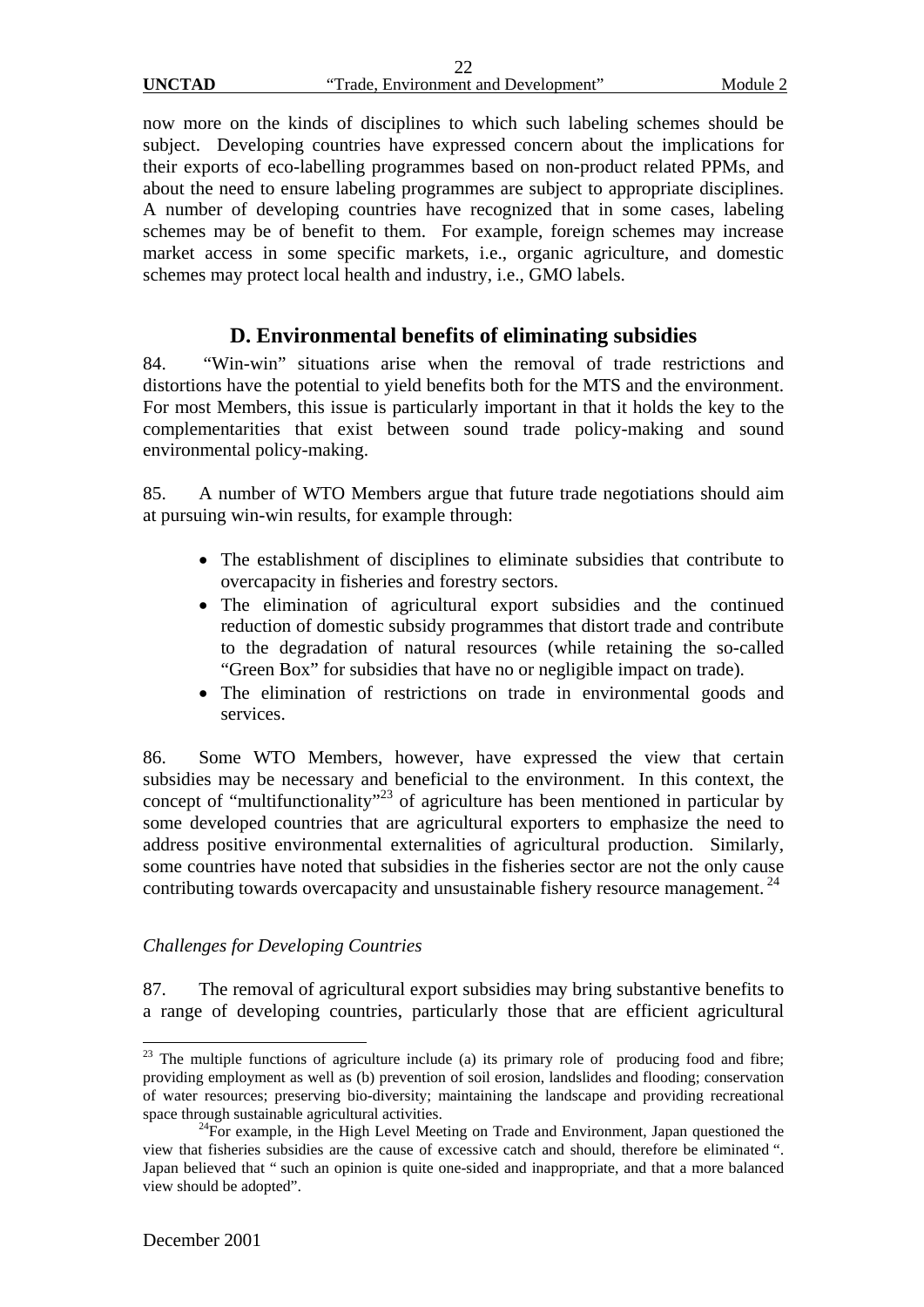| <b>UNCTAD</b> | "Trade, Environment and Development" | Module 2 |
|---------------|--------------------------------------|----------|

producers and exporters. Other developing countries, such as the net food importing countries, could, however be adversely affected. These countries could have to cope with higher world market prices for imported food and reduced availability of food aid. Finally, some developing countries have expressed concern that food security objectives should not be compromised by further trade liberalization.

88. With regard to fisheries, substantial benefits may also be achieved. However, some developing countries may derive important economic benefits from existing arrangements in the fisheries sector. For example, fishing agreements (which may include subsidies) may provide important economic benefits. These countries need to anticipate possible short-term adverse economic effects that may arise from the elimination of certain subsidies.<sup>25</sup> This could be done, for example, by seeking the replacement of certain kinds of payments that could be considered as subsidies by other forms of assistance, including technical co-operation.

89. Some developing countries have expressed the view that mandated negotiations at the WTO on trade liberalization should not be linked to environment. If trade liberalization also results in environmental benefits than there is an added advantage. However, even in cases where immediate environmental benefits are not discernible, additional and effective market access for developing countries can contribute to sustainable development.

90. With regard to domestic support programmes, some developing countries, propose that, in the context of non-trade concerns of developing countries, in particular those with small and vulnerable economies, packages of measures aimed *inter alia* at preserving the environment should be exempted from the reduction commitments.26

# **E. Environmental impact assessments of trade policies and agreements**

91. There is broad consensus that trade liberalization should be accompanied by environmental and resource management policies in order to realize its full potential and contribute to the promotion of sustainable development. Some members argue that Strategic Environmental Assessments (SEAs) and integrated assessments (IAs) may be useful tools in this context.

92. Environmental impact assessments can be a useful tool if they are undertaken at the national level**.** In this case**,** they may promote policy co-ordination and help identify environmental policy measures which ensure that trade liberalization contributes to sustainable development.

93. A number of developed countries have announced that they will carry out

 $^{25}$ Also, developing countries may feel a need to provide some incentives, including through subsidies, to promote domestic fishing activities, including artisanal fishing, as well as domestic processing of fish caught in their waters.<br><sup>26</sup> WT/GC/W/163, 9 April 1999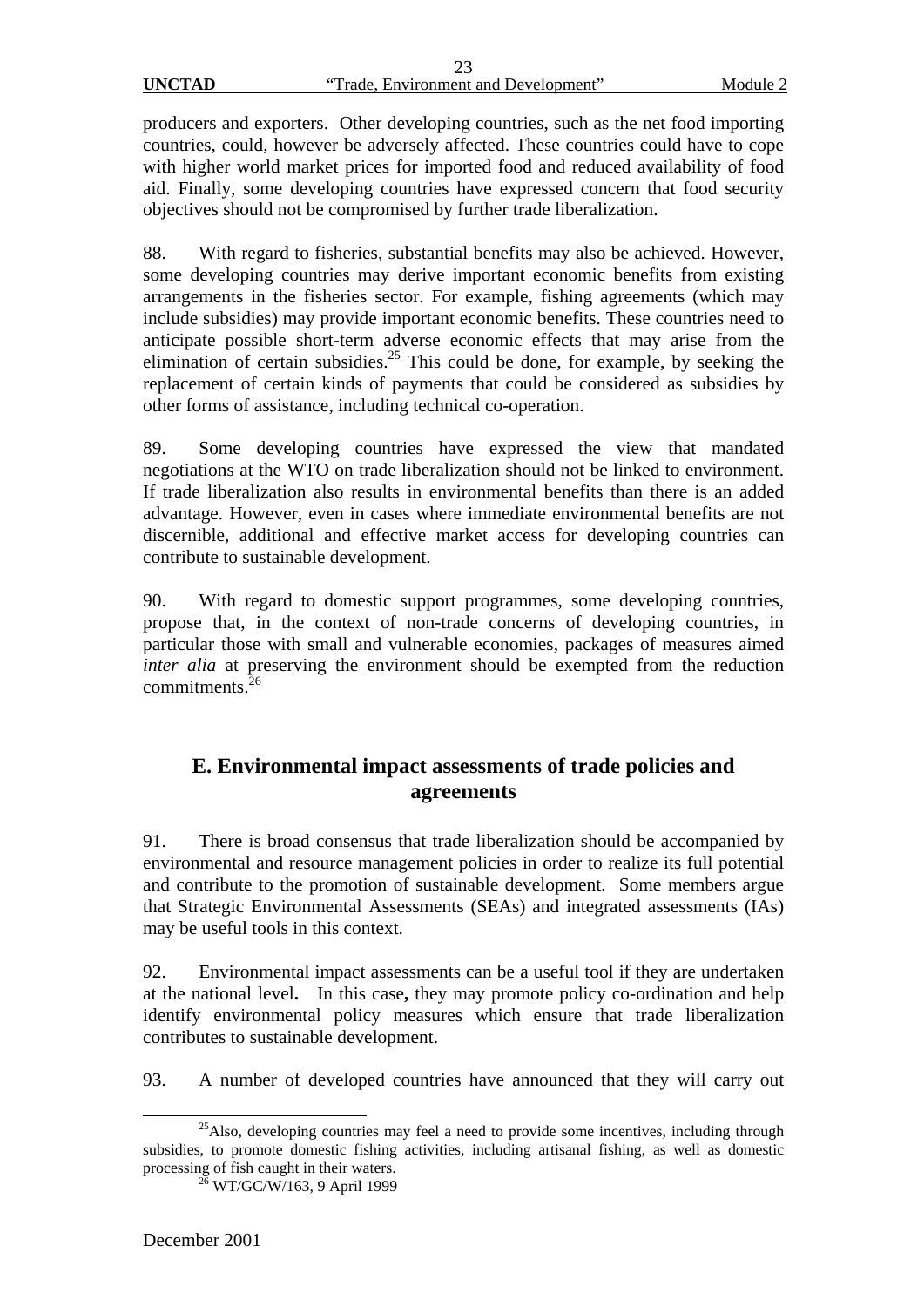"sustainability assessments" of forthcoming trade negotiations to provide a clearer basis for consideration of possible environment, economic and social implications.

# *Challenges for Developing Countries*

94. Developing countries have pointed out that the potential impact of the new round of trade negotiations on the environment and sustainable development will differ among Members. Therefore, uniform guidelines and methodologies that do not factor in both country-specific and regional-specific situations for assessing environmental impacts are not realistic. Furthermore, environmental reviews would most likely not fundamentally alter the process of negotiations or greatly modify the agreements or the benefits sought from the agreements by the Members.

95. Multilateral processes (including proposals to consider EIA reports in the context of WTO Trade Policy Reviews) would have implications for developing countries. Developing countries have also expressed concern over the misuse of those assessments by developed countries as:

- The assessments of trade policies conducted by developed countries expresses certain vested interests only applicable within the borders of those countries, neglecting their obligations towards sustainable development at international political economy.
- Pressures to attach a commitment to carry out assessments on trade policies to the launching and conduct of a possible new round of multilateral trade negotiations may overburden developing countries and have chilling effects on further trade liberalization in favor of developing countries.

96. There is a need to seek clarification of proposals concerning EIAs or integrated assessments, in particular with regard to:

- Objective
- Coverage (to what extent does the assessment cover environmental, economic and social effects)
- Responsibility (whose policies being assessed?)
- Multilateral dimensions (to what extent are countries requested to compare notes, and what would be the implications?)

# **F. Environmental requirements and market access**

97. A number of developed countries want to ensure that trade liberalization is supportive of high public health and environmental standards (see Module 3). While any country has the right to set environmental standards in accordance with national priorities, there are cases where a balance has to be sought. For example, developed countries should not shift the burden of environmental improvements (e.g. in terms of adjustment costs) to developing countries. In addition, developed countries must ensure that their environmental policies, standards and regulations do not cause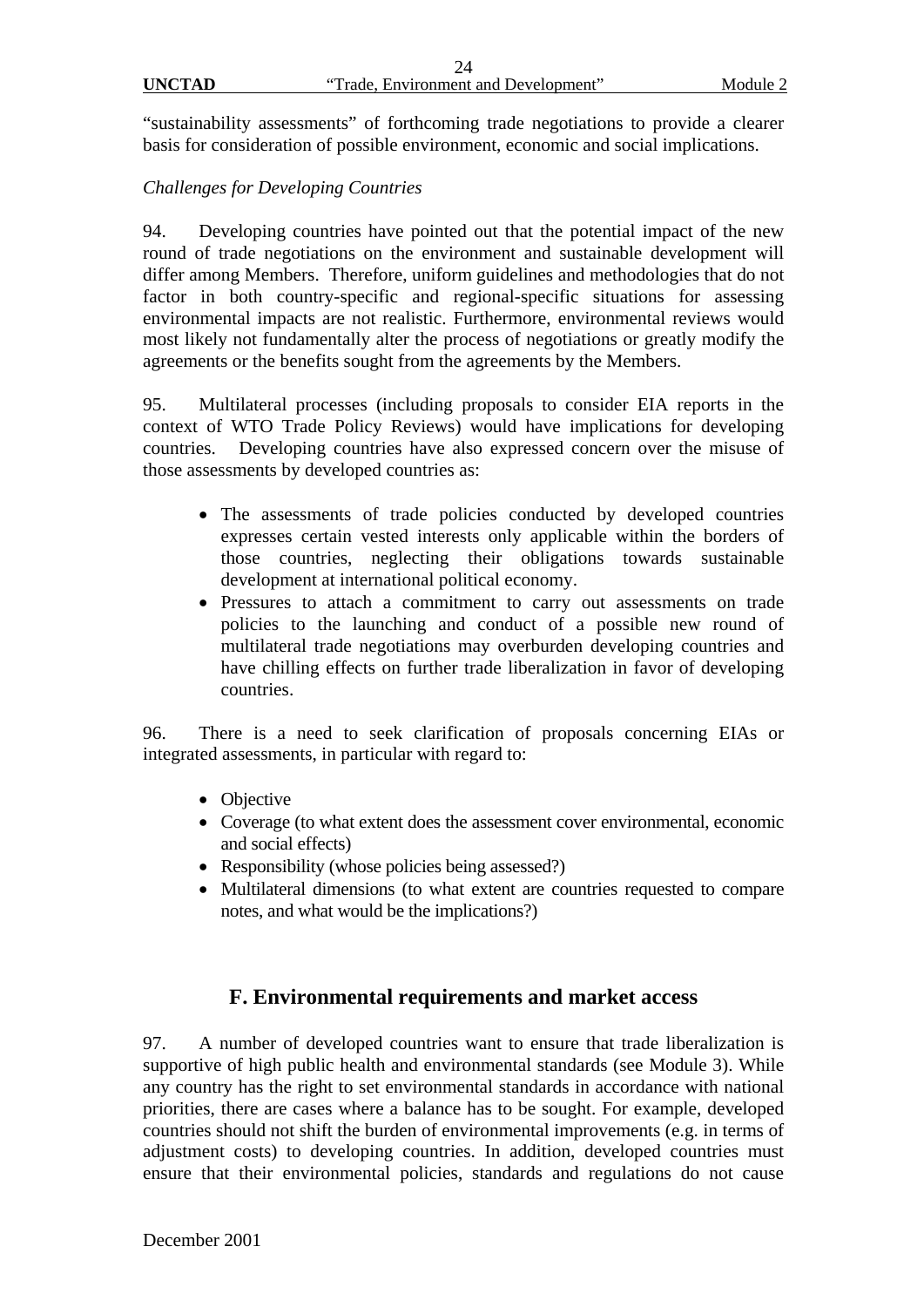| <b>UNCTAD</b> | "Trade, Environment and Development" | Module 2 |
|---------------|--------------------------------------|----------|

unnecessary adverse trade impacts on the exports of developing countries.

98. A number of developing countries have argued that in the cases where environmental standards are difficult to comply with, implementation of Article 11 on technical assistance (e.g. to upgrade conformity assessment procedure in developing countries in order that they gain acceptance in developed markets) should be made obligatory, rather than remain a best endeavor clause. Furthermore, the provisions for special and differential treatment contained in Article 12 of the TBT Agreement should be fully implemented, in particular with regard to the acceptance in importing countries of self-declaration, and of certification procedures adopted by developing country certification bodies, based on international standards.

99. A number of developing countries argue that trade is the main means available to them to secure the resources needed for environmental protection. As a result, trade liberalization in favor of products of export interest to them has become an essential requirement to help them achieve sustainable development. Therefore, developing countries emphasize that further work needs to be undertaken on the environmental benefits that may arise from enhancing existing market access opportunities for their products to ensure that the WTO is associated with positive efforts to promote environmental protection and contribute towards sustainable development in developing countries.

## *Challenges for Developing Countries*

100. One of the main challenges that developing countries face has to do with ensuring their presence but most importantly their effective participation in standard setting in international bodies, and making sure these bodies comply with the Code of Good Practice. They also feel that a specific provision should be introduced in the TBT, so that if a measure in a developed country creates difficulties for developing countries, then it should be reconsidered.

101. Several developing countries' concerns regarding the WTO Agreement on Subsidies and Countervailing Measures directly or indirectly refer to the costs of compliance by either domestic or external environmental requirements. For instance, the LDCs argue that financial resources should be made available to meet their special needs, particularly with respect to the non-actionable subsidies for environmental compliance purposes (Article 8.2.c). Another challenge that developing countries face is to ensure that subsidies granted for environmental compliance and sustainable development purposes are considered non-actionable.

# **G. TRIPS and Biodiversity**

102. The objectives of the TRIPS Agreement are contained in Article 7 which states that: "The protection and enforcement of intellectual property should contribute to the promotion of technological innovation and to the transfer and dissemination of technology, to the mutual advantage of producers and users of technological knowledge and in a manner conducive to social and economic welfare, and to a balance of rights and obligations".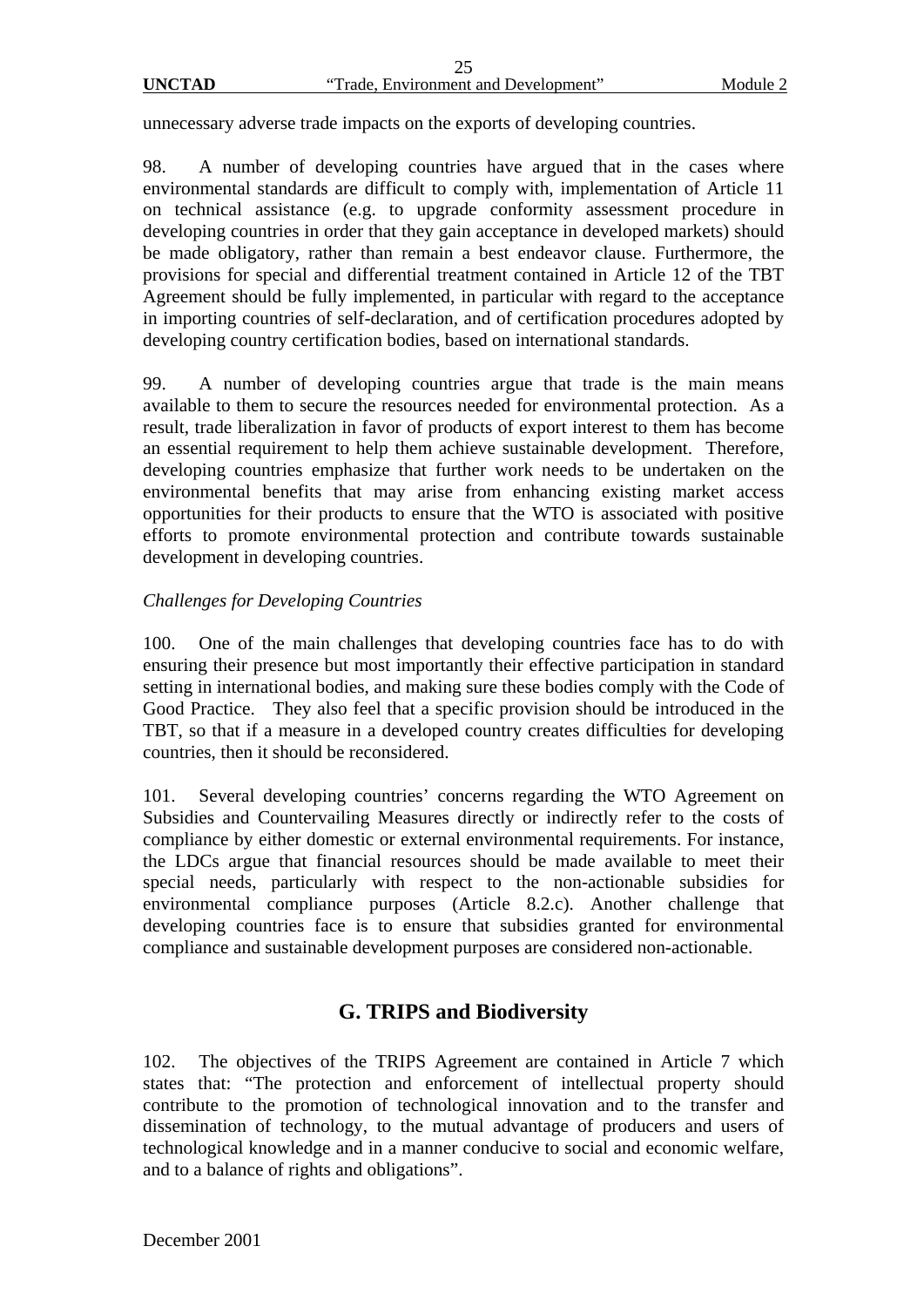103. The TRIPS Agreement requires that WTO Members apply intellectual property rights (IPRs) to all technologies, including those previously considered unsuitable for monopoly rights, such as plant varieties and micro organisms. Articles 27.2 and 27.3(b) allow Members to exclude certain biological resources from patentability.27

104. Key issues raised in trade and environment debate are (a) possible conflicts between the Members rights and obligations under the Convention on Biological Diversity (CBD) on the one hand and the TRIPS agreements on the other; and (b) the wider ethical, economic, environmental and social issues. Many developing countries have made proposals on these issues for consideration in the review of the TRIPS Agreement.

105. Review of Article 27.3(b) is currently underway.<sup>28</sup> In addition, Article 71 of the TRIPS Agreement specified that the Council for TRIPS would review the implementation of the entire agreement in 2000. Despite the review, most developing countries should have enacted legislation for the protection of plant varieties by 1 January 2000. Least developed countries have until 1 January 2005.

### *Challenges for Developing Countries*

106. Several developing countries argue that complementarity between the CBD and the TRIPS Agreement should be ensured by including the principles of the CBD in the TRIPS Agreement. For example, a number of developing countries argue that:

- The TRIPS Agreement should include provisions, consistent with the Convention on Biological Diversity,<sup>29</sup> indicating that the State exercises sovereignty and inalienable rights over the biological resources within its national territory; $30$
- access to genetic resources can only occur on mutually agreed terms and with the "prior and informed consent" of States as stipulated in the CBD, unless States have otherwise determined.
- the equitable sharing of benefits that arise from the commercial use of communities' biological resources and local knowledge as required by Article 15.7 of the CBD should be ensured.
- 107. Furthermore, several developing countries are of the view that in all patent

 $27$  See Box 3 on the TRIPS Agreement, Section 5, Patents.

<sup>&</sup>lt;sup>28</sup> There is some debate about whether Article 27.3(b) provides for the review of the implementation of the provisions therein, or for the review of the substantive provisions of the Article itself. Some, mainly developed countries, see it only as a review of the extent to which the previsions have been implemented. Others, mainly developing countries, see it as a review of the provisions themselves that could lead to revision of the text. The African Group, for example, emphasizes that the wording of the last sentence of Article 27.3(b) makes it clear that the mandate of the Council is to review the substantive provisions of this Article, and that the mandated review cannot be meant to be confined to the implementation of the subparagraph.

<sup>&</sup>lt;sup>29</sup> Articles 3 and 15 of the CBD recognize the sovereign rights of States over their biological and genetic resources.<br><sup>30</sup> WT/GC/M/39, Page 4.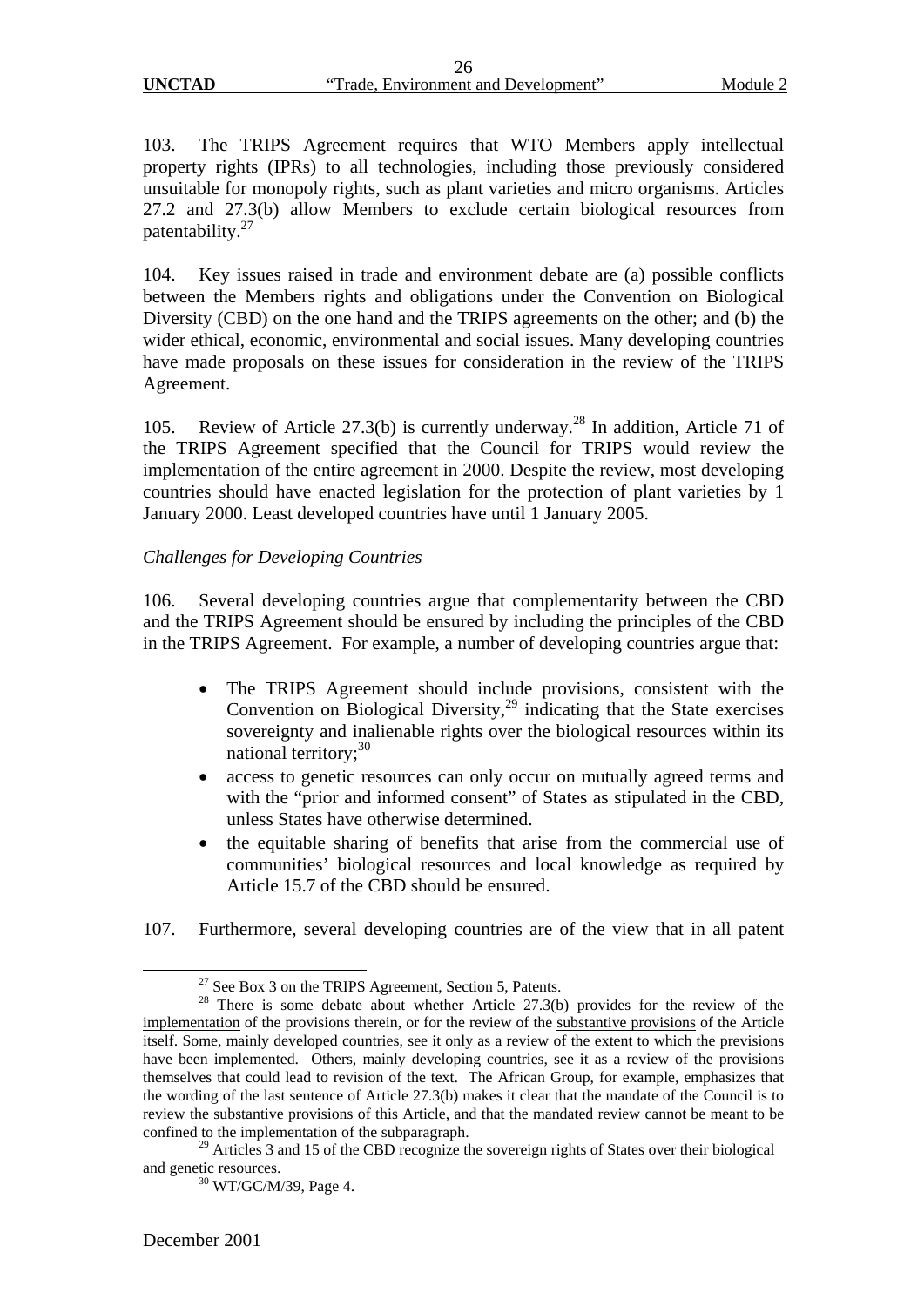| UNCTAD |  |
|--------|--|

applications for biotechnological innovations the country of origin of the germplasm should be indicated. It should also be indicated whether prior informed consent was obtained for the biological genetic resource or traditional knowledge so that mutual benefit-sharing arrangements can be made.

### *Protecting the rights of communities, farmers and indigenous people*

108. The CBD requires parties to protect and promote the rights of communities, farmers and indigenous peoples *vis-à-vis* their customary use of biological resources and knowledge systems (Articles 8(j) and 10) and also that the equitable sharing of benefits that arise from the commercial use of communities' biological resources and local knowledge are ensured as required by Article 15.7. However, a number of developing countries argue that by mandating or enabling the patenting of seeds, plants and genetic and biological materials, Article 27.3(b) of the TRIPs Agreement is likely to lead to appropriation of the knowledge and resources of indigenous and local communities. Therefore, they argue in favor of harmonizing Article 27.3(b) with the CBD and the International Undertaking, *inter alia* by allowing developing countries to implement *sui generis* systems that can provide for the protection of the innovations of indigenous and local farming communities in developing countries.

109. Some developing countries would like to see the establishment on a mandatory basis within the TRIPS Agreement of a system for the protection of intellectual property, with an ethical and economic content, applicable to the traditional knowledge of local and indigenous communities, together with recognition of the need to define the rights of collective holders.

110. A number of developing countries are of the view that, within the context of the review of the TRIPS Agreement provided for in Article 71:1, a new Article specifying the rights of indigenous peoples and local communities be included in Part I ("General provisions and basic principles") of the Agreement.*<sup>31</sup>*

111. Moral and ethical concerns arise over the extension of patents to life forms and over the way agreements are arrived at. There are also economic, environmental and social concerns. Some argue that plants, animals and essentially biological processes must not be patented.*<sup>32</sup>* However, by providing Members the option whether or not to exclude the patentability of plants and animals, Article 27.3(b) allows for life forms to be patented as long as they meet the requirements for patentability. Some developing countries, including LDCs argue that the review of Article 27.3 should clarify that plants and animals as well as micro-organisms and all other living organisms and their parts cannot be patented, and that natural processes that produce plants, animals and other living organisms should also not be patentable as they exist in nature. It is important to note that in this context a difference has to be made between a discovery and an invention.

 <sup>31</sup>*Id.*

<sup>&</sup>lt;sup>32</sup> B.L. Das, "Proposals For Improvements in the Agreement on TRIPS", SEANTINI (Southern and Eastern African Trade, Information and Negotiations Initiative) Bulletin. Volume 1 No. 8, 1998.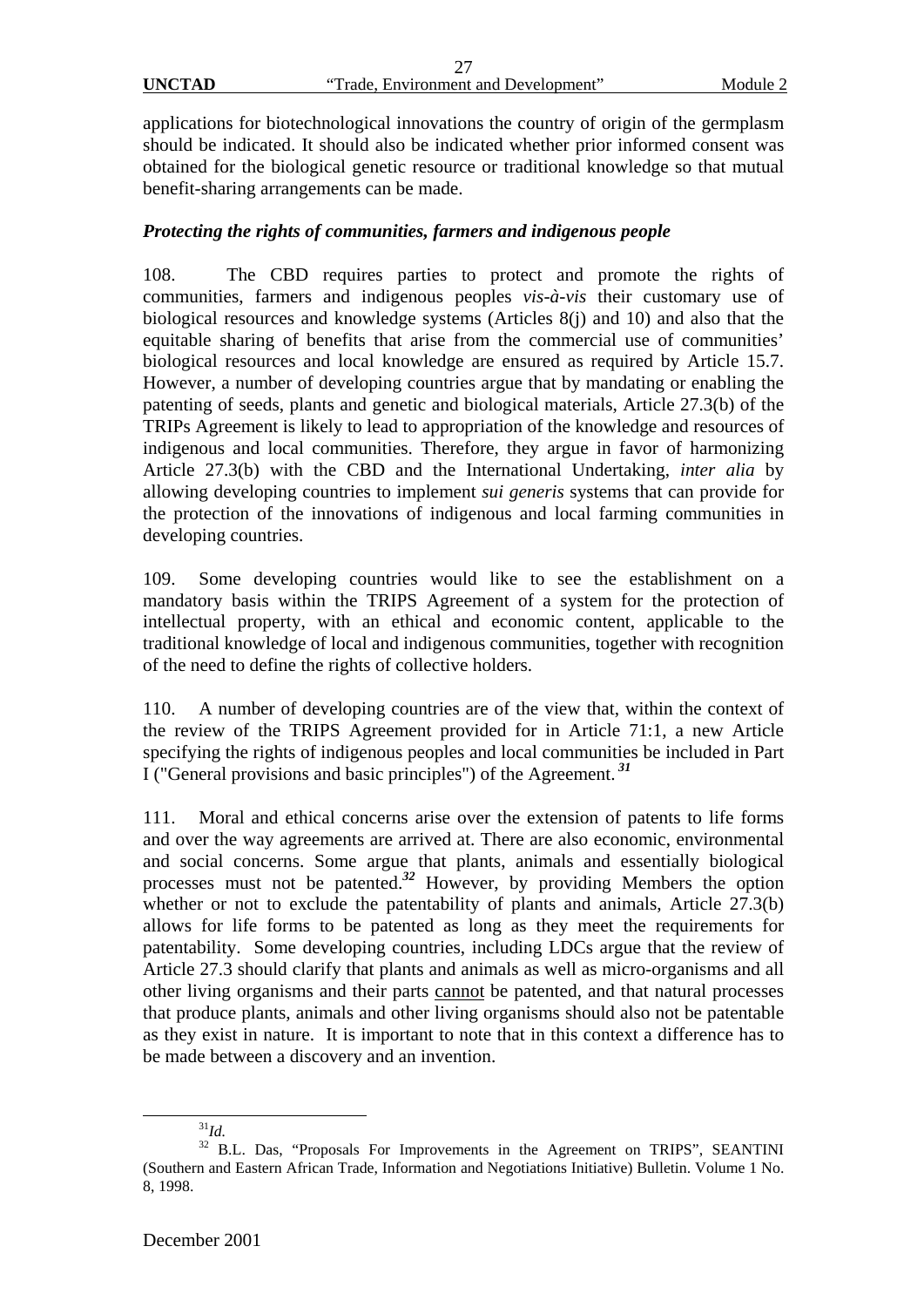| <b>UNCTAD</b> | "Trade, Environment and Development" | Module 2 |
|---------------|--------------------------------------|----------|

112. For example, some developing countries emphasized that the review of Article 27.3 (b) should not "pre-empt the outcome of deliberations in other related fora such as CBD, UPOV, FAO, the International Undertaking, and the development of an OAU model law on Community Rights and Control of Access to Biological Resources. These are important fora dealing with Article 27.3(b) issues (from a developmental perspective) which the TRIPS Council cannot afford to ignore".

113. According to one developed country, the review should consider "whether it is desirable to modify the TRIPS Agreement by eliminating the exclusion from patentability of plants and animals and incorporating key provisions of the UPOV agreement regarding plant variety protection".<sup>33</sup> In general this is also the position favored by pharmaceutical and agro-technology industries. Several other developed countries would also prefer UPOV 91 as the sole *sui generis* option.<sup>34</sup>

114. A number of developing countries, on the contrary, see the review as an opportunity to widen the options for excluding life forms from patentability and/or to increase the compatibility between the provisions of the TRIPS Agreement and the Convention on Biological Diversity (CBD). Other developing countries wish at least to have their options open and have more time to examine the issues and possibilities.

# **H. The Precautionary Principle**

115. The precautionary concept developed within the paradigm of environmental protection. The precautionary principle embodies the logic that prevention is often better than cure, and acknowledges that scientific certainty often arrives too late to allow policy makers to formulate policy to avert serious environmental damage. In the trade context, the precautionary principle suggests greater deference by the trade rules, in certain defined circumstances, to national environmental measures. Recent interest in policy measures based on the precautionary principle or approach has also emerged in response to growing public concern about contaminated food and genetically modified organisms (GMOs).

# **Box 3: The Precautionary Principle**

**Principle 15 of the Rio Declaration** reads as follows:

*In order to protect the environment, the precautionary approach shall be widely applied by Member States in accordance with their capabilities. Where there are threats of serious or irreversible damage, lack of full scientific certainty shall not be used as a reason for postponing cost-effective measures to prevent environmental degradation.* 

**Article 5.7 of the SPS Agreement** reads as follows:

<sup>&</sup>lt;sup>33</sup> WT/GC/W/115, 19 November 1998<br><sup>34</sup> The European Union would probably want to retain the UPOV option for plant varieties, but an EU position may be difficult to arrive at since the Dutch formally challenged the legitimacy of the EU Patent Directive that allows patents on plants and animals. Geoff Tansey, op. cit., page 14.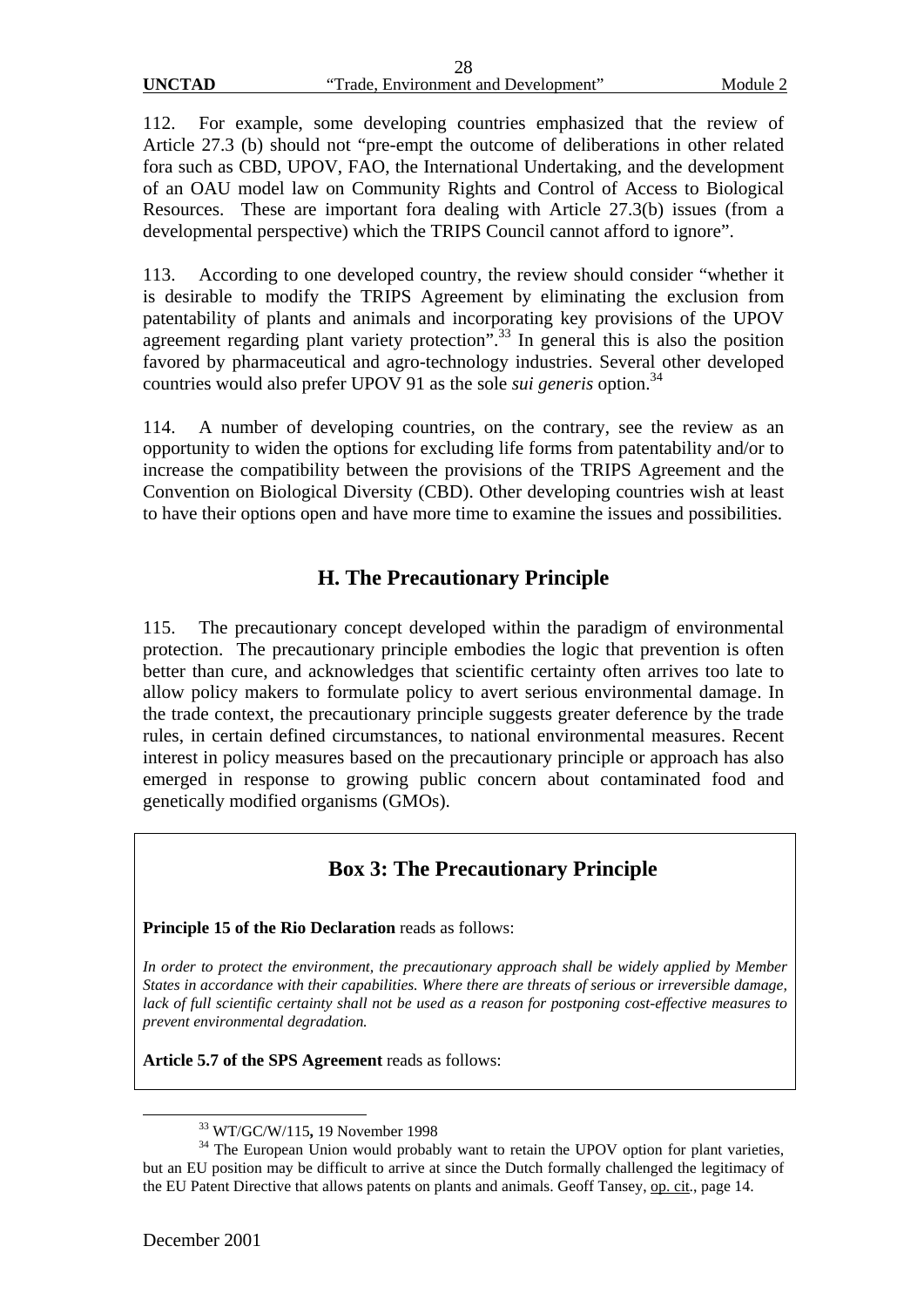*In cases where relevant scientific evidence is insufficient, a Member may provisionally adopt sanitary or phytosanitary measures on the basis of available pertinent information, including that from the relevant international organizations as well as from sanitary or phytosanitary measures applied by other Members. In such circumstances, Members shall seek to obtain the necessary information necessary for a more objective assessment of risk and review the sanitary or phytosanitary measures accordingly, within a reasonable period of time.*

116. The SPS Agreement, through Article 5.7 (see box 3), incorporates the precautionary approach. It applies science-based disciplines to the adoption and enforcement of national SPS measures to minimize their impacts on trade. National measures must be based on "sound science" and on an assessment of risks involved but it allows governments, under certain conditions, to take provisional measures where relevant scientific information is insufficient. The criteria reflected in Article 5.7 of the SPS Agreement is that these measure must be:

- exceptional;
- provisional;
- non-discriminatory;
- consistent;
- based on a cost/benefit analysis;
- assign burden of proof; and
- allow consultation of stakeholders.

117. A number of developed countries argue that there is a need for a clarification of the relationship between multilateral trade rules and core environmental principles, notably the precautionary principle. The TBT Agreement as opposed to the SPS Agreement does not explicitly include the precautionary approach in its text.

# *Challenges for developing countries*

118. Wider use of the precautionary principle in developed countries may pose certain risks to developing countries to the extent that it may make it easier for the former to introduce overly stringent SPS measures. There is also a need to examine the possible abuse of the precautionary principle for protectionist purposes through the arbitrary application of precaution. For example, there may be a risk that the precautionary principle may be invoked not in cases where there is inadequate science, but rather to disguise other motivations for restricting trade. Developing countries could propose further analysis and eventually the development of guidelines for the appropriate use of the precautionary approach in the context of international trade.

119. Some have suggested that developing countries could consider whether the precautionary principle could be used to develop prior informed consent procedures and, where appropriate, proof by the exporter of a minimum level of safety for trade in inherently risky products (such as domestically prohibited goods, hazardous wastes and chemicals and genetically modified organisms). This may be particularly important in cases where developing countries lack capacity to control and test imports. This, however, is not the rationale for existing proposals. Others, have noted that in cases where developing countries want to invoke the precautionary principle,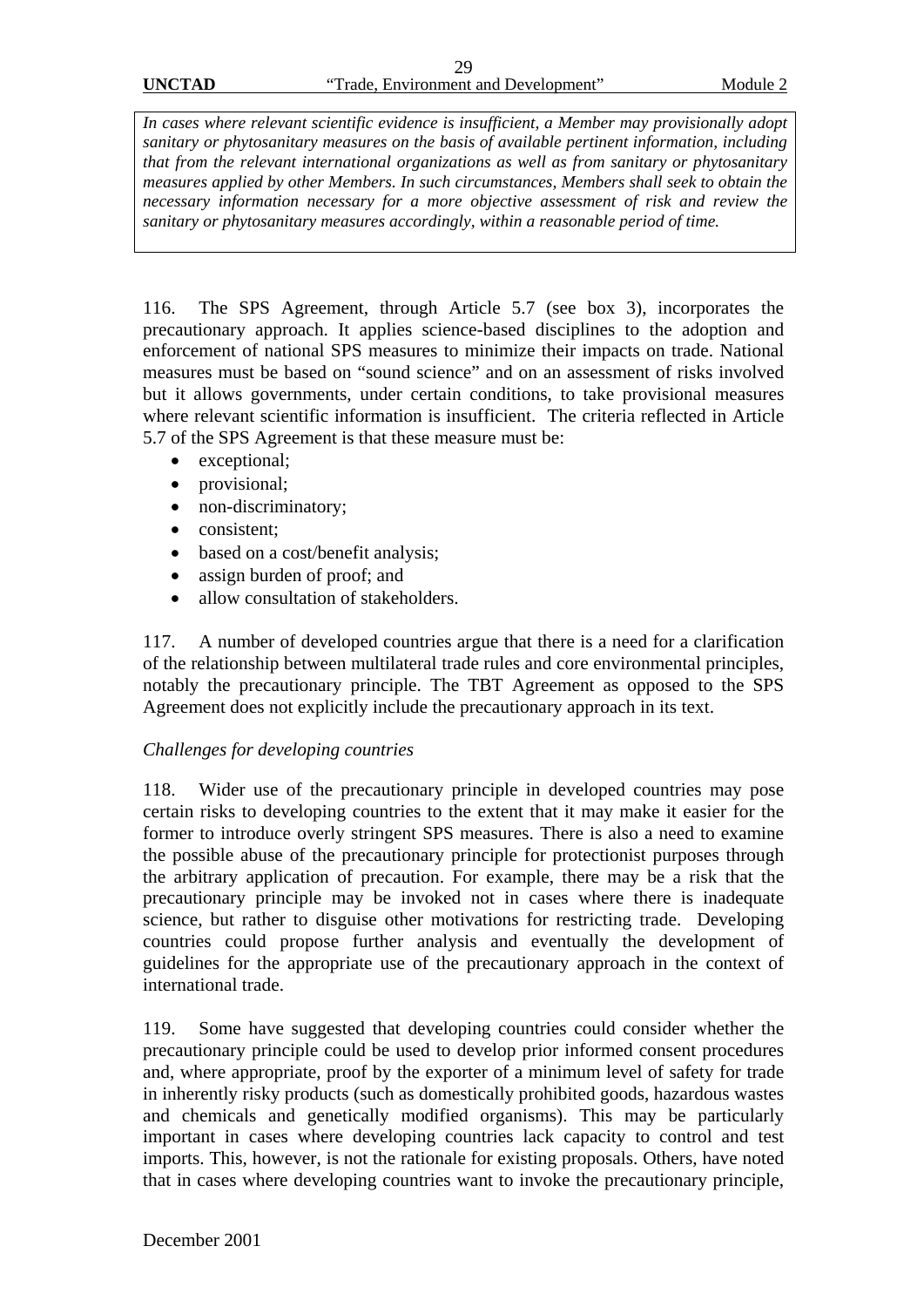e.g. to control GMOs, SPS Article 5.7 may already provide sufficient scope for doing so.

# **I. Domestically Prohibited Goods (DPG's)**

120. The issue of domestically prohibited goods is a concern of many developing countries that are preoccupied that certain hazardous or toxic products are being exported to their markets without them being fully informed about the environmental or public health dangers the products may cause. These goods are being exported to them, when their domestic sale in the exporting countries have been either prohibited or severely restricted on health and environmental grounds. Developing countries want to be fully informed so that they can decide whether or not to import these products.

121. The issue of the export of DPGs has been examined under the GATT since 1982. At the time, it was agreed that all Parties should begin to notify the GATT of any goods produced and exported by them but banned for health reasons by their national authorities for sale in their domestic markets. Following this Decision, the notification system began to function, however Parties tended to notify DPGs whose export had also been prohibited instead of the ones which they continued to export. In the light of this, the notification system was not successful and no notifications were received after 1990, even though the 1982 Decision remains in force. Some delegations have requested that the DPG notification system be revived. However, to date the system has not yet been revived.

122. In 1989, a Working Group on the Export of DPGs was established in GATT.<sup>35</sup> Its mandate expired without it being able to resolve the issue. In 1994, the Ministerial Decision on Trade and Environment agreed to incorporate the issue of DPGs into the terms of reference of the CTE.

123. A number of international instruments exist that address the issue of the export of DPGs, such as, the prior informed consent (PIC) procedure of embodied in the Rotterdam Convention, the Bio-safety Protocol and the Basel Convention on the Transboundary Movement of Hazardous Wastes, which address for the most part, chemicals, pharmaceuticals, and hazardous wastes. A number of developing countries have argued that more work and better progress on this issue needs to be undertaken in the WTO. Certain delegations have argued that these instruments do not cover consumer products. Furthermore, while other instruments exist, they are voluntary in nature; therefore, parties to these instruments do not have to comply with their obligations if they decide not to.

# *Challenges for Developing Countries*

124. One of the main challenges that developing countries face is the lack of information and infrastructure to adequately monitor, and where appropriate regulate trade in DPGs, in particular in the area of human and animal food. Developing countries also face the challenge of ensuring that technical assistance and transfer of technology related to DPGs whose trade is allowed, takes place. This would greatly

<sup>&</sup>lt;sup>35</sup> The Working Group met fifteen times between 1989 and 1991.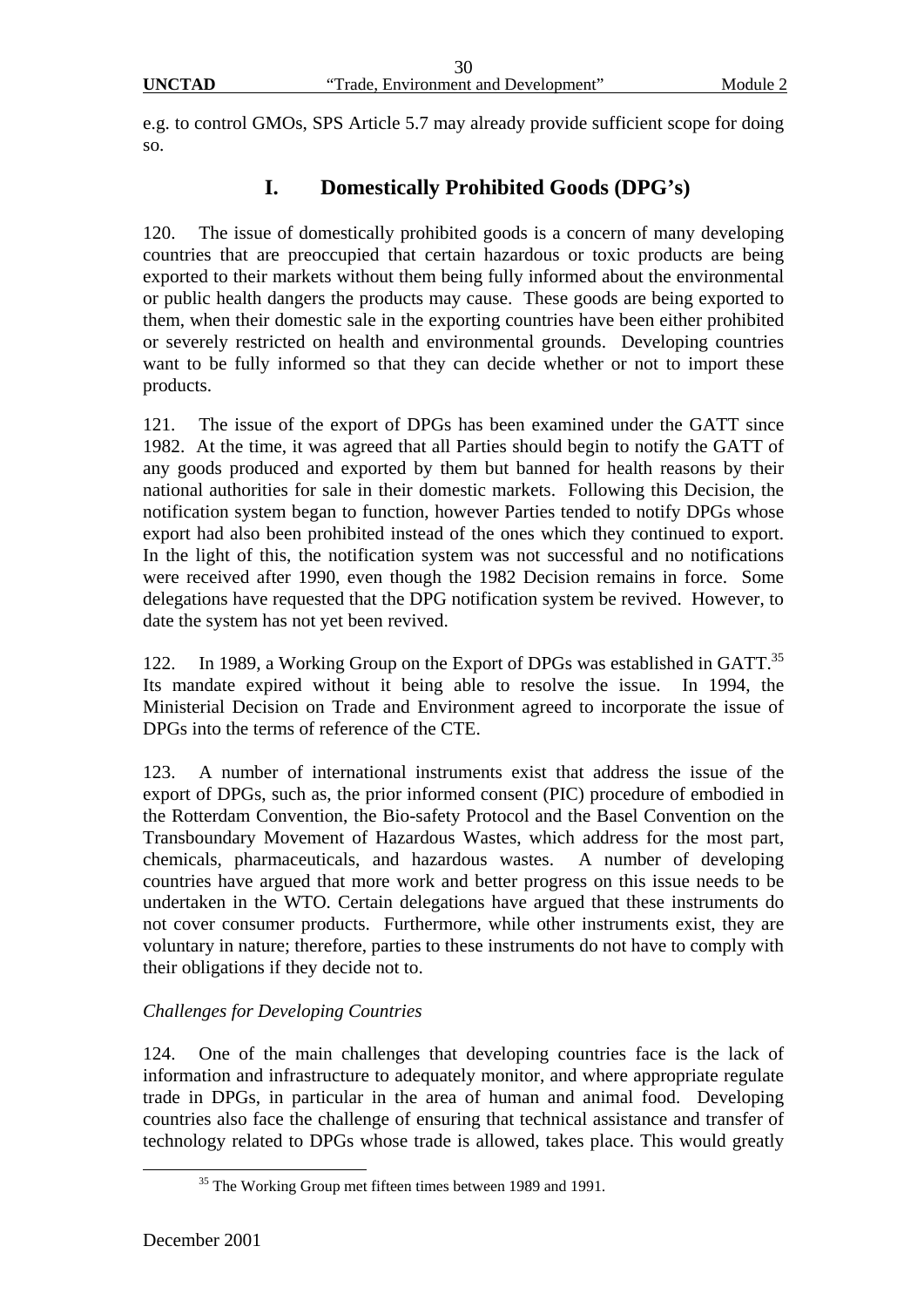contribute to help them deal with environmental problems at their source and avoid unnecessary additional trade restrictions on the products involved. This would also assist developing countries in strengthening their technical capacity to monitor and, where necessary, control the import of DPGs.

# **J. Biotechnology and Genetically Modified Organisms (GMOs)**

125. The debate over biotechnology and genetically modified organisms (GMOs) is a multidimensional debate. The issue of biotechnology is a very contentious and complex issue that came up for the first time in the MTS through the TBT Committee as a result of a notification from the EC (under the TBT Agreement) of a mandatory labelling requirement for GM soya and maize. The notification was made at the end of 1997, and has been discussed throughout 1998 and 1999. The EC claimed that the objective of the labelling requirement was not the protection of human health, given that adverse effects of genetic modification on human health have not been proven, but to provide consumers with product information. Opponents of the labelling requirement argued in the Committee that the label would feed into the existing GMO scare. They stated that the products of modern biotechnology are no different than conventional agricultural products, which are also genetically modified but through different techniques. They believe that GM agricultural crops (soya and maize) are no different than conventional ones in terms of composition, nutritional value or even nutritional effect. In so far the EC's labelling requirement was distinguishing between "like products", they held that it was discriminatory and inconsistent with the TBT Agreement. This discussion is one of the first signs in the WTO of the new types of concerns that will result from modern biotechnology.

126. Some Members would like the WTO to address disciplines to ensure trade in biotechnology products is based on transparent, predictable and timely processes. In preparation for the Seattle Ministerial Conference, a number of proposals relating to biotechnology were made. These included a proposal to establish a working group in the WTO on approval procedures for products developed through new technologies, including agricultural biotechnology. These proposals reflected growing concerns with the regulatory measures being taken by Members in response to genetic modification.

127. The creation of a working group in the WTO on biotechnology was overwhelmingly opposed by developing countries on the basis that it would undermine the negotiations in other international for a. Moreover, some are of the view that it may pave the way for new WTO disciplines that hamper the ability of developing country governments, who are already burdened by limited capacity, to regulate GM products. It is important to note that developing countries have made considerable efforts to ensure a successful conclusion to the Biosafety Protocol with a view to ensuring a strong international framework for trade in GM products. In light of the above a number of developing countries argue that there is actually little need to formally discuss biotechnology in the context of the WTO, as an international framework has already been established.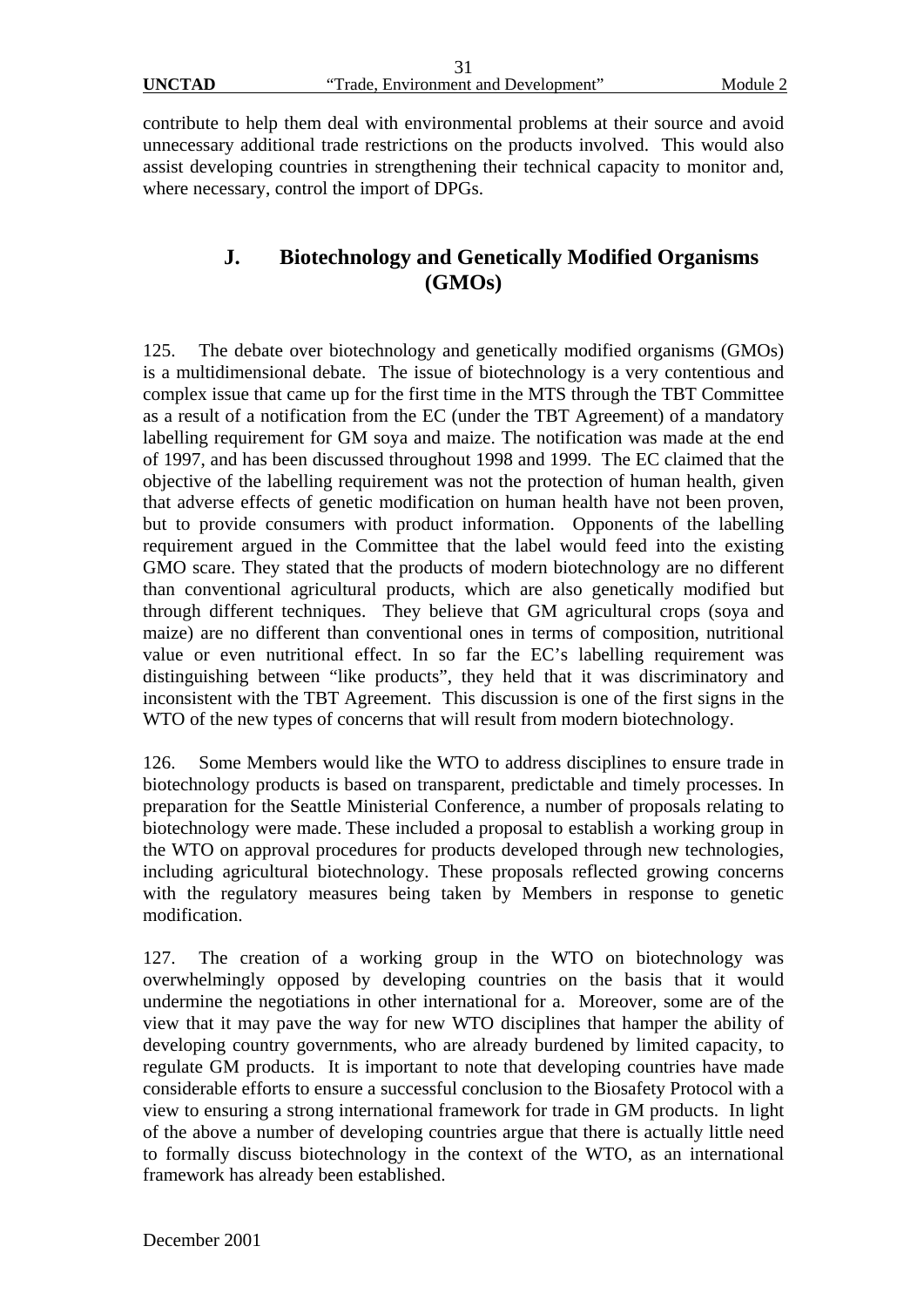# *Challenges for Developing Countries*

128. The GMO issue, in particular, poses many challenges for both developed and developing countries. One of the main challenges that countries face is the lack of information, as well as adequate testing facilities to monitor and control potential effects of GMOs, both in the short and long term.

129. The question of the environmental impacts of biotechnology which has been inextricably connected with debates about bio-diversity and species remains to be settled in a satisfactory manner for all stakeholders involved. The results of these debates could have serious implications for developing countries that are rich in biological resources. Furthermore, the absence of capacity in some developing countries to differentiate between bio-technically engineered products and conventional products also poses serious challenge for developing countries.

# **IV. GATT/WTO TRADE-RELATED ENVIRONMENTAL DISPUTES**

130. The first part of this section presents an overview of the WTO dispute settlement mechanism (DSM). It highlights the efficacy and the benefits of the DSM and its importance as a tool for developing countries to defend their interests when nullified or impaired by other Members, in particular developed country Members. In the second part, a brief review of the main trade-related environmental disputes in the GATT and under the WTO is presented. Finally, this section ends by highlighting some implications for developing countries of dispute settlement rulings and concerns that have resulted from the decisions.

# **A. Overview of the WTO Dispute Settlement Mechanism**

131. A WTO Member having a reasonable grievance against another Member regarding the rights and obligations in the WTO Agreements can avail itself of the Dispute Settlement Process of the WTO. This is contained in the Understanding on Rules and Procedures Governing the Settlement of Disputes (Dispute Settlement Understanding or DSU). It is administered by the Dispute Settlement Body (DSB), which consists of the Members of the WTO. The DSB has the sole authority to establish "panels" of experts to consider the case, and to accept or reject the findings of the panels as well as the results of an appeal. It monitors the implementation of the rulings and recommendations, and in accordance with the procedures set up in Article 2.2, it has the power to authorize retaliation when a country does not comply with a ruling.

132. Dispute settlement in the WTO plays a central role in providing security and predictability to the WTO multilateral trading system, in particular for developing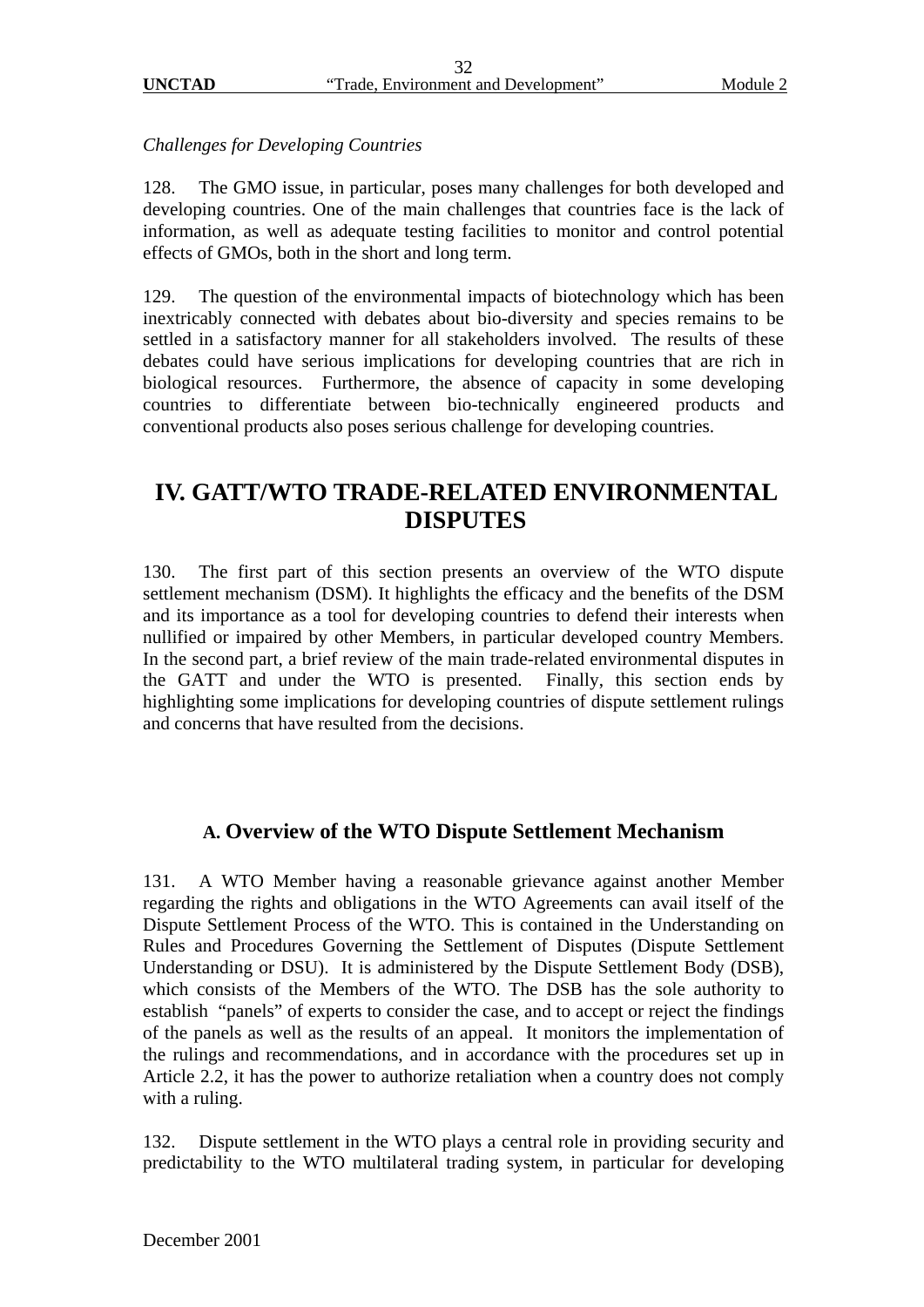| <b>UNCTAD</b> | "Trade, Environment and Development" | Module 2 |
|---------------|--------------------------------------|----------|

countries. The Dispute Settlement system is in many ways the central pillar of the multilateral trading system and the WTO's most individual contribution to the stability of the global economy. The new WTO system is at once stronger, more automatic and more credible than its GATT predecessor. This is reflected in the increased diversity of countries using it and in the tendency to resolve cases "out of court" before they get to the final decision.

133. The efficiency and dependability of dispute resolution is key to the effective functioning of the WTO and ensures a number of benefits that are of particular importance for the weaker trading partners. It provides the WTO with a rule-oriented system that favours mutually agreed solutions and one that intends to secure withdrawal of inconsistent measures. The application of dispute settlement (DS) in the WTO rests on the following three main principles:

- multilateralism versus unilateralism;
- exclusive application of WTO rules on dispute settlement to disputes related to the WTO; and
- uniform application to all WTO Agreements.

134. The function of the DS is to preserve the rights and obligations of WTO Members. Without a means of settling disputes, the rules-based system of the WTO would not be as efficient because there would be no way of enforcing the rules and the weaker trading partners would have no way of making sure that their interests are protected.

135. The system is based on clearly defined rules, with timetables for completing a case. In addition, the countries can settle their dispute bilaterally at any stage. At all stages, the WTO Director-General is available to offer his good offices, to mediate or to help achieve a conciliation. The main stages of dispute settlement in the WTO are described below

#### **Consultation Phase**

¾ A Member which feels aggrieved by the action of another will propose to hold consultation with the other Party. The latter has to respond within 10 days and enter into consultation within 30 days.

 $\triangleright$  If the consultation takes place, the Members should try to reach a satisfactory solution of the issues involved

 $\triangleright$  If any other Member feels that it has a substantial trade interest in the matter in dispute, it may request to join the consultation.

¾ If the dispute has not been settled in 60 days the aggrieved party may ask for the formulation of a panel.

 $\blacktriangleright$  In many instances, disputes have been resolved at the consultation stage, without further proceedings.

#### **Panel and Appellate Body Review**

¾ The DSB has to establish a Panel promptly.

¾ The DSB will prescribe the terms of reference of the panel. Usually standard terms of reference are used but in some cases, special terms of reference are used. It calls for an examination of the issue raised by the complainant and the giving of findings to assist the DSB in making recommendations or in giving the rulings provided for in the relevant agreement.

¾ Normally a Panel consists of three members. Usually panel members are chosen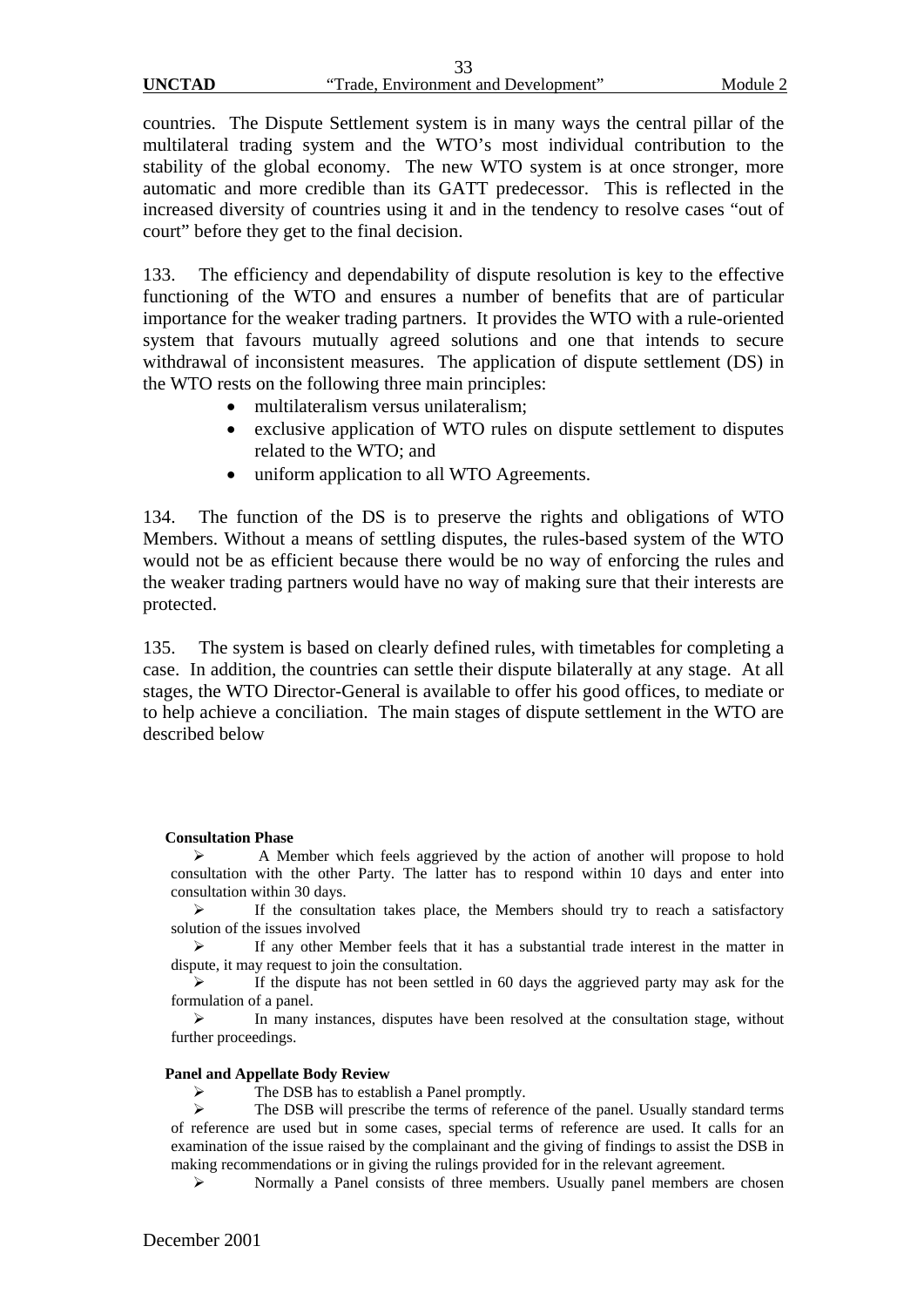from a list maintained for this purpose. The list consists of persons who have acquired direct experience in the field of GATT/WTO or have served as senior trade officials of Members or have taught or published on international trade law or policy. Nomination is initially proposed by the secretariat.

#### **Adoption of the Report by the DSB**

 $\triangleright$  Within 60 days of the sending of the panel report to the Members, the report must be adopted by the DSB unless one of the parties notifies its decision to go for appeal. In this case it will be considered by the Appellate Body which will give its decision normally within 60 days.

 $\triangleright$  The Appellate Body has seven members. Three members of this body serve on any one case.

#### **Implementation**

 $\triangleright$  It is expected that the Member to whom the recommendation for action has been addressed will implement the recommendation promptly. Within 30 days of the adoption of the Panel or Appellate Body report, the Member must inform the DSB about its intention in respect of the recommendations, including a time-table for implementation.

#### **Compensation and suspension of concessions**

 $\triangleright$  If the recommendations have not been implemented within the time frame set for this purpose, the complaining party may either seek compensation or seek permission to withdraw or suspend concessions to the offending party

# **B. Brief review of some trade-related environmental GATT/WTO disputes**

136. Under the GATT six panel proceedings on cases involving environmental measures or human health-related measures under Article XX were completed. Out of the six reports, only three were adopted. Under the WTO Dispute Settlement Understanding (DSU), four trade-related environmental disputes have been completed (see Box 4).

### **Box 4: GATT/ WTO Trade -Related Environmental Disputes**

#### **GATT**

- **1. United States Restrictions on the Imports of Tuna and Tuna Products (1982)**
- **2. Canada- Measures Affecting Exports of Unprocessed Herring and Salmon (1988)**
- **3. Thailand-Restrictions on the Importation of and Internal Taxes on Cigarettes (1990)**
- **4. United States Restrictions on the Imports of Tuna, (1991)**
- **5. United States Restrictions of the Imports of Tuna (1994)**
- **6. United States Taxes on Automobiles, (1994)**

#### **WTO**

- **1. United States Standards for Reformulated and Conventional Gasoline, (1996)**
- 2. **EC Measures Concerning Meat and Meat Products (Hormones) (1998)**
- **3. United States Import Prohibition of Certain Shrimp and Shrimp Products (1998)**
- **4. EC- Measures Affecting Asbestos and Asbestos Containing Products (2000)**

137. It is important to note, that dispute settlement rulings concerning trade-related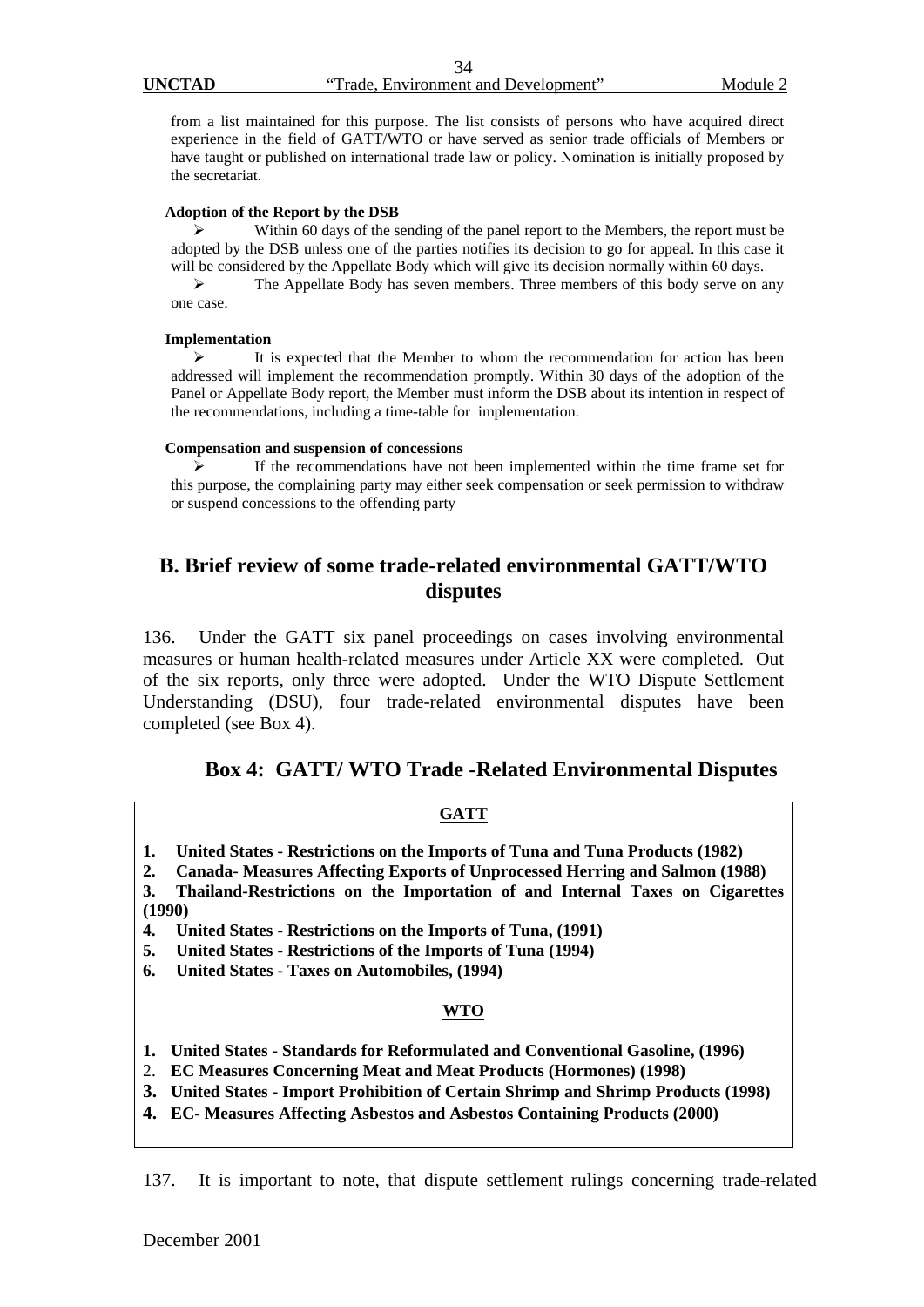| UNCTAD |  |
|--------|--|
|        |  |

environmental measures or human health-related measures under Article XX (b) or  $(g)$ <sup>36</sup> have evolved considerably from the "tuna-dolphin" panel decisions under GATT to the latest dispute settlement rulings under the WTO (see Box 5).

# **Box 5: Evolution of GATT/WTO Trade-related Environmental Disputes under Article XX (b) and (g)**

| GATT- environment/ human<br>health related disputes                                   |                                                            | (Panel Findings)<br>(Panel Findings)<br>Article XX (b)<br>Article $XX(g)$ |                                       | (Panel Findings)<br>Chapeau of Article XX |                                            |                                                |
|---------------------------------------------------------------------------------------|------------------------------------------------------------|---------------------------------------------------------------------------|---------------------------------------|-------------------------------------------|--------------------------------------------|------------------------------------------------|
| 1. UNITED STATES -<br><b>RESTRICTIONS ON THE IMPORTS</b><br>OF TUNA AND TUNA PRODUCTS | Not justified                                              |                                                                           |                                       |                                           |                                            |                                                |
| 2. Canada-Measures Affecting<br>Exports of Unprocessed Herring<br>& Salmon            | Not justified                                              |                                                                           |                                       |                                           |                                            |                                                |
| 3. Thailand-Restrictions on the<br>Importation of and Internal Taxes<br>on Cigarettes | Not "necessary"<br>within the meaning of<br>Article XX (b) |                                                                           |                                       |                                           |                                            |                                                |
| 4. US-RESTRICTIONS ON THE<br><b>IMPORTS OF TUNA</b>                                   | Not justified                                              |                                                                           | Not justified                         |                                           |                                            |                                                |
| 5. US-Restrictions of the Imports<br>of Tuna                                          | Not justified<br>Not justified                             |                                                                           |                                       |                                           |                                            |                                                |
| 6. US - Taxes on Automobiles                                                          |                                                            |                                                                           | Not justified                         |                                           |                                            |                                                |
| WTO -environment/human health<br>related disputes                                     | Panel<br>Findings<br>Article<br>XX <sub>(b)</sub>          | AB<br>Findings<br>Article<br>XX(b)                                        | Panel<br>Findings<br>Article<br>XX(g) | AB<br>Finding<br>S<br>Article<br>XX(g)    | Panel<br>Findings<br>Chapeau<br>Article XX | AB<br>Findings<br>Chapeau<br><b>Article XX</b> |
| 5. US-Standards for Reformulated<br>& Conventional Gasoline                           | <b>Not</b><br>justified                                    |                                                                           | <b>Not</b><br>justified               | Within<br>the terms                       |                                            | Failed to<br>meet the<br>requirements          |
| 6. EC Measures Concerning Meat<br>and Meat Products*                                  | $---$                                                      | ----                                                                      | $---$                                 | $- - - -$                                 | ----                                       | ----                                           |
| 7.US-Import Prohibition of<br>Certain Shrimp and Shrimp<br>Products                   |                                                            |                                                                           | <b>Not</b><br>justified               | Within<br>the terms                       |                                            | Failed to<br>meet the<br>requirements          |
| 8. EC- Measures Affecting<br>Asbestos & Asbestos Containing<br>Products               | Justified                                                  | Justified                                                                 |                                       |                                           | Does not<br>conflict                       | Does not<br>conflict                           |

\*This case considered the consistency of the import prohibition with the SPS Agreement.

138. What is important in the WTO's rules is that measures taken to protect the environment must not be unfair. In short, they must not discriminate between domestic and foreign products nor can they discriminate between different trading partners. The real challenge is to prove that measures are taken for legitimate environmental purposes and that they meet the requirements of the Chapeau of Article XX in order for them to be considered legitimate.

 $36$  Article XX (b) and (g) are designed to allow WTO Members to adopt GATT-inconsistent policy measures if this is either "necessary" to protect human, animal or plant life or health, which together can be taken to mean "environment", or if the measures relate to the conservation of exhaustible natural resources.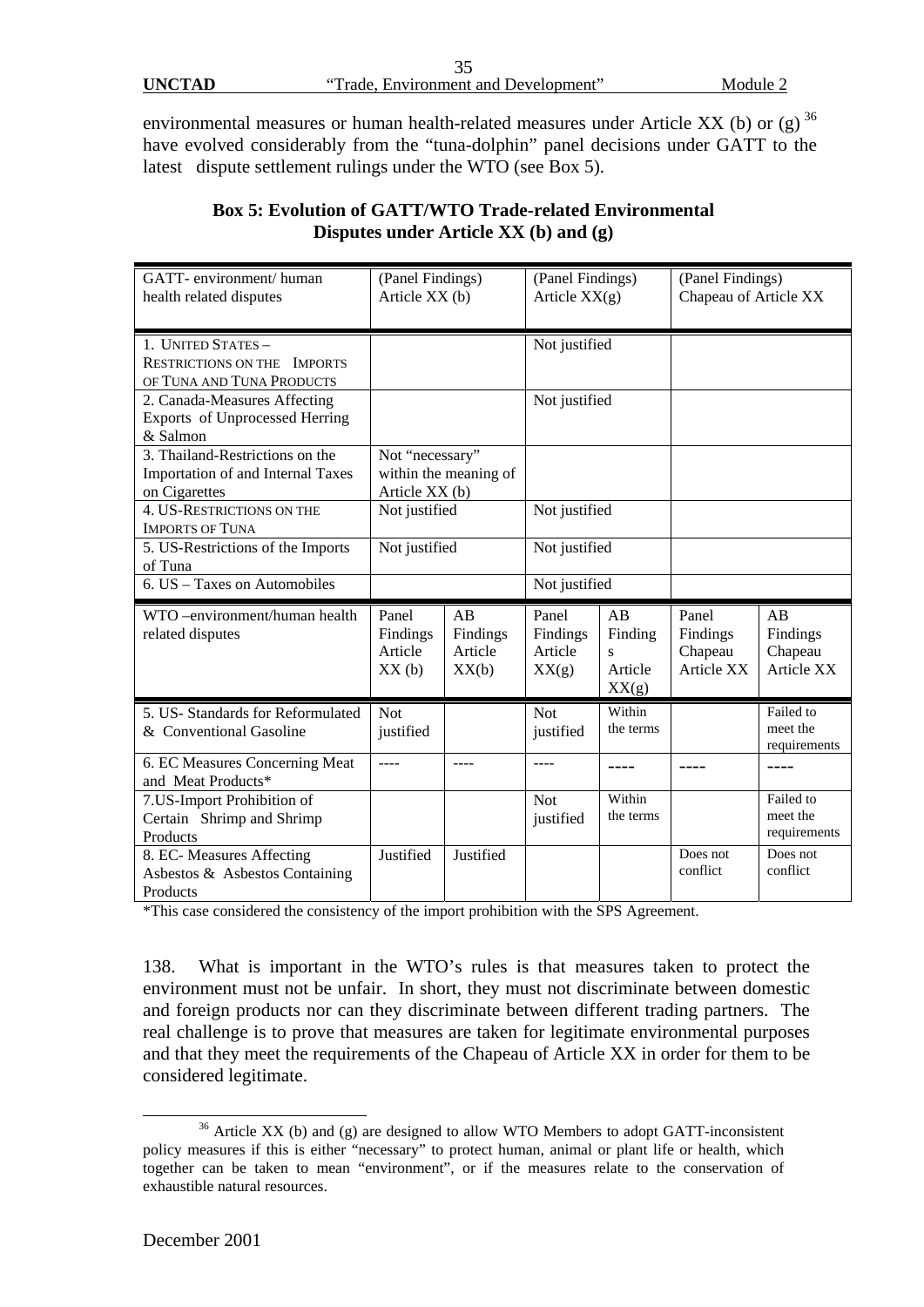# GATT trade-related environmental disputes

139. This section presents a factual overview of some of the most relevant GATT/WTO trade-related environmental disputes listed above.

# *The tuna/dolphin disputes (1991) (1994)*

# *Facts*

140. The U.S. Marine Mammal Protection Act (MMPA) was enacted in 1972 to limit the incidental killing of marine mammals by commercial fishermen.<sup>37</sup> Under the MMPA, Congress instructs the Secretary of Commerce to ensure that the marine mammal kill rates of countries exporting tuna to the United States does not exceed, by a given margin, the taking rate of the U.S. fleet. If a country does not meet the standard, the Secretary is required to implement a direct embargo on tuna imported from that country. To further ensure compliance with the MMPA's Direct Embargo Provision, Congress later included the Intermediary Nation Provision, the Pell Amendment, and the Dolphin Protection Consumer Information Act (DPCIA). The DPCIA provides that producers, importers, exporters, distributors, or sellers of tuna products can only attach a "dolphin safe" label if the tuna is harvested in a manner that was not harmful to dolphins.

# *United States – Restrictions on the Imports of Tuna, not adopted, circulated on 3 September 1991*

141. A GATT dispute settlement panel was established to examine the MMPA and the embargo by the United States on imports of tuna from Mexico. This case achieved prominence in the media because it was the first dispute dealing directly with a trade sanction used by one country to dictate the environmental standards of another.

142. The Panel recognized that the MMPA regulations were concerned only with production methods, which did not affect the product itself, and as such could not be enforced on imports under Article III of the GATT. The Panel also determined that the U.S. embargo of Mexican tuna was an effective quantitative trade restriction and was therefore in violation of Article XI. The argument advanced by the United States that the restrictive trade measures could be justified under Article XX (b) as measures necessary to protect human, animal or plant life or health and Article XX (g) as measures relating to the conservation of exhaustible natural resources were rejected by the Panel.

143. The Panel did, however, uphold the DPCIA. It gave the consumer the freedom of choice to give preference to tuna carrying the "dolphin safe" label. The labelling provisions did not restrict the sale of tuna and tuna products or provide any advantage for products labeled "dolphin safe". Further, the "dolphin safe" label did not violate Article I of the GATT because it did not discriminate against any country.

<sup>&</sup>lt;sup>37</sup> Panel report on "United States--Restrictions on Imports of Tuna", 16 June 1994, DS29/R.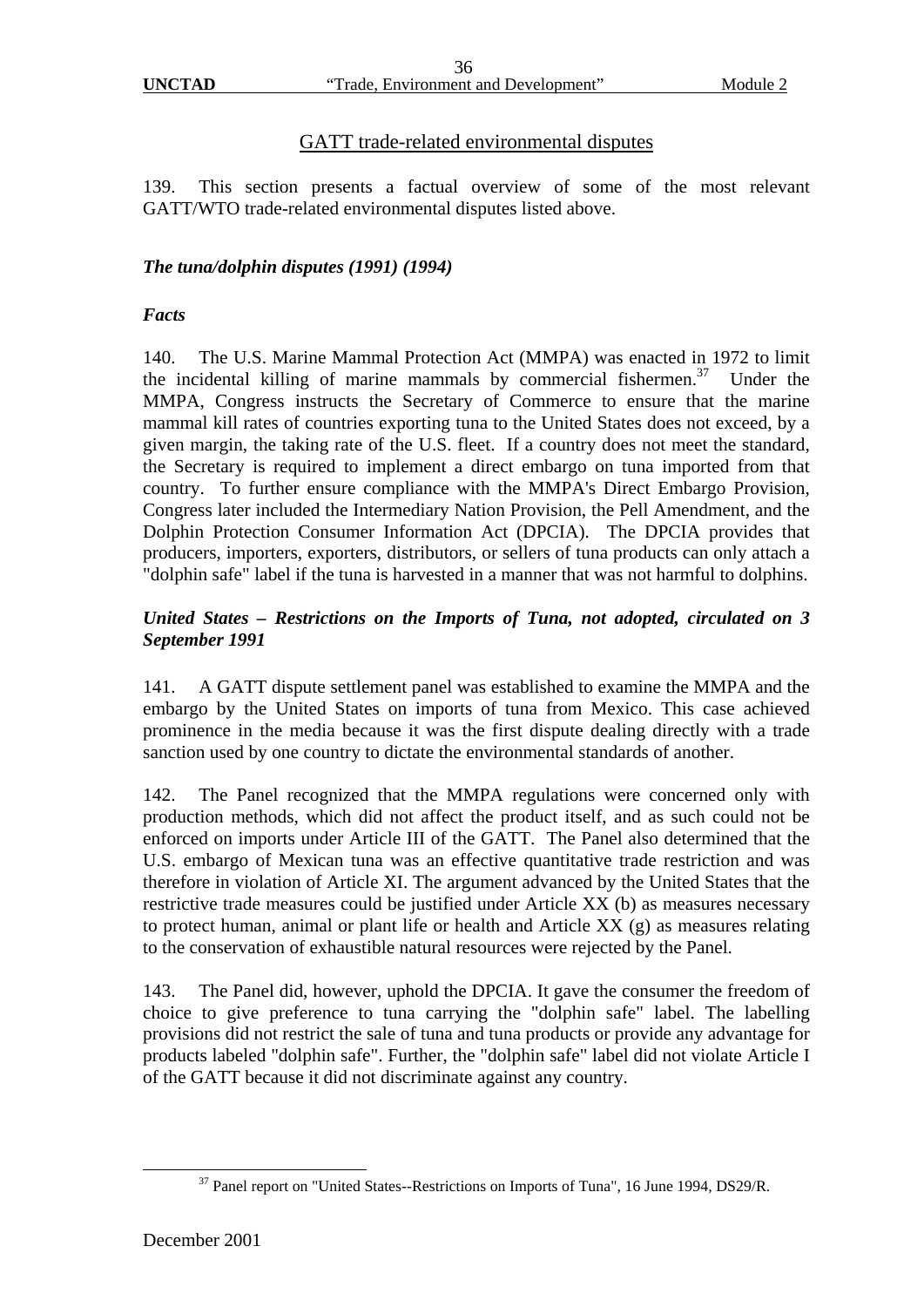# *United States – Restrictions on Imports of Tuna, not adopted, circulated on 16 June 1994*

144. In June 1992, after Mexico refused to seek ratification by the GATT Council of the Panel decision in Tuna-Dolphin I, the European Community brought its own challenge against the US MMPA before a GATT dispute resolution panel.

145. Three years after Tuna-Dolphin I, in 1994, the new Panel came to the same conclusions relating to the secondary tuna embargo as the panel in the original case. The panel ruled that the US was in violation of the GATT prohibition on quantitative restrictions and that the use of trade measures to force other countries to adopt its own domestic environmental or other policies is inconsistent with the GATT. The MMPA required a country not only to kill fewer dolphins but also to use the same processes as the U.S. fleets.

146. The Panel on Tuna-Dolphin II applied a slightly different reasoning than the Panel in Tuna-Dolphin I. The panel in Tuna-Dolphin II noted that, on the basis of its article  $XX(g)$ , countries are not prevented from using trade measures to protect the global commons or environmental resources outside their jurisdiction. However, these measures have to be designed with the aim of protecting the resource in question, in this case dolphins. Further, it ruled that it was necessary that no other measure could be taken which is more consistent with the GATT. The panel found that the MMPA was in failure on both of these counts.

# *United States - Taxes on Automobiles, not adopted, circulated on 11 October 1994*

# *Facts*

147. Three US measures on automobiles were under examination: the luxury tax on automobiles ("luxury tax"), the gas guzzler tax on automobiles ("gas guzzler"), and the Corporate Average Fuel Economy regulation ("CAFE"). The European Community complained that these measures were inconsistent with GATT Article III and could not be justified under Article XX (d) or (g). The US considered that these measures were consistent with the GATT.

148. The Panel found that both the luxury tax -which applied to cars sold for over \$30,000 - and the gas guzzler tax - which applied to the sale of automobiles attaining less than 22.5 miles per gallon (mpg) - were consistent with Article III:2 of GATT.

149. The CAFE regulation required the average fuel economy for passenger cars manufactured in the US or sold by any importer not to fall below 27.5 mpg. Companies that were both importers and domestic manufacturers had to calculate average fuel economy separately for imported passenger automobiles and for those manufactured domestically.

150. The Panel found the CAFE regulation to be inconsistent with GATT Article III:4 because the separate foreign fleet accounting system discriminated against foreign cars and the fleet averaging differentiated between imported and domestic cars on the basis of factors relating to control or ownership of producers or importers, rather than on the basis of factors directly related to the products as such. Similarly, the Panel found that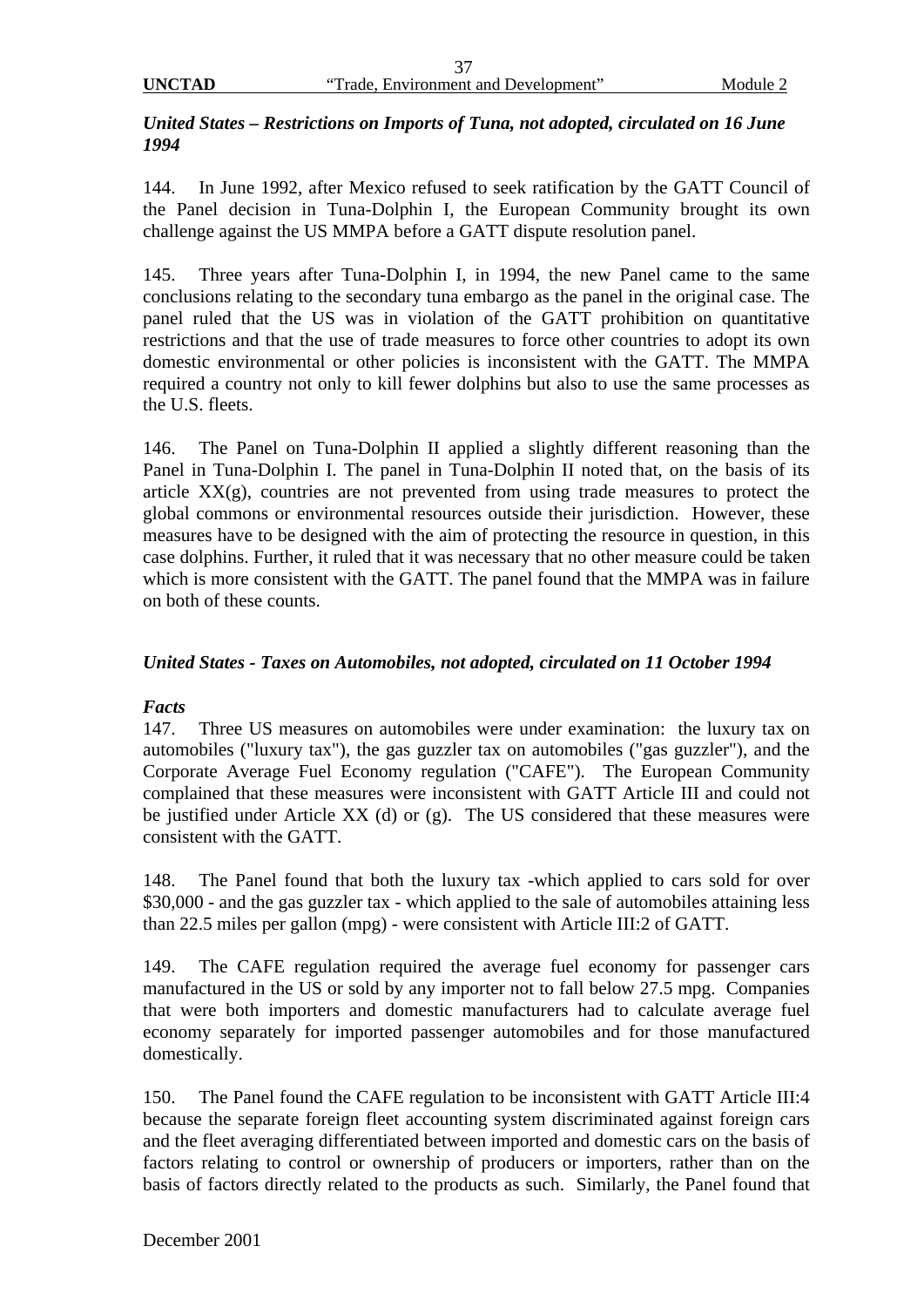| UNCTAD |  |
|--------|--|

the separate foreign fleet accounting was not justified under Article XX(g); it did not make a finding on the consistency of the fleet averaging method with Article  $XX(g)$ . The Panel found that the CAFE regulation could not be justified under Article XX(d). This panel was the first to consider the application of article XX for a tax.

# WTO trade- related environmental disputes

### *United States - Standards for Reformulated and Conventional Gasoline, adopted on 20 May 1996*

### *Facts*

151. Following a 1990 amendment to the Clean Air Act, the Environmental Protection Agency (EPA) promulgated the Gasoline Rule on the composition and emissions effects of gasoline, in order to reduce air pollution in the US. From 1 January 1995, the Gasoline Rule permitted only gasoline of a specified cleanliness ("reformulated gasoline") to be sold to consumers in the most polluted areas of the country. In the rest of the country, only gasoline no dirtier than that sold in the base year of 1990 ("conventional gasoline") could be sold. The Gasoline Rule applied to all US refiners, blenders and importers of gasoline. It required any domestic refiner which was in operation for at least 6 months in 1990, to establish an individual refinery baseline, which represented the quality of gasoline produced by that refiner in 1990. EPA also established a statutory baseline, intended to reflect average US 1990 gasoline quality. The statutory baseline was assigned to those refiners who were not in operation for at least six months in 1990, and to importers and blenders of gasoline. Compliance with the baselines was measured on an average annual basis.

### *The Panel findings*

152. Venezuela and Brazil claimed that the Gasoline Rule was inconsistent, inter alia, with GATT Article III, and was not covered by Article XX. The US argued that the Gasoline Rule was consistent with Article III, and, in any event, was justified under the exceptions contained in GATT Article XX, paragraphs (b), (d) and (g).

153. The Panel found that the Gasoline Rule was inconsistent with Article III, and could not be justified under paragraphs (b), (d) or (g).

### *The Appellate Body findings*

154. On appeal of the Panel's findings on Article  $XX(g)$ , the Appellate Body found that the baseline establishment rules contained in the Gasoline Rule fell within the terms of Article XX(g), but failed to meet the requirements of the chapeau of Article XX.

155. The Appellate Body overruled the panel report which stated that the Gasoline Rule did not relate to the conservation of clean air. The Appellate Body concluded that:

• The measures were primarily aimed at the conservation of exhaustible natural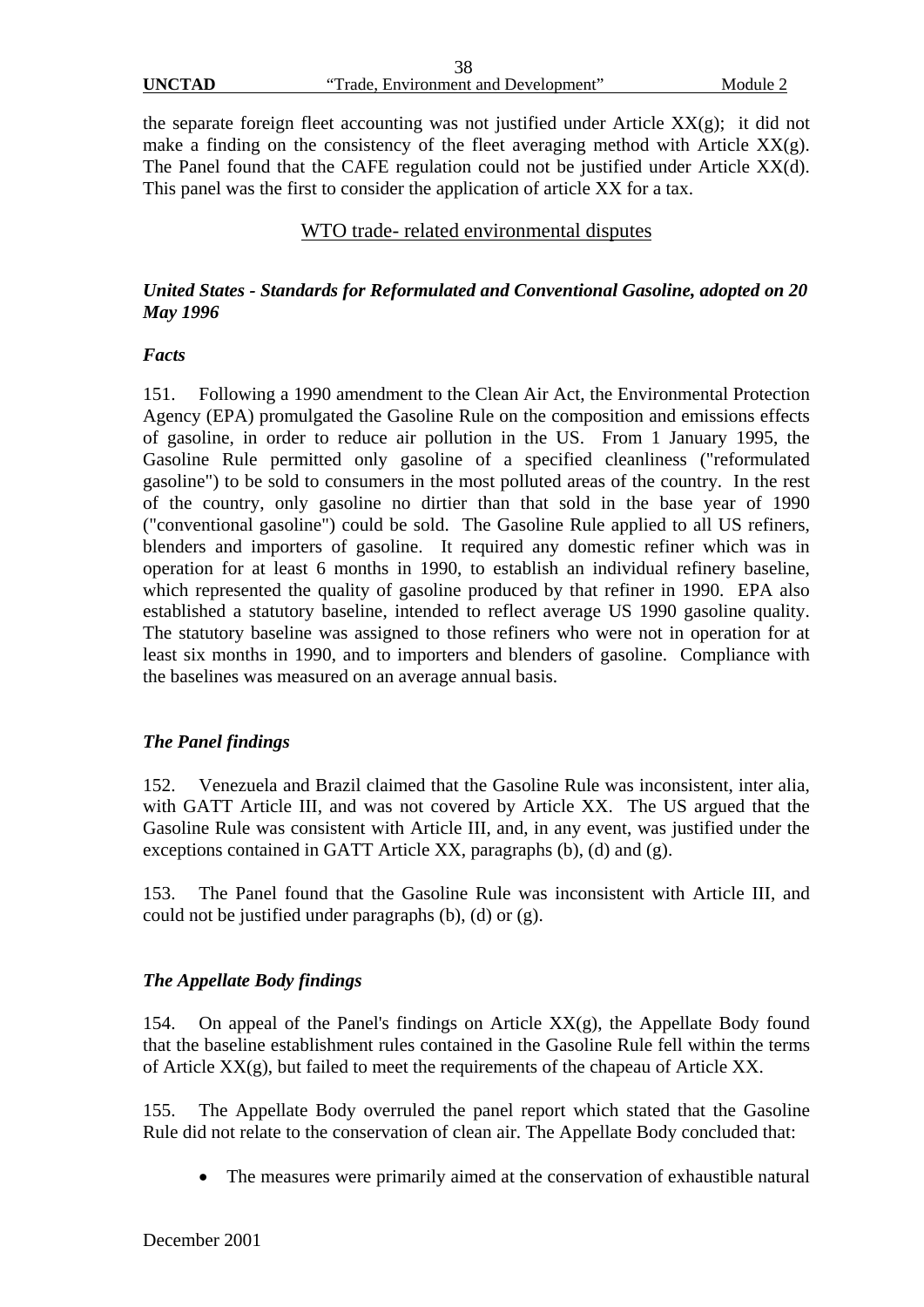| <b>UNCTAD</b> | "Trade, Environment and Development" | Module 2 |
|---------------|--------------------------------------|----------|
|               |                                      |          |

resources;

• a restriction on the conservation of clean air by regulating domestic production was established jointly with restriction on imported gasoline.

156. However, the Appellate Body did not consider that the measures were covered by the chapeau of article XX:

- The US has not pursued the possibility of entering into cooperative arrangements with governments of Venezuela and Brazil;
- The costs of imposition of statutory baselines for foreign firms were not taken into consideration as they were for domestic firms.

## *EC Measures concerning meat and meat products (hormones), adopted on 13February 1998*

*Facts* 

157. A first complaint was brought by the USA and a Panel was established by the DSB in May 1996. The DSB then established on 16 October 1996 the Panel in the complaint brought by Canada. The EC and Canada agreed that the composition of the Panel should be identical in both cases.

158. The Panels dealt with complaints against the EC relating to an EC prohibition of imports of meat and meat products derived from cattle to which either certain natural hormones or synthetic hormones have been administered for growth promotion purposes. The import prohibitions were set forth in a series of Directives of the Council of Ministers.

159. The EU forbids the use of growth hormones in its member countries and has prohibited hormone beef imports since 1989.

### *The Panel findings*

160. The US Panel Report and the Canada Panel Report reached the same conclusions in paragraph 9.2:

"*The European Communities, by maintaining sanitary measures which are not based on a risk assessment, has acted inconsistently with the requirements contained in article 5.1 of the SPS Agreement;* 

*The EC, by adopting arbitrary or unjustifiable distinctions in the levels of sanitary protection it considers to be appropriate in different situations which result in discrimination or a disguised restriction on international trade, has acted inconsistently with the requirement contained in article 5.5 of the SPS Agreement.* 

*The EC, by maintaining sanitary measures which are not based on existing international standards without justification under article 3.3 of the SPS agreement, has acted inconsistently with the requirements of article 3.1 of that*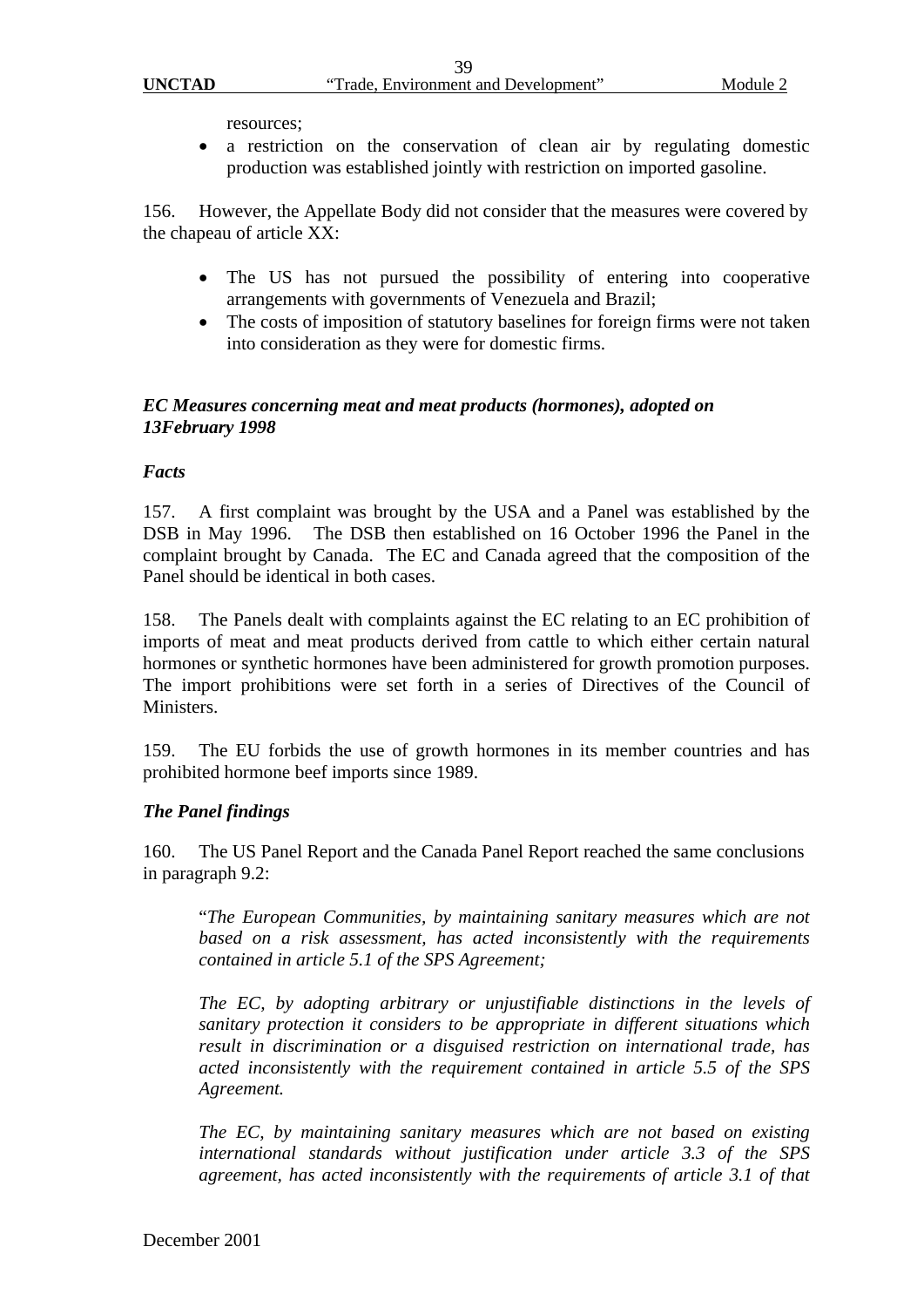*agreement."*

161. In both Reports, the Panel recommended that:

"*the Dispute Settlement Body requests the EC to bring its measures in dispute into conformity with its obligations under the SPS agreement*."

# *The Appellate Body findings*

162. On 24 September 1997, the EC notified the DSB of its decision to appeal certain issues of law covered in the Panel Reports and certain legal interpretations developed by the Panel.

163. The Appellate Body upheld, modified and reversed certain of the findings of the Panel. It upheld the Panel's finding that the EC measures are inconsistent with the requirements of article 5.1 of the SPS agreement. It recommended that the DSB request the EC to bring the SPS measures found inconsistent with the SPS agreement into conformity with the obligations of the EC under the SPS agreement.

164. It ruled in February 1998 that the 10 year old embargo was not based on a scientific risk assessment, in conformity with articles 5.1 and 5.2 of the SPS Agreement, showing that the hormones had adverse effects on human health. The measures found to be inconsistent with the obligations of the EC under the SPS agreement were the Directives maintaining the import prohibition.

165. In response to the ruling, the EU kept the ban in place while waiting for the completion of 17 new scientific studies, expected to be available in mid-2000. In July 1999, the WTO authorized complainants (Canada and the USA) to impose trade sanctions because the EU had not implemented the AB ruling.

## *United States – Import Prohibition of Certain Shrimp and Shrimp Products, adopted on 6 November 1998.*

### *Facts*

166. In 1997, Malaysia, India, Pakistan and Thailand requested the establishment of a WTO panel to consider US trade restrictions on shrimp imports. Under the authority of the Endangered Species Act (ESA), the US imposed embargoes on the import of shrimp from a number of its trading partners for the purpose of protecting the sea turtle population. Under the ESA, access to US shrimp markets is conditional upon a certification that a country has adopted conservation policies that the US considers to be comparable to its own regulatory programs concerning the incidental taking of sea turtles. The US argued that this trade measure satisfied Article  $XX(g)$ .

### *The Panel findings*

December 2001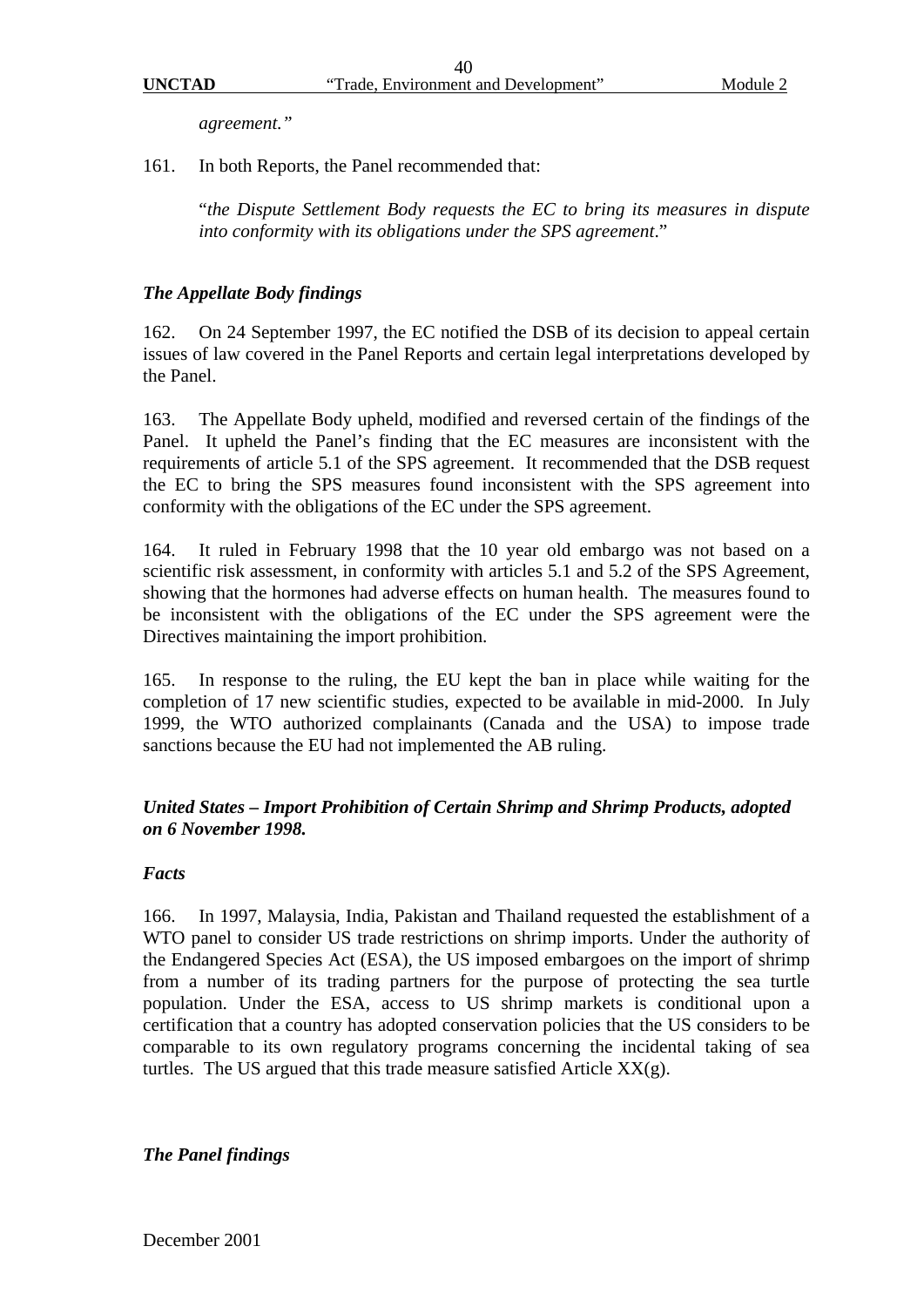| <b>UNCTAD</b> | "Trade, Environment and Development" | Module 2 |
|---------------|--------------------------------------|----------|
|               |                                      |          |

167. The panel issued its final report to the parties on 6 April 1998. It rejected the U.S. argument on the basis of its interpretation of the chapeau of article XX, and article  $XX(g)$  was not considered in the particular. The panel found that the US measure constituted unjustifiable discrimination between countries where the same conditions prevail. The U.S. appealed the panel's interpretation of Article XX(g).

# *The Appellate Body findings*

168. The Appellate Body, overruling the Panel's interpretation, considered article  $XX(g)$  and decided that although the embargo served an environmental objective that is recognized as legitimate under the Article, the measure was applied in a manner which constituted arbitrary and unjustifiable discrimination between Members of the WTO, contrary to the requirements of the chapeau of Article XX.

169. The Appellate Body adopted an evolutionary approach in its interpretation of "exhaustible natural resources". It considered that living species, and therefore sea turtles, could fall under the ambit of article  $XX(g)$ . The means-to-an-end relationship between the trade measure and the policy of conserving an exhaustible, endangered species, was observably close and real and therefore a measure "relating to" the conservation of an exhaustible natural resource. The Appellate Body also determined that the imposition of the embargo was non-discriminatory, in that it was made effective in conjunction with restrictions on domestic harvesting of shrimp, as required by Article  $XX(g)$ .

170. However, the Appellate Body went on to conclude that the U.S. embargo was applied in a manner which constituted both unjustifiable and arbitrary discrimination between countries where the same conditions prevail, contrary to the requirements of the chapeau of Article XX.

171. The Appellate Body considered that the US measure did not respect the chapeau for a number of reasons, including the following:

- The US regulation requires all exporting Members to adopt the same policy as the one applied in the US;
- The US failed to take into consideration the specific local and regional conditions in other Member countries;In cases where shrimp was caught using US prescribed methods, imports were prohibited if the exporting country did not impose the use of turtle excluder devices (TEDs)
- No attempt was made by the US government to reach a multilateral solution with the complainant countries;
- The measure was applied in a discriminatory manner authorising differing phase-in periods for the use of TEDs in different countries;
- Based on article X of the GATT 1994 with respect to granting due process rights, it stated that foreign governments and traders should have the opportunity to comment on and challenge regulations before US administrative bodies or courts, like US nationals.

# *European Communities -Measures Affecting Asbestos and Asbestos- Containing*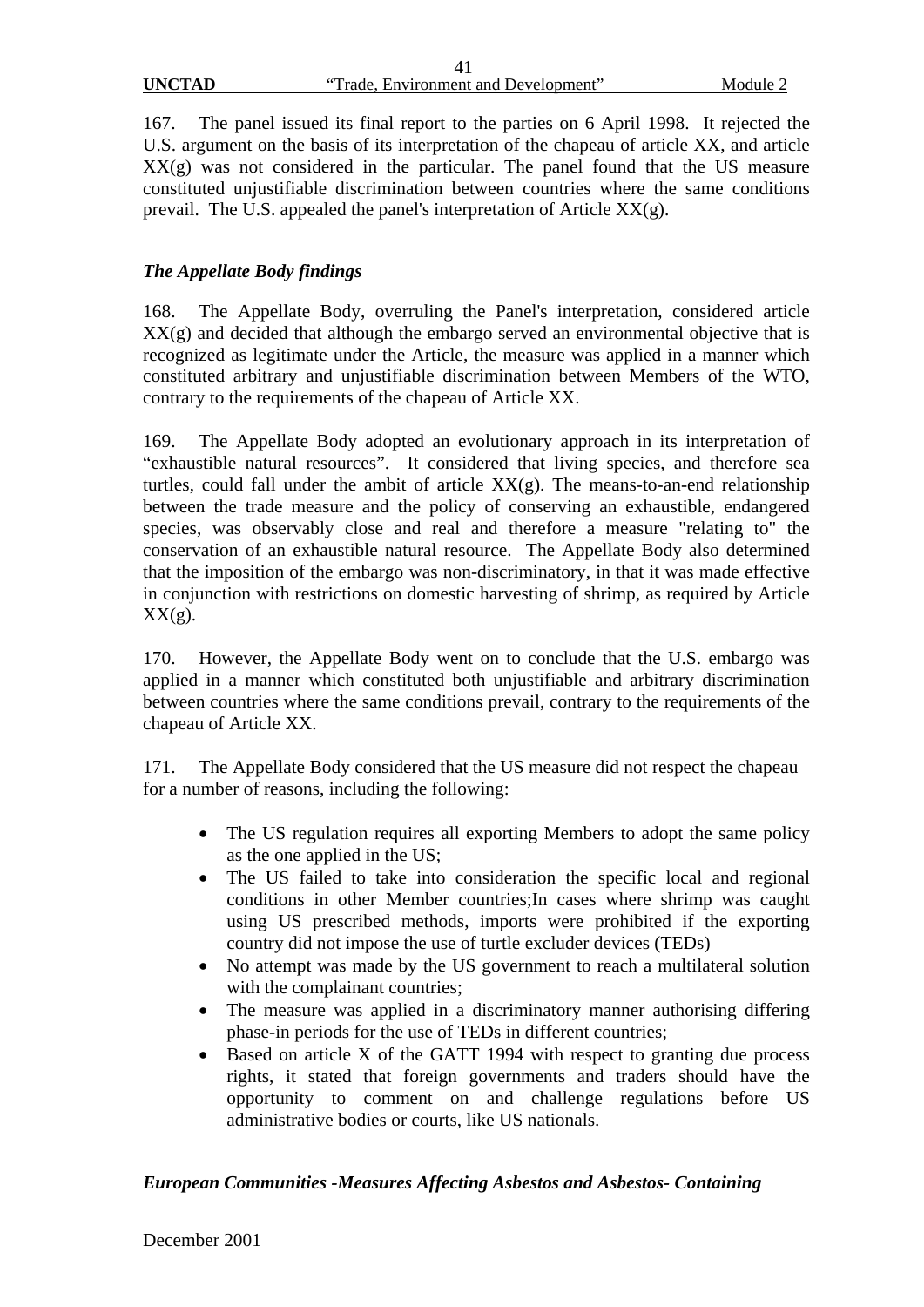### *Products*

### *Facts*

172. On December 24, 1996, the French Government adopted a Decree<sup>38</sup> that provides for a ban on the manufacture, sale and import of all forms of asbestos and products containing them.<sup>39</sup> France defended the measure arguing that asbestos was a known carcinogen estimated to kill more than 2000 people a year in France alone.<sup>40</sup>

173. Canada did not contest the toxicity of asbestos, but maintained that chrysotile asbestos, was safe under properly controlled used and therefore should not be banned outright.41 Canada was of the view that the French import ban was an attempt to protect domestic asbestos substitute producers instead of a legitimate public health measure.

174. Canada claimed that the Decree violates GATT Article III:4 and XI as well as the TBT Agreement, and also nullified or impaired benefits of the GATT under Article XXIII:1(b). Canada requested the DSB to establish a panel on October 8, 1998 to examine the French measure concerning the prohibition of asbestos and products containing asbestos. The DSB established a panel on November 25, 1998. Brazil, the US and Zimbabwe reserved their rights as third parties to the dispute, in accordance with Article 10 of the Dispute Settlement Understanding.

## *The Panel findings*

175. The panel ruled that Canada was correct to assert that the import restriction violated GATT Article III:4, which requires equal treatment for "like products", but exempted the measure from this obligation under GATT Article XX(b), which allows such exceptions when they are necessary to protect human, animal or plant health.

176. The panel decision marked the first time that the human health exception was found to justify an otherwise GATT inconsistent measure. However, it raised serious concerns within the health and environmental communities with respect to the panel's "like product" analysis, which disregarded the fact that, unlike their substitutes, asbestos and asbestos fibres were potentially life-threatening. The final Panel report was circulated on September 28, 2000. On October 2, 2000 Canada appealed.

### *The Appellate Body Findings*

No.1-3, January-April 2001.

 <sup>38</sup> Decree No. 96-1133, which entered into force on January 1, 1997.

<sup>39</sup> WT/DS135/R, European Communities-Measures Affecting Asbestos and Asbestos-

Containing Products, Report of the Panel.<br><sup>40</sup>Article 2 of the Decree provides certain limited exceptions to the ban for chrysotile asbestos (also called white asbestos fibres), it states that: "On an exceptional and temporary basis, the bans instituted under Article 1 shall not apply to certain existing materials, products or devices containing chrysotile fibre when, to perform an equivalent function, no substitute for that fibre is available that: On the one hand, in the present state of scientific knowledge, poses a lesser occupational health risk than chrysotile fibre to workers handling those materials, products or devices; on the other, provides all technical guarantees of safety corresponding to the ultimate purpose of the use… ." *See*  WT/DS135/R, European Communities-Measures Affecting Asbestos and Asbestos- Containing Products, Report of the Panel.<br><sup>41</sup> Bridges, "Asbestos Ruling Breaks New Ground in "Like Product" Determination, Year 5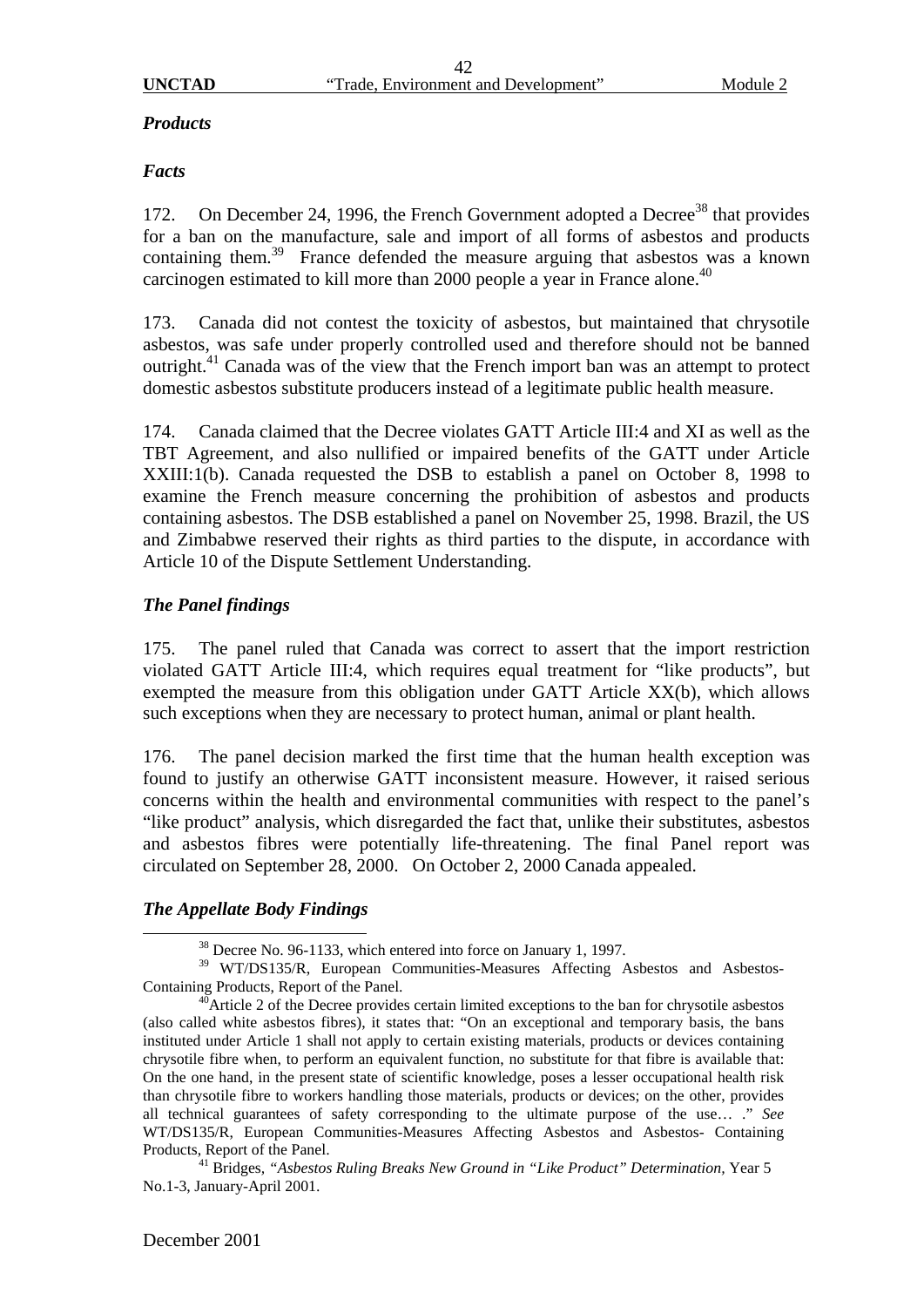177. In its appeal Canada sought to overturn the panel's approval of the ban. The European Communities requested that it be upheld and that the Article III:4 "like product" violation finding be reversed. Canada also contested the original's panel finding that the French decree was not regulation subject to the WTO TBT Agreement, which requires, *inter alia*, that prohibitions be based on the descriptive characteristics of products rather than their performance.

178. The WTO's Appellate Body on 12 March did not confirm that France's import ban on chrysotile asbestos was inconsistent with GATT rules. It also reversed the original's panel's finding that a product's end use rather than its characteristics, including toxicity, was irrelevant in determining the "likeness" with competing products.

179. From the sustainable development point of view, the Appellate Body's most significant finding was to reverse the panel's conclusion that chrysotile asbestos and its substitutes were "like products". It agreed with the EC that health risk constituted a legitimate factor in determining whether products were "like" and therefore subject to GATT Article III:4 obligation to be treated equally.<sup>42</sup>

180. In its appeal, Canada disagreed with the panel's conclusion that the manipulation of chrysotile asbestos cement posed a risk to human health and therefore fell under the scope of Article XX (b), which allows Members to take measures to protect human health even if those measures are inconsistent with other GATT provisions. The Appellate Body stated that it regarded "Canada's appeal on this point as, in reality, a challenge to the panel's assessment of the credibility and weight ascribed to the scientific evidence before it." Furthermore, it noted that all four scientists that had been consulted by the panel agreed that a health risk did exist and that the carcinogenic nature of chrysotile asbestos fibres had been acknowledged since 1977 by international bodies, such as the International Agency for Research on Cancer and the World Health Organization. The Appellate Body therefore found the panel "well within the bounds of its discretion in finding that chrysotile-cement products pose a risk to human life or health", and upheld the conclusion that the import ban was a measure to protect human life or health within the meaning of Article  $XX(b)$  of the GATT 1994.<sup>43</sup>

181. The Appellate Body upheld the panel's conclusion that the EC had demonstrated that there was no "reasonably available alternative" to the French prohibition, and that the regulation was "necessary to protect human…life or health" within the meaning of Article XX (b) of the GATT 1994.

182. Canada was more successful in its request that the Appellate Body reverse the panel's conclusions that the TBT Agreement did not apply to the French decree. However, while the Appellate Body decided that the regulation was indeed a 'technical regulation' under the TBT Agreement, it cautioned that the finding applied only to "this particular measure" and did not mean that all internal measures under GATT Article III:4 fell under the scope of the TBT Agreement. The Appellate Body did not examine

 $42$  *Id.* 

<sup>43</sup> Bridges*, "Asbestos Ruling Breaks New Ground in "Like Product" Determination,* Year 5 No.1-3, January-April 2001.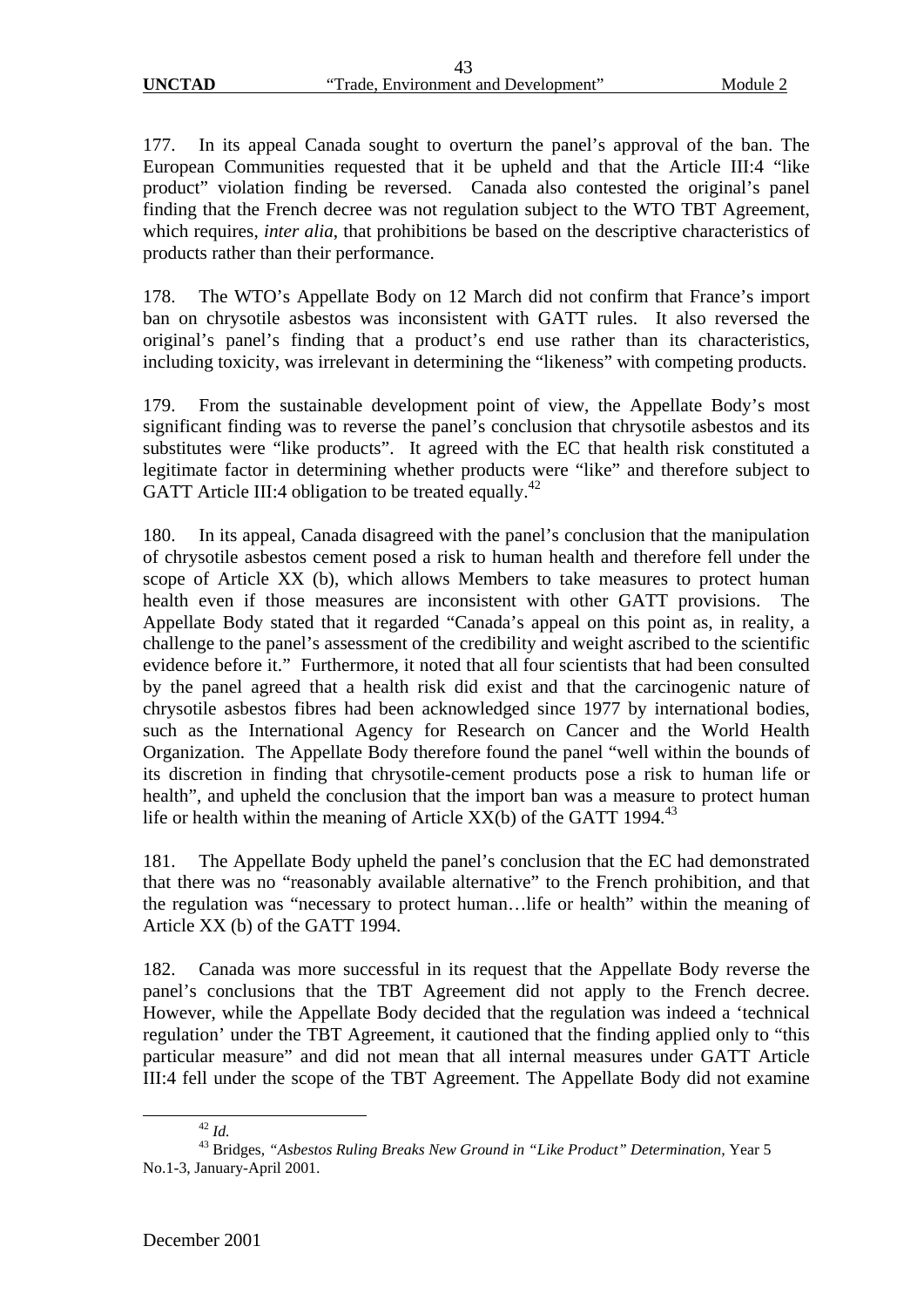| <b>UNCTAD</b> | "Trade, Environment and Development" | Module 2 |
|---------------|--------------------------------------|----------|
|               |                                      |          |

the specific TBT violations alleged by Canada, given that the original panel had determined that the contested decree was not a technical regulation and therefore there were no 'issues of law' or 'legal interpretations' to review these by the Appellate Body.

183. The Appellate Body created a special procedure for persons other than third parties to request leave to file a non-solicited report submission, but denied all requests for leave that were submitted. The reasons for the denial were not specified the beyond an all purpose "failure to comply sufficiently with all the requirements set forth in paragraph 3 of the additional Procedure." The Appellate Body did not elaborate further on this question. The Appellate Body report was circulated, March 12, 2001.

### **C. Implications for Developing Countries of Dispute Settlement Rulings**

184. The GATT panel decisions of the well-known "tuna-dolphin" dispute stimulated the discussions on trade and environment within the multilateral trading system. Recent decisions of trade-related environmental cases brought to the dispute settlement mechanism seem to have been affected by these discussions. An important number of member delegations have stated that the Appellate Body has modified the balance of rights and obligations under the WTO agreements. Several suggestions for reform of the dispute settlement have arisen as a result of the perceived political nature of trade and environment dispute settlement resolution, in particular as a result of the conclusions of the "shrimp-turtle" panel.

185. An issue that has resulted in increased concern in developing countries is the discussion concerning non-solicited briefs. The defendants of the "shrimp-turtle" case claim that the ruling regarding the admission of the non-solicited briefs before the WTO's dispute settlement mechanism modifies the balance of the Dispute Settlement Understanding (DSU). It is feared that this ruling would help non governmental groups to participate on inter-governmental disputes through the submission of non-solicited briefs*,* in particular from those NGOs that deal with trade and environment issues. One main concern is the spill-over effect that this may create in opening up the door for future participation of other private interests and pressure groups, including those of agricultural, industry or services private groups, as well as labour groups.

186. According to a number of WTO Members, NGO participation in the dispute settlement process was not authorized when they agreed on the DSU in Marrakech in 1994. The relevant applicable provisions of the DSU (Article 13.2) indicate that panels may seek information from any relevant source and may consult experts to obtain their opinion on certain aspects of the matter. It does not appear to suggest that the Appellate Body could accept unsolicited briefs. This has led a number of Members to argue that in the context of the Dispute Settlement Review, rules should be clarified to state that Panels and the Appellate Body should not take account of unsolicited information.

187. Of greater concern, are the statements expressed by some members who consider that the Appellate Body has voluntarily taken steps to undertake duties beyond their mandated role, and "legislate" through the interpretation of principles and rules of the agreements, while the legislative process is reserved for WTO Members. These are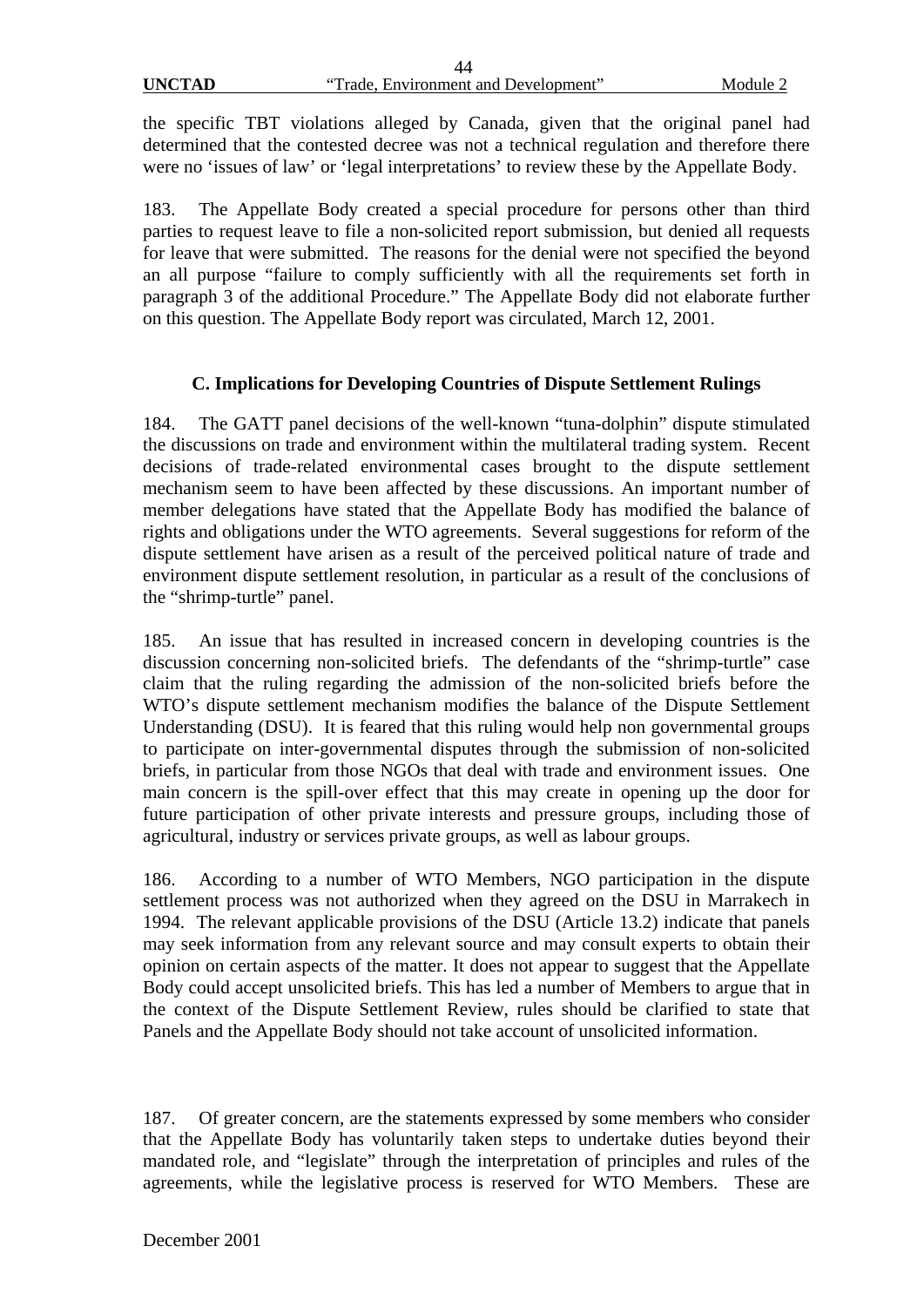some of the reasons which have made some members argue that it's necessary to complete the mandated DSU review as soon as possible.

188. Despite some imperfections in the DS system, it is important to note that Members, in particular, developing country Members benefit greatly from the efficiency and dependability of dispute resolution. The DS system is a central element in providing security and predictability to the multilateral trading system, which is of crucial importance for the weaker trading partners, in particular for the developing countries. Furthermore, the DS mechanism is the only system that developing county Members can rely upon in the WTO to defend their interests when nullified or impaired by other Members.

# **V. COMMON THEMES AND MISUNDERSTANDINGS OF THE TRADE AND ENVIRONMENT DEBATE IN THE WTO**

189. This section addresses a series of common concerns that result from the trade and environment debate. These issues are presented with a view to clarifying a number of misunderstandings that are often voiced by participants from both governments and civil society, including environmental and developmental NGOs.<sup>44</sup> For this purpose a number of questions have been posed for consideration.

# **A. Do WTO rules prevent countries from implementing sound environmental policies?**

190. A popular perception is that the WTO rules, as well as, concerns about international competitiveness, that result from trade liberalization prevent countries from implementing legitimate environmental policies, in accordance with national environmental priorities. Some fear that WTO rules and competitive deregulation lead to a downward harmonization of standards or a "race-to-the-bottom" with respect to environmental standards worldwide.

191. By and large these perceptions are wrong. Many experts, particularly in the trade community, have emphasized that WTO rules do not prevent countries from adopting environmental policies. WTO rules allow complementary trade measures that are conducive to effective implementation of domestic environmental policies, but aim to prevent such measures from creating unnecessary obstacles to trade. According to a GATT/WTO report:

"GATT rules, [therefore], place essentially no constraints on a country's right to protect its own environment against damage from either domestic production or the consumption of domestically produced or imported products. Generally speaking, a country can do anything to imports that it does to domestically produced products, and it can do

<sup>&</sup>lt;sup>44</sup> This section is intended to stimulate the debate and may be skipped if participants have a fairly good understanding of the WTO.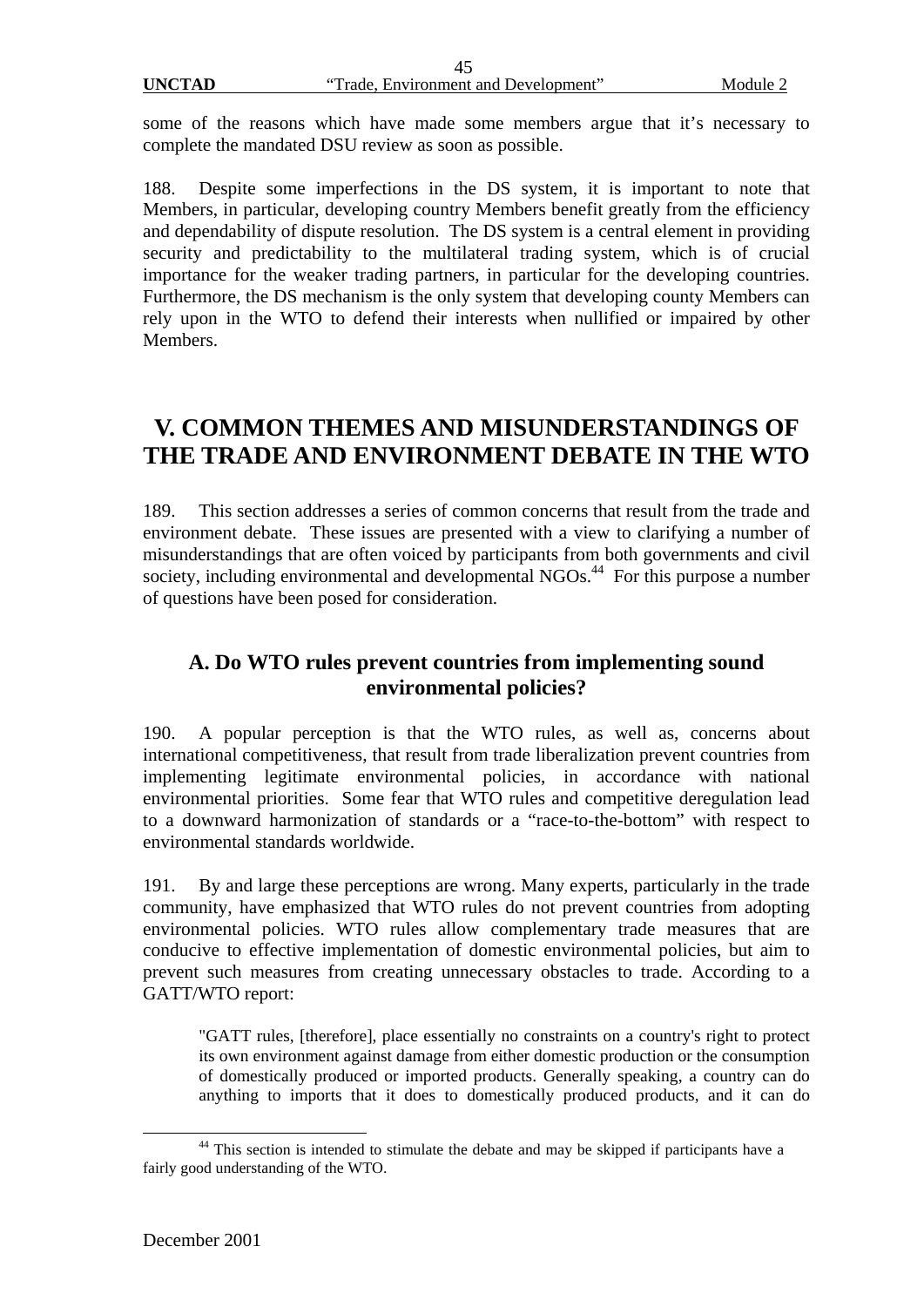anything it considers necessary to its own production processes."

192. As pointed out in the same report, there are, however, some limitations on a country's right to choose specific measures for the protection of the domestic environment. For instance, technical regulations and standards should not be formulated or applied in such a way as to constitute unnecessary obstacles to trade.

193. The conclusions of the report of the Appellate Body in the shrimp-turtle case, clarifies this issue further. It states that:

"In reaching these conclusions, we wish to underscore what we have *not* decided in this appeal. We have *not* decided that the protection and preservation of the environment is of no significance to the Members of the WTO. Clearly, it is. We have *not* decided that the sovereign nations that are Members of the WTO cannot adopt effective measures to protect endangered species, such as sea turtles. Clearly, they can and should. And we have *not* decided that sovereign states should not act together bi-laterally, pluri-laterally or multilaterally, either within the WTO or in other international fora, to protect endangered species or to otherwise protect the environment. Clearly, they should and do."<sup>45</sup>

194. According to the Appellate Body conclusions, with respect to their findings on this issue they stated that:

"What we *have* decided in this appeal is simply this: although the measure of the United States in dispute in this appeal serves an environmental objective that is recognized as legitimate under paragraph (g) of Article XX of the GATT 1994, this measure has been applied by the United States in a manner which constitutes arbitrary and unjustifiable discrimination between Members of the WTO, contrary to the requirements of the chapeau of Article XX. For all of the specific reasons outlined in this Report, this measure does not qualify for the exemption that Article XX of the GATT 1994 affords to measures which serve certain recognized, legitimate environmental purposes but which, at the same time, are not applied in a manner that constitutes a means of arbitrary or unjustifiable discrimination between countries where the same conditions prevail or a disguised restriction on international trade. As we emphasized in *United States – Gasoline*, WTO Members are free to adopt their own policies aimed at protecting the environment as long as, in so doing, they fulfill their obligations and respect the rights of other Members under the *WTO Agreement*."46

195. According to some, the existing WTO rules may be less effective in dealing with transborder, regional or global environmental problems. In particular, the question of the compatibility between some multilateral environmental agreements (MEAs) and WTO rules has been raised.

# **B. What are WTO's limitations to deal with environmental issues?**

l

*<sup>45</sup>* Paragraph 43 of the Appellate Body Report on *"United States – Import Prohibition of CertainShrimp and Shrimp Products".* 

*<sup>46</sup> Id.* Paragraph 44.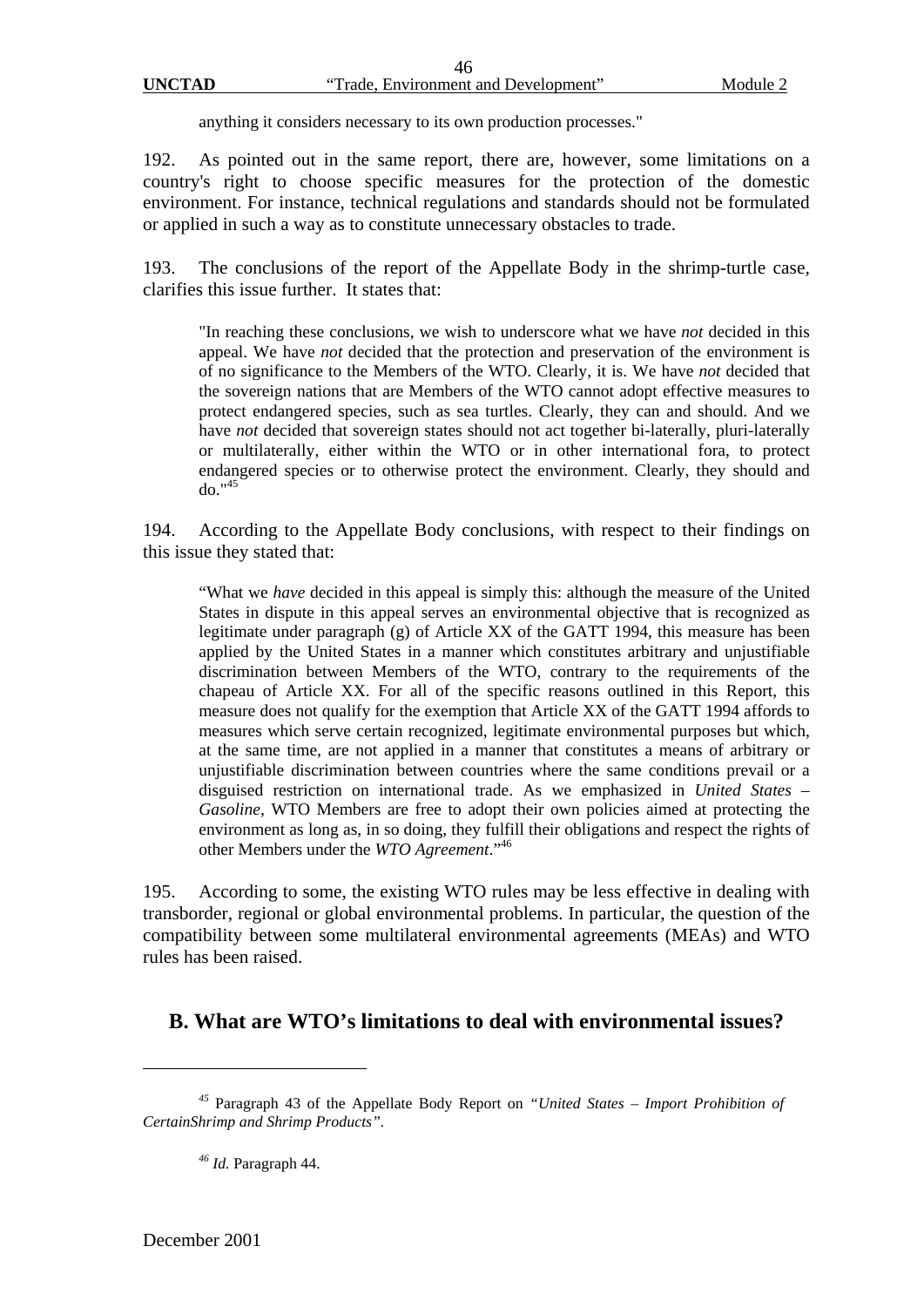| UNCTAD | "Trade, Environment and Development" | Module 2 |
|--------|--------------------------------------|----------|
|        |                                      |          |

196. The WTO is perceived as one of the few multilateral institutions dealing with trade and environment issues that has the means to settle trade-related environmental disputes unlike, for example, UNEP, UNCTAD or the Commission on Sustainable Development. In the light of this, many perceive the WTO as the institution that will eventually deal with and resolve trade and environment issues.

197. Expectations from environmentalists may often be too high. The WTO Secretariat itself emphasizes "that the WTO is not an environmental protection agency, and that its competence for policy coordination in this area is limited to trade policies, and those trade-related aspects of environmental policies which may result in a significant effect on trade". Furthermore, the WTO Secretariat notes that "in addressing the link between trade and environment, [therefore] WTO Members do not operate on the assumption that the WTO itself has the answer to environmental problems. However, they believe that trade and environmental policies can complement each other. Environmental protection preserves the natural resource base on which economic growth is premised, and trade liberalization leads to the economic growth needed for adequate environmental protection. To address this complementary, the WTO's role is to continue to liberalize trade, as well as to ensure that environmental policies do not act as obstacles to trade, and that trade rules do not stand in the way of adequate domestic environmental protection".

# **C. Should trade rules be adjusted for environmental purposes?**

198. Clear international trade rules provide protection, particularly for the economically weaker trading partners, against the unnecessary trade effects of environmental policies of trading partners. Without strong trade rules, protectionist measures may be applied under the guise of environmental protection policies.

199. Modifications in WTO rules that might make environment-related trade restrictions easier pose a risk to the developing countries. However there is also a danger that if international trade rules are perceived to get in the way of increased environmental protection at the national and international levels, environmental policies will be adopted without regard for trade. For developing countries the maximum safeguard is provided by a rule-based multilateral trading system which takes account of environmental concerns, rather than being exposed to the risk of unilateral trade measures.

200. There may thus be a need to carefully examine whether certain adjustments in the trade rules need to be made to better accommodate environmental policies while at the same time providing safeguards against unnecessary trade restrictions.

201. The Committee on Trade and Environment was mandated to make recommendations on whether any modifications of the provisions of the multilateral trading system are required, compatible with the open, equitable and non-discriminatory nature of the system. It did not made any such recommendation in its first report to the WTO Ministerial Conference in Singapore.

202. It is worth noting that coordination between trade officials and environmental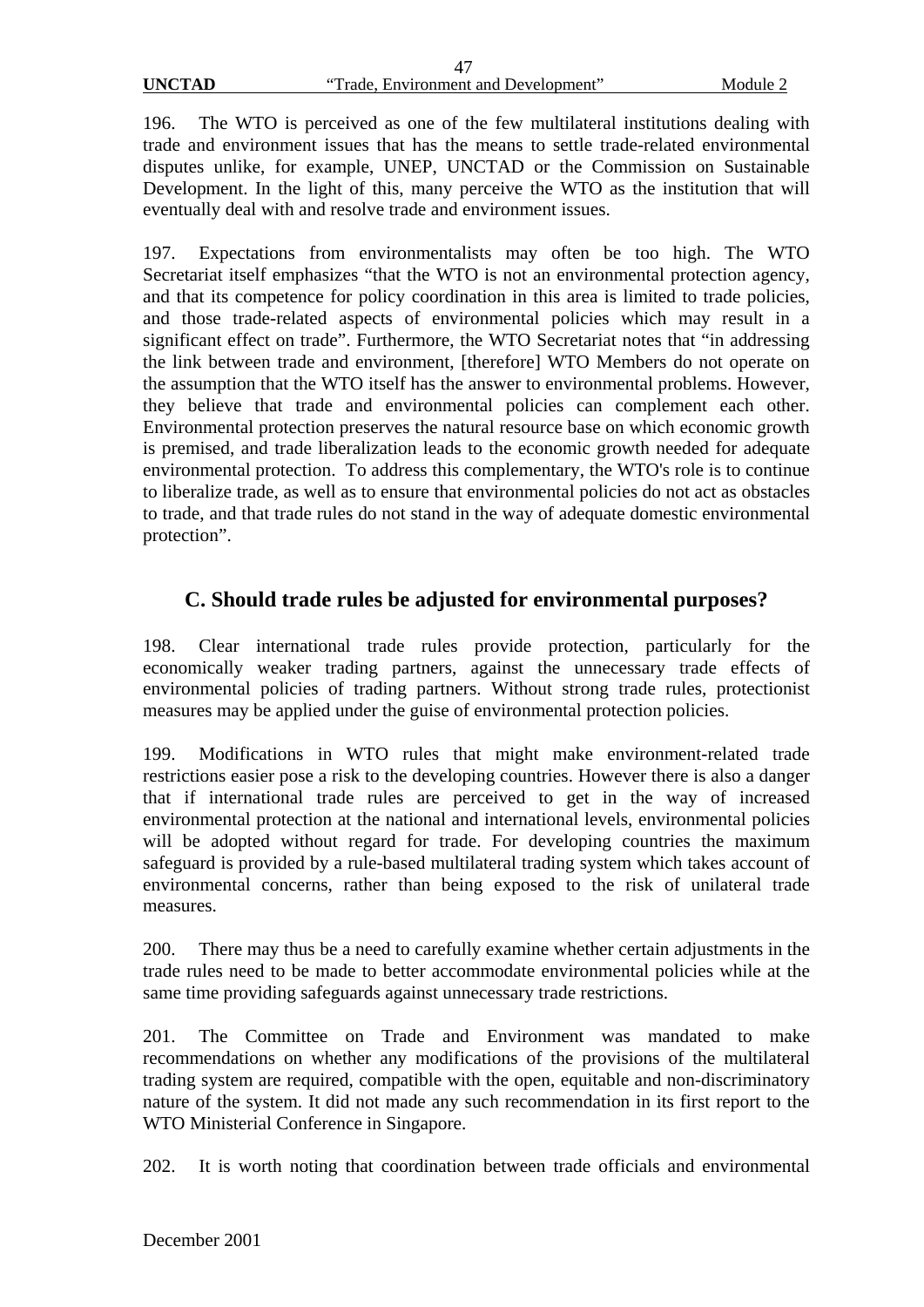| <b>UNCTAD</b> | "Trade, Environment and Development" | Module 2 |
|---------------|--------------------------------------|----------|

officials at the national level is of crucial importance in ensuring that the linkages and complementarities that exist between trade and environment policies are taken into consideration and are adequately addressed.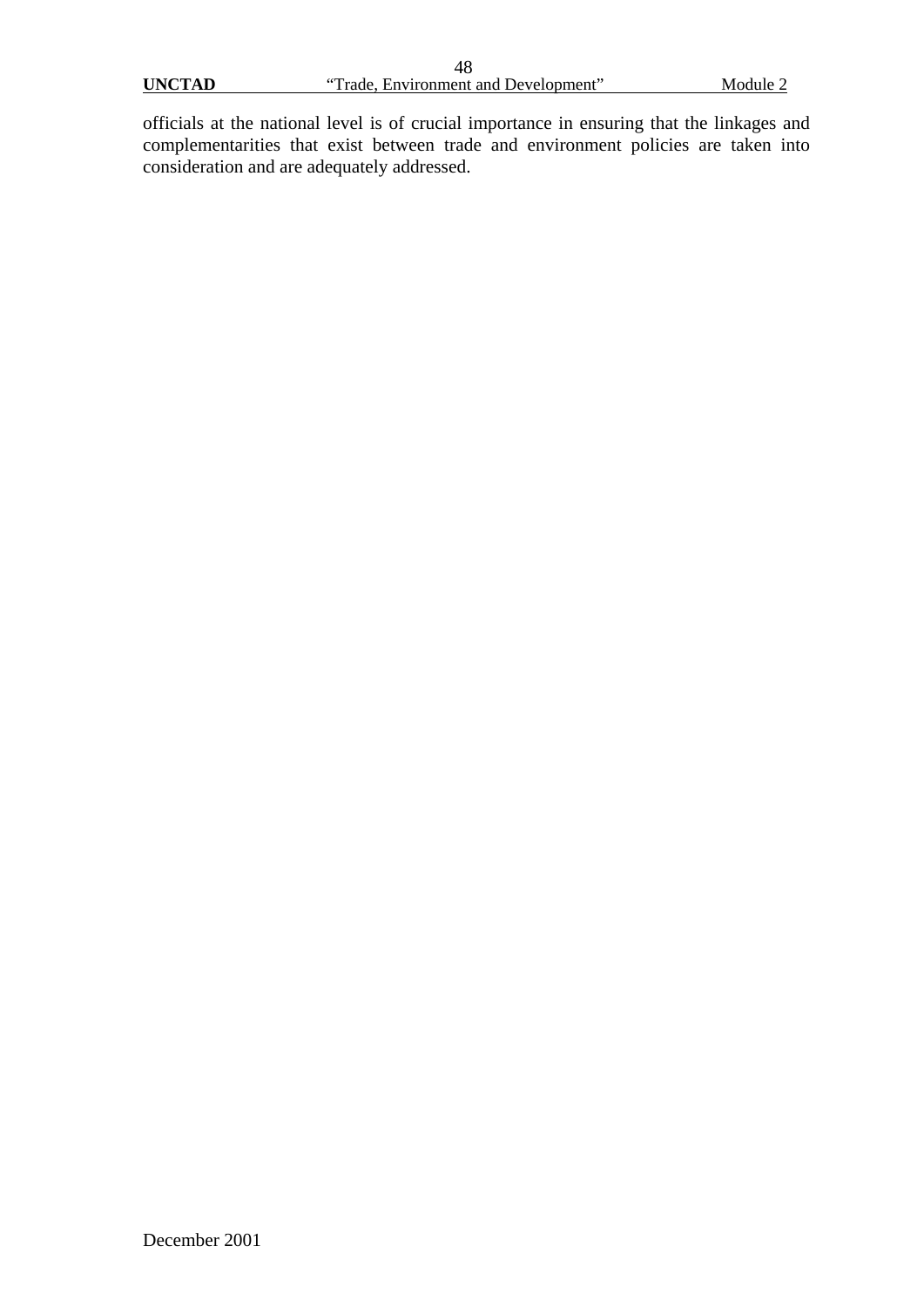# **VI. REFERENCES**

Anderson, K. and A. Strutt. 1994. On Measuring the Environmental Impacts of Agricultural Trade Liberalization. Seminar Paper 94-06, Centre for International Economic Studies, University of Adelaide, Adelaide.

Anderson, K. 1995. The Multilateral Trading System and Sustainable Development. Policy discussion paper 95/08, Centre for International Economic Studies, University of Adelaide, Adelaide.

Blackhurst, R. 1995. "Alternative Motivations for Including Trade Provisions in Multilateral Environmental Agreements". *Schwizerische Zeitschrift fur Volkswirtschaft and Statistik*. Vol. 131, No.3.

Brack D. 1999. "Environmental Treaties and Trade: Multilateral Environmental Agreements and the Multilateral Trading System", in Gary P. Sampson and Bradnee W. Chambers, editors, Trade, Environment and the Millennium, United Nations University Press.

Cameroon J. 1999. "The Precautionary Principle", in Gary P. Sampson and Bradnee W. Chambers, editors, Trade, Environment and the Millennium, United Nations University Press.

Charnovitz S. 1999. "Improving the Agreement on Sanitary and Phytosanitary Standards", in Gary P. Sampson and Bradnee W. Chambers, editors, Trade, Environment and the Millennium, United Nations University Press.

Consumer Unity and Trust Society (CUTS). 1997. Non-Tariff Barriers or Disguised Protectionism. Briefing paper No. 2. Calcutta.

Dion, C. P. Lanoie and B. Laplante. 1997. Monitoring Environmental Standards: Do Local Conditions Matter? World Bank, Policy Research Department Working Paper 1701, Washington, D.C.

Eglin, R. 1995. "Trade and Environment in the World Trade Organisation." *World Economy*. Vol. 18, No. 6.

Esty, D. 1994. Greening the GATT: Trade, Environment and the Future. Institute for International Economics, Washington, D.C.

GATT. 1994. The Results of the Uruguay Round of Multilateral Trade Negotiations. GATT Secretariat, Geneva.

Hudec, R. 1996. "The GATT/WTO Dispute Settlement Process: Can it Reconcile Trade Rules and Environmental Needs?" in R. Wolfrum. (ed.). Enforcing Environmental Standards: Economic Mechanisms as Viable Means? Springer-Verlag.

Jha V. and R. Vossenaar, 1999. "Breaking the Deadlock, a Positive Agenda on Trade,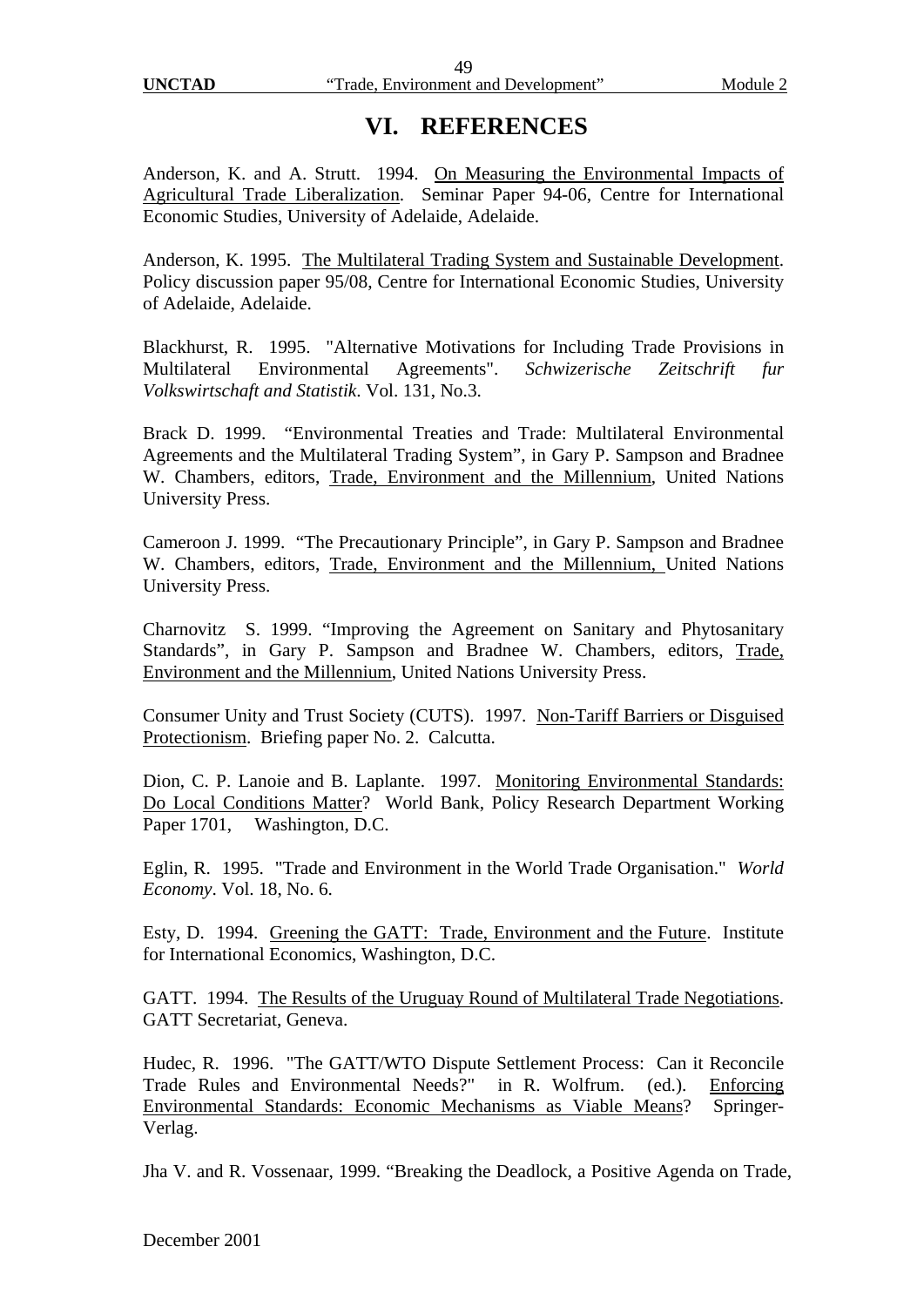Environment and Development?" in Gary P. Sampson and W. Bradnee Chambers, *Trade, Environment and the Millennium*. United Nations University.

Jha V. and R. Vossenaar, 2000. "Mainstreaming environment in the WTO: Possible implications for developing countries. Paper prepared for the UNCTAD/FIELD Project on Strengthening Research and Policy-Making Capacity on Trade and Environment in Developing Countries (Project INT/98/A61).

Low, P. (ed.). 1992. International Trade and the Environment. World Bank Discussion Papers 159. The World Bank, Washington, D.C.

Mattoo, A. and P. Mavroidis. 1996. "Trade, Environment and the WTO: How Real Is the Conflict?" in E.-U. Petersmann. (ed.). International Trade Law and the GATT/WTO Dispute Settlement System. Kluwer.

OECD. 1998. Trade measures in Multilateral Environmental Agreements: Synthesis report of three case studies (Montreal Protocol, Basel Convention, CITES) (COM/ENV/TD(98)127, Paris.

OECD. Ongoing Series. Environmental Performance Reviews of OECD Members. Paris.

Petersmann, E.-U. 1993. "International Trade Law and International Environmental law: Prevention and Settlement of International Disputes in GATT." *Journal of World Trade*. Vol. 27, No. 1.

Ray, E. 1995. "Global Pollution Effects of US Protectionism." *International Trade Journal*. Vol. 9, No. 4.

Repetto, R., D. Rothman, P. Faeth, and D. Austin. 1996. Has Environmental Protection Really Reduced Productivity Growth? World Resources Institute, Washington, D.C.

Roessler, F. 1996. "Diverging Domestic Policies and Multilateral Trade Integration." in J. Bhagwati, and R. Hudec (eds.). Harmonization and Fair Trade. Vol. 2. MIT Press.

Robins N. 1999. "Building Sustainable Markets", in Halina Ward and Duncan Brack, Trade, Investment and the Environment, the Royal Institute for International Affairs, Earthscan Publications Ltd, London,

Shahin M. 1999. Trade and Environment: How Real is the Debate? in Gary P. Sampson and Bradnee W. Chambers, editors, Trade, Environment and the Millennium, United Nations University Press.

Smith, M. (ed.). 1995. International Trade and Sustainable Development. Centre for Trade Policy and Law, Ottawa.

Sorsa, P. 1995. Environmental Protectionism, North-South Trade, and the Uruguay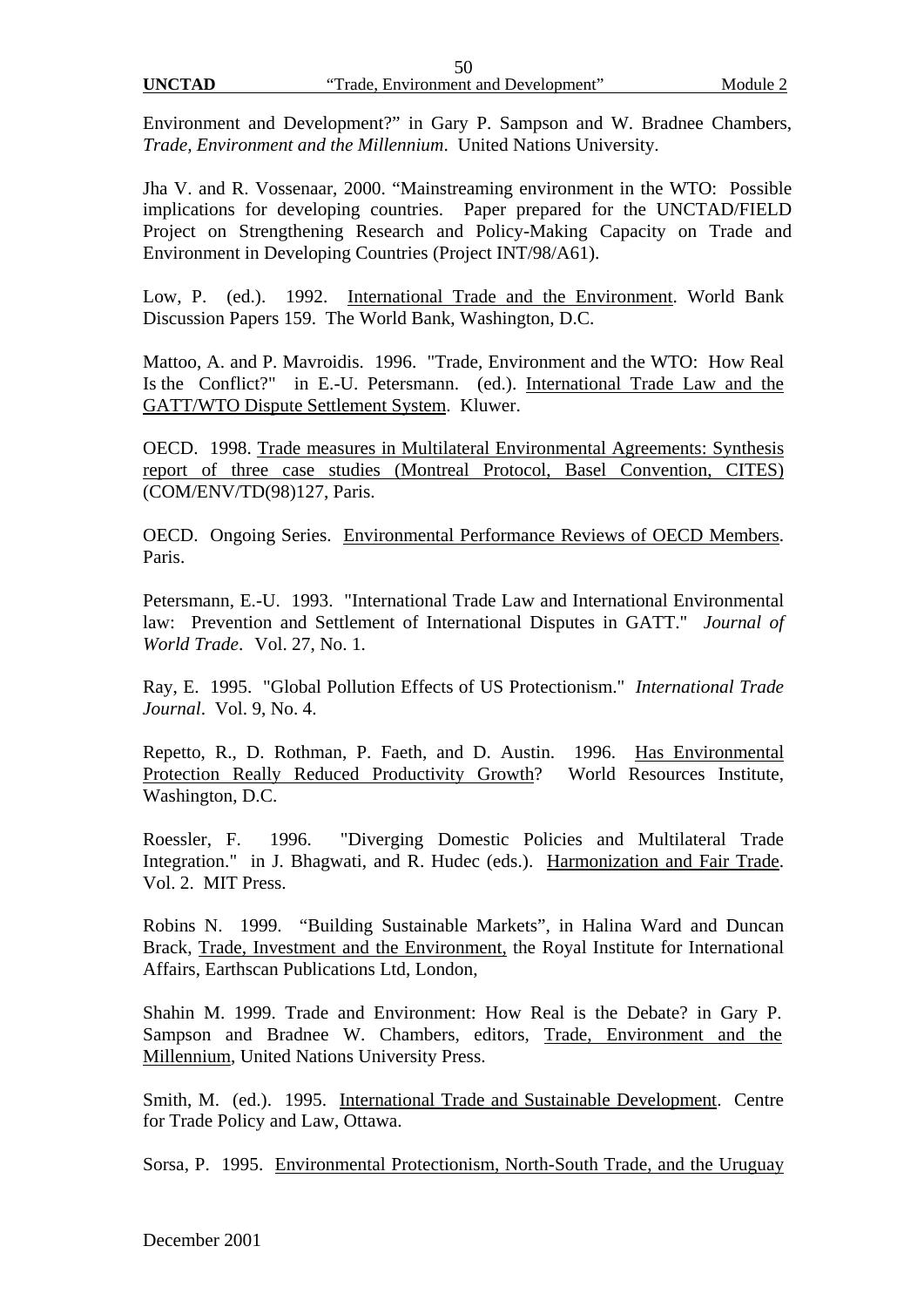Round. IMF Working Paper 95/6. Washington, D.C.

UNCTAD. 2000. Systems and National Experiences for Protecting Traditional Knowledge, Innovations and Practices, Background note by the UNCTAD Secretariat, TD/B/COM.1/EM.13/2.

UNCTAD. 2000. Positive Agenda and Future Trade Negotiations. United Nations, New York and Geneva.

UNCTAD.2001. Ways to Enhance the Production and Export Capacities of Developing Countries of Agriculture and Food Products, Including Niche Products, such as Environmentally Preferable Products, Background note by the UNCTAD Secretariat, TD/B/COM.1/EM.15.2.

UNDP. 1999. Human Development Report, Chapter 2 on "New Technologies and the Global Race for Knowledge".

UNEP. 1996. Criteria in Environmental Labelling: a Comparative Analysis of Environmental Criteria in selected Eco-labelling Schemes. by M. Lethonen. Trade and Environment Series No. 13, Geneva.

Vossenaar, R. 1999. "Processes and Production Methods: Sizing up the Issues from the South", in Halina Ward and Duncan Brack, Trade, Investment and the Environment, the Royal Institute for International Affairs, Earthscan Publications Ltd, London.

Ward, H. 1996. "Common but Differentiated Debates: Environment, Labour and the WTO." *International and Comparative Law Quarterly*. Vol. 45.

World Bank. 1997. Expanding the Measure of Wealth: Indicators of Environmentally Sustainable Development. CSD Edition. Environment Department, Washington, D.C.

WTO. 1995. Environmental Benefits of Removing Trade Restrictions and Distortions. WT/CTE/W/1, Geneva.

WTO. 1996. The Effects of Environmental Measures on Market Access, Especially in Relation to Developing Countries, in Particular to the Least-Developed Among Them. WT/CTE/W/26, Geneva.

WTO. 1996. Committee on Trade and Environment Report (1996) to the Singapore Ministerial Conference*.* WT/CTE/1, Geneva.

WTO. Background Document on Trade and Environment*.* WTO Secretariat, Trade and Environment Division.